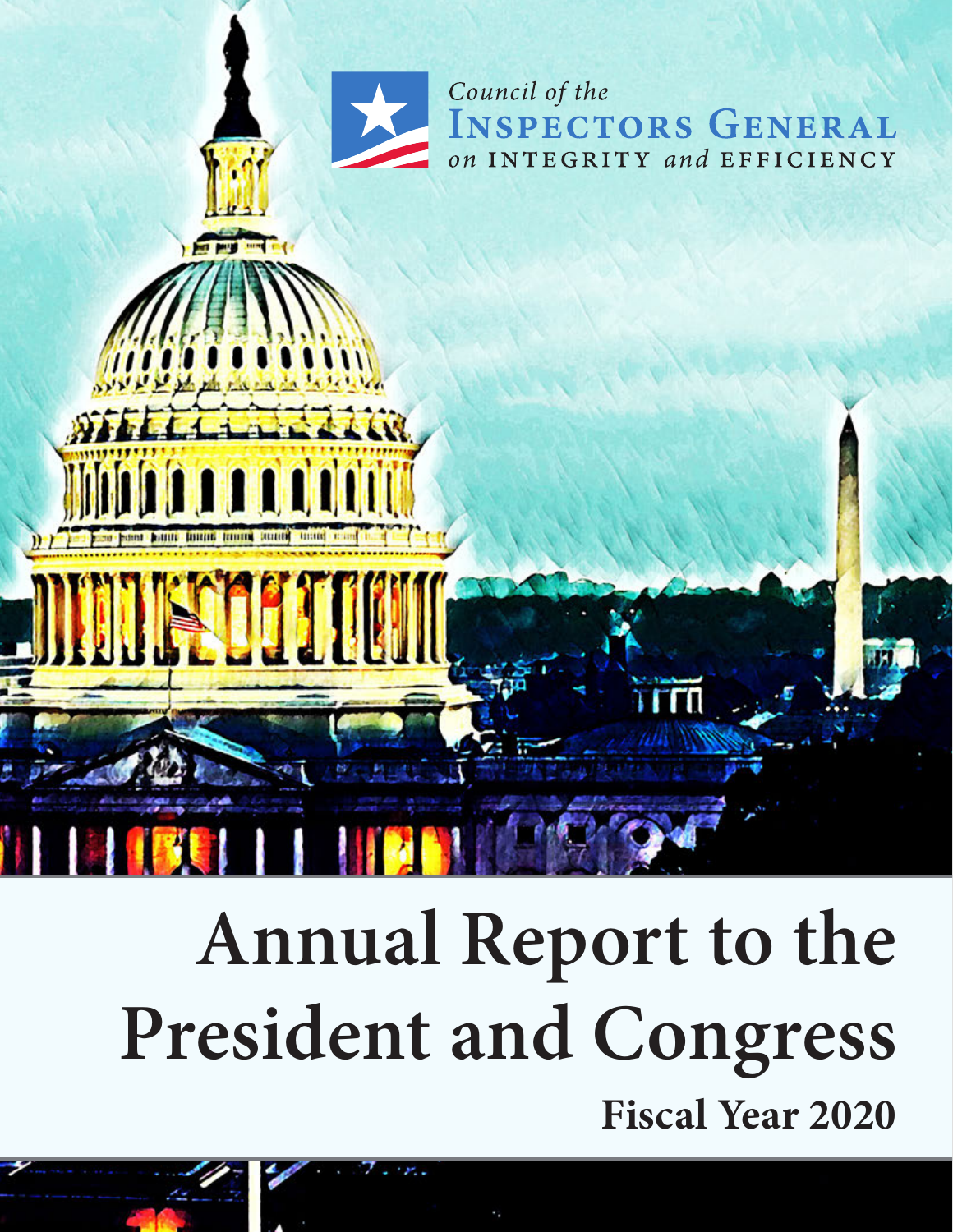# **Fiscal Year (FY) 2020 Results at a Glance**

Federal Offices of Inspectors General (OIGs) promote economy, efficiency, and effectiveness in government operations and help detect and deter fraud, waste, abuse, and mismanagement.

In FY 2020, over fourteen-thousand employees at seventy-five OIGs conducted audits, inspections, evaluations, and investigations. Together, the work of the OIG community resulted in significant improvements to the economy and efficiency of programs government wide, with potential savings totaling approximately \$53 billion.1 With the OIG community's aggregate  $\rm{FY}$  2020 budget of approximately \$3.1 billion,<sup>2</sup> these potential savings represent an approximate \$17 return on every dollar invested in the OIGs. The potential savings total includes:

**\$33.3 billion in potential savings** from audit recommendations. A combined \$27.3 billion in current and prior year recommendations were also agreed to by management in FY 2020.

**\$19.7 billion** from investigative receivables and recoveries.

In FY 2020, OIGs also considerably strengthened programs through:

- **• 3,177** audit, inspection, and evaluation reports issued;
- **13,958** investigations closed;<br>• **408,699** hotline complaints pr
- **408,699** hotline complaints processed;<br>• **4,082** indictments and criminal info
- **• 4,082** indictments and criminal informations;
- 1,266 successful civil actions;<br>• 4,146 suspensions or debarme
- **4,146** suspensions or debarments; and<br>• **3,687** personnel actions.
- **• 3,687** personnel actions.

Copies of this publication may be obtained by visiting the Inspectors General websites at www.Oversight.gov or www.ignet.gov.

Cover image: Pete Crossley - Evening at the Capitol - Digital Watercolor.

 $1$ This report reflects the total monetary amount of OIG recommendations, consistent with the methodology applied in the FY 2019 report.

 $^{2}$  This total does not include amounts associated with Intelligence Community (IC) OIGs due to the classified nature of IC budgets.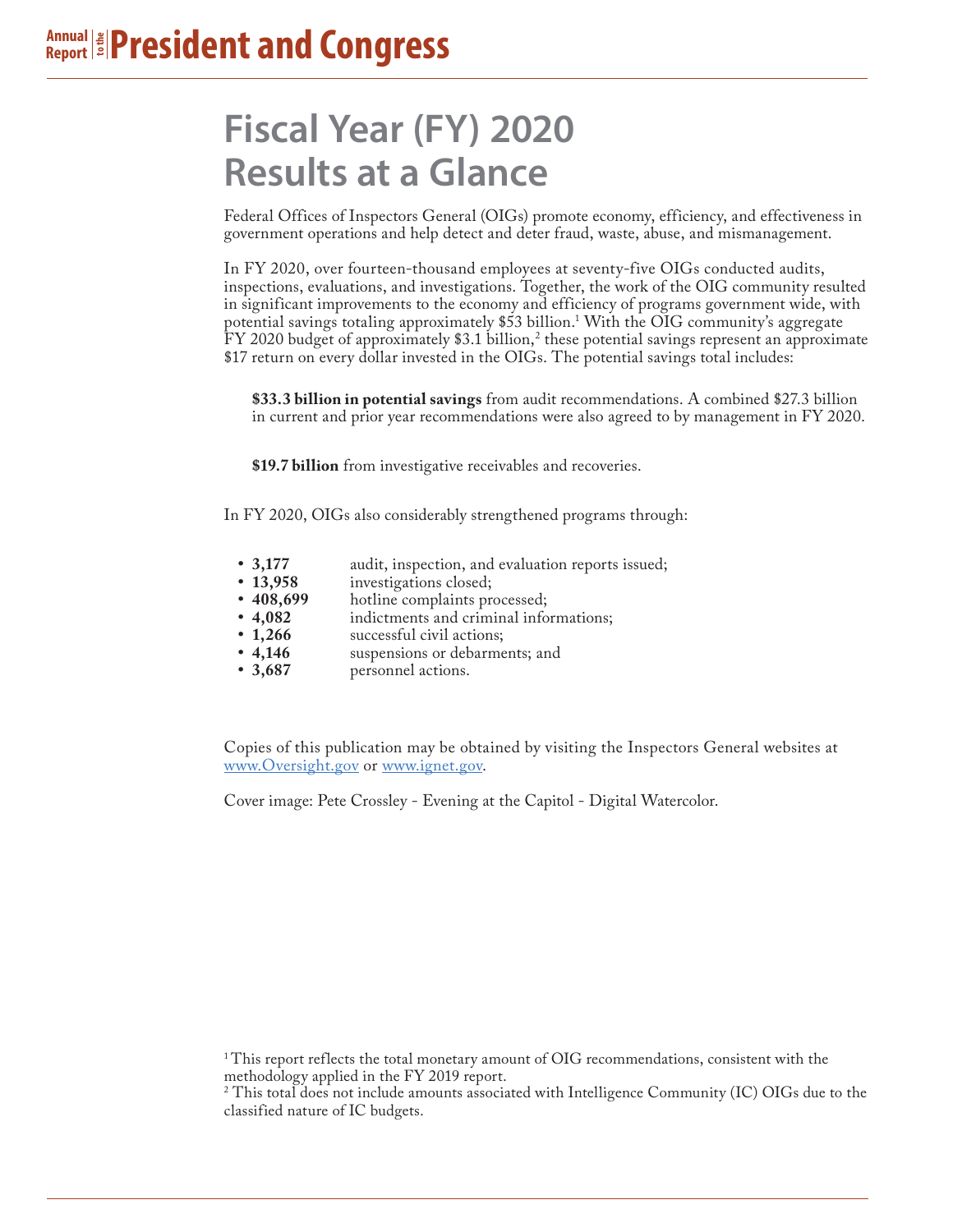### **Annual** ≇ | Annual<br>Report **Fiscal Year 2020 President and Congress**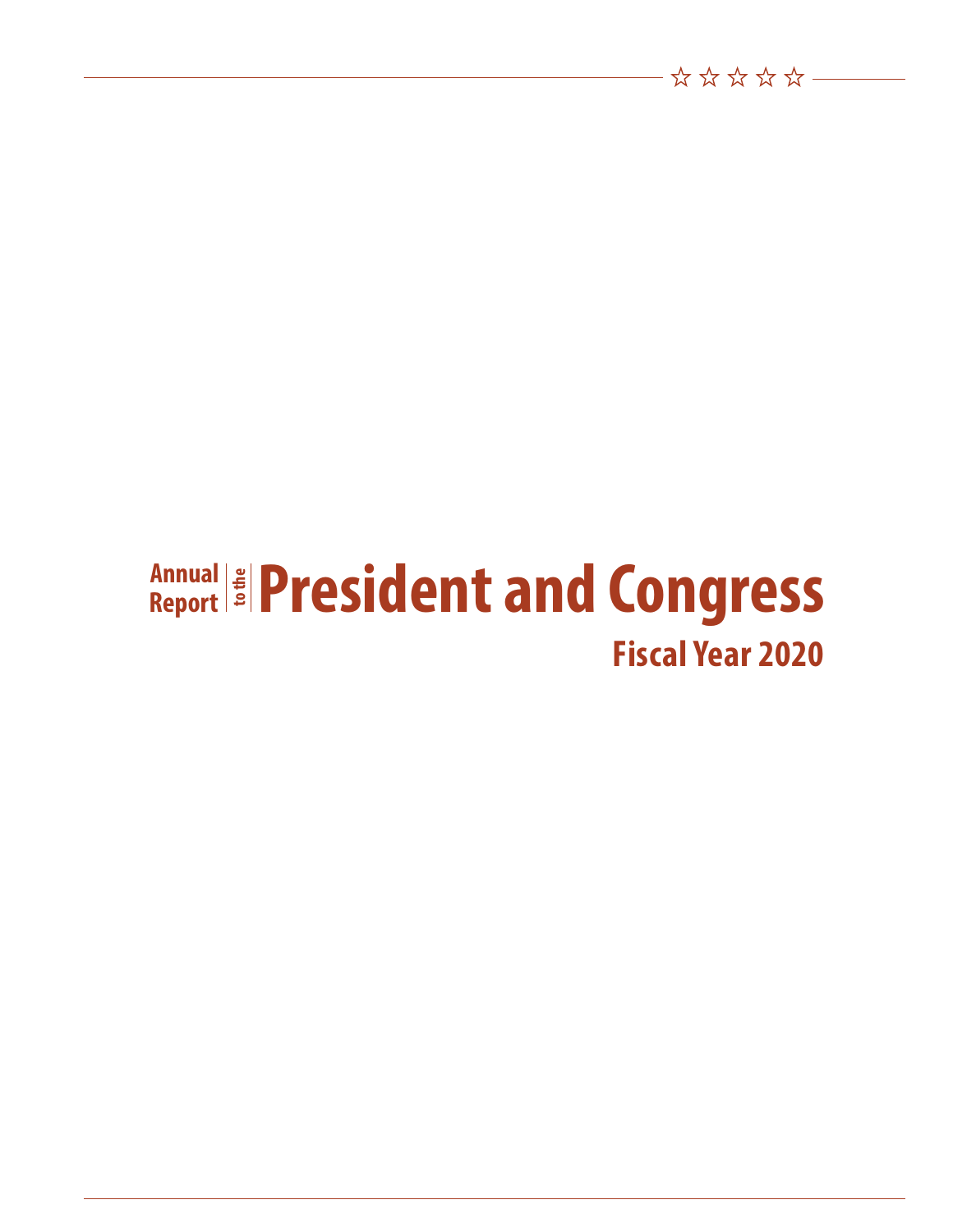### **Annual Report to the President and Congress**







About ~ Oversight v Track the Money v **Fraud Awareness** Agencies v News v Contact v

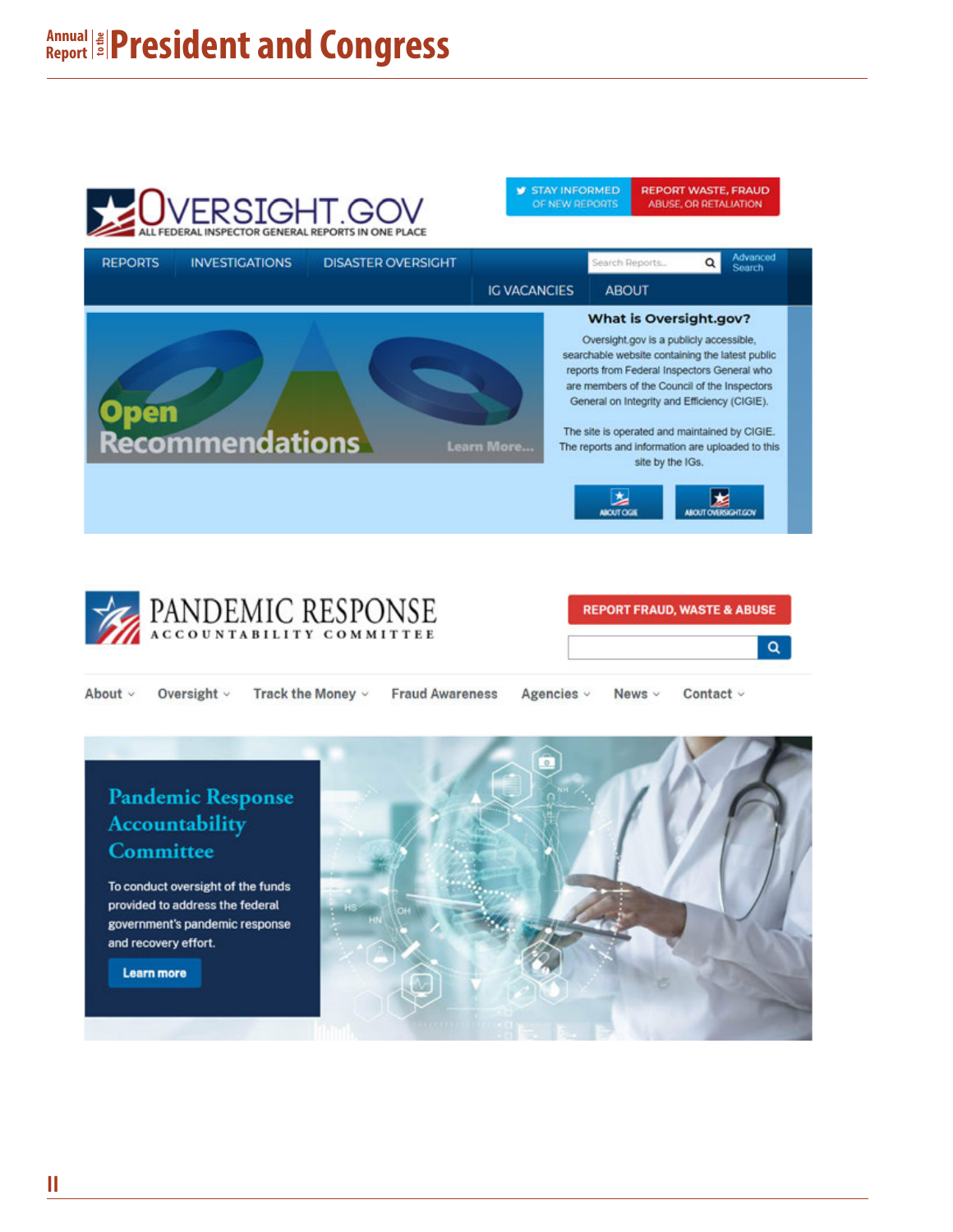



# **U.S. International Development Finance Corporation**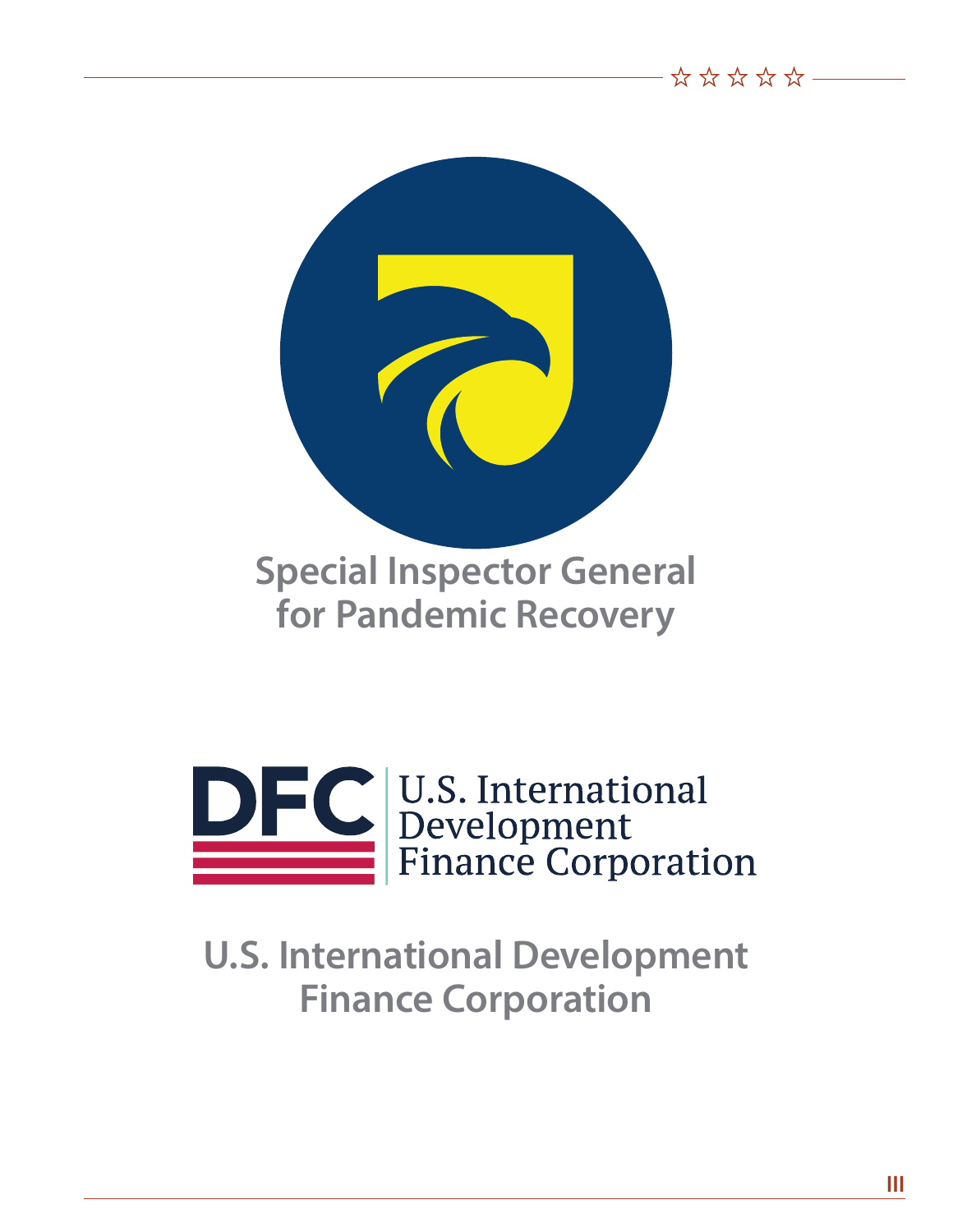#### **Annual Report to the President and Congress**

# **Foreword**

On behalf of the members of the Council of the Inspectors General on Integrity and Efficiency (CIGIE or Council), we are pleased to present the Annual Report to the President and Congress, Fiscal Year (FY) 2020. The "Coronavirus Aid, Relief, and Economic Security Act," or "CARES Act," enacted on March 27, 2020 in response to the COVID-19 outbreak, resulted in the establishment of two new oversight entities with ties to CIGIE. One of them, the Pandemic Response Accountability Committee or PRAC, operates as an element of the Council within CIGIE's existing administrative structure.

The PRAC will lead the efforts of CIGIE and its Inspectors General to promote transparency and support and conduct oversight of the funds provided to address the pandemic response by the CARES Act, the Paycheck Protection Program and Health Care Enhancement Act, the Coronavirus Preparedness and Response Supplemental Appropriations Act, and the Families First Coronavirus Response Act. As part of its oversight responsibilities, the PRAC is tasked with supporting efforts to "prevent and detect fraud, waste, abuse, and mismanagement [and] mitigate major risks that cut across program and agency boundaries." A compendium of ongoing work related to the government's pandemic response and recovery efforts, as well as an already extensive list of reports and recommendations can be found on the official PRAC website: https://pandemic.oversight.gov.

The other is the Special Inspector General for Pandemic Recovery or SIGPR. SIGPR joins the OIG community's ranks as CIGIE's 75th member organization. The 74th member organization, established last year in the form of the U.S. Development Finance Corporation OIG, also formally launched operations in FY2020.



**MICHAEL E. HOROWITZ** Chairperson

Muhaett



**ALLISON C. LERNER** Vice Chairperson

Additionally, Oversight.gov continued delivering on its promise to increase transparency and accessibility to information through the addition of a robust set of new capabilities. These include an IG Vacancy Tracker; an Open Recommendations Database; the ability to host OIG websites, thereby increasing independence; and an Investigative Press Release feed providing current information on investigations and the results thereof. Significant progress has also been made on uploading State, Local and Tribal reports to provide an additional, deeper level of visibility on oversight.

The Council's membership is comprised of seventy-five individual Federal Inspectors General (IGs) and six integrity-related senior officials from the Office of Management and Budget (OMB), OSC, the Office of Government Ethics, the Office of Personnel Management (OPM), and the Federal Bureau of Investigation (FBI). Together, CIGIE and its member organizations play a critical oversight role involving matters of national interest and importance as well as less publicized but equally important cross-cutting efforts at the agency level that combine to foster an open and higher performing Federal Government in service of the American people. Through this report, we present CIGIE's accomplishments in FY 2020 reflecting our efforts in meeting our mandate.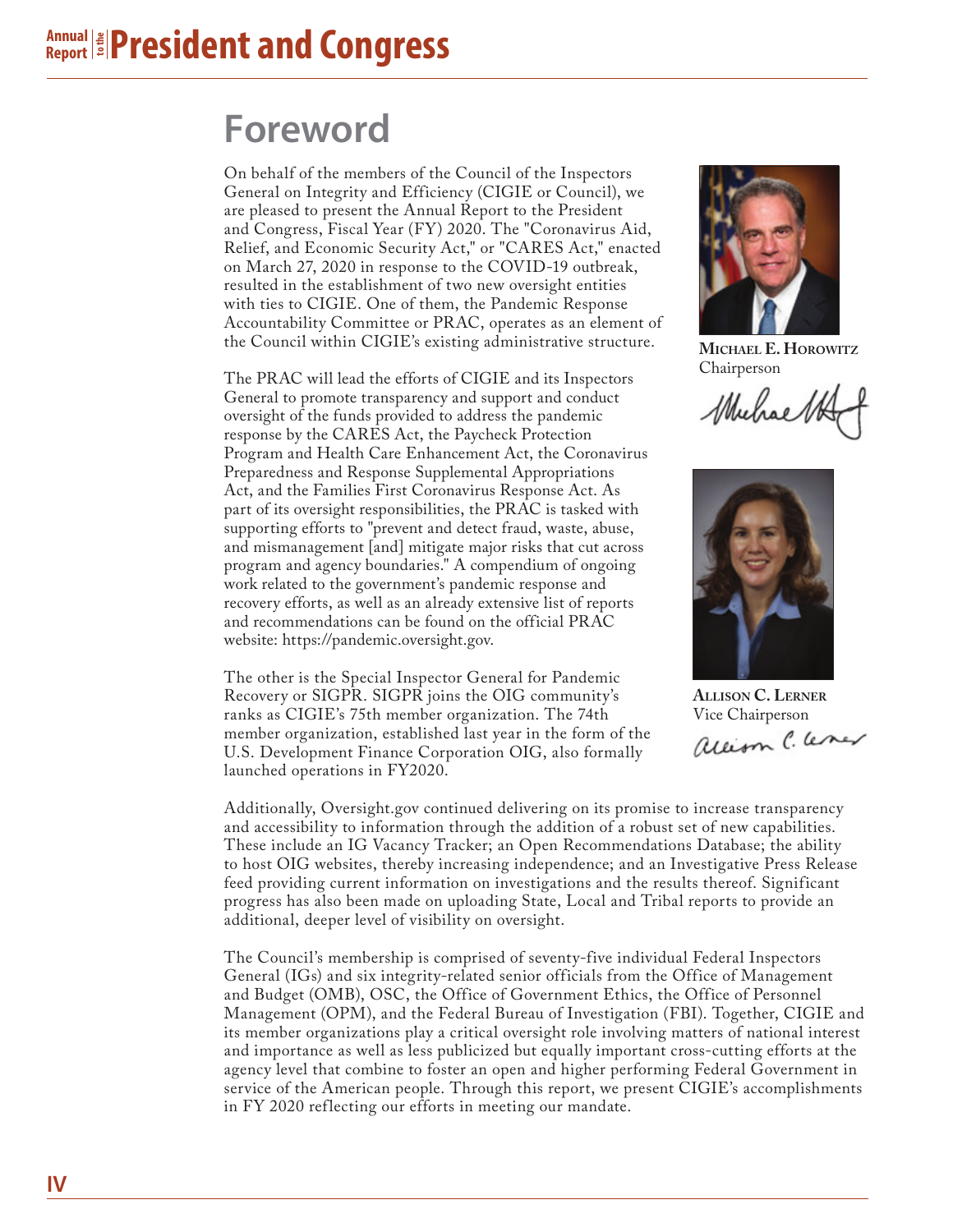First, in Background, we summarize the Council's history and the Inspector General Empowerment Act of 2016, the most recent enhancement to the Inspector General Act of 1978. We also highlight some of the accomplishments of CIGIE's standing committees in FY 2020. Then, in Strategic Plan Business Goal Accomplishments, we describe CIGIE's accomplishments under FY 2020's four major strategic business goals. Next, we summarize current issues of concern to CIGIE members in Key Legislation Affecting the IG Community and Shared Management and Performance Challenges. We then offer perspective on IG Community Accomplishments and recognize recipients of the most noteworthy 2020 Annual CIGIE Awards. Finally, we provide Contact Information for CIGIE Members.

CIGIE's ongoing efforts to support the IG community and fulfill its statutory mission are strengthened by the efforts of leaders in the IG community; OMB; Congress; the Government Accountability Office; other Federal agencies, law enforcement, professional organizations; and private-sector supporters who share the IG community's commitment to improve the effectiveness and efficiency in Federal Government programs and to identify waste, fraud, abuse, and mismanagement. We appreciate the continuing support and interest of all in our work.

Moreover, we express our sincere thanks to the approximately fourteen-thousand professionals who make up the Federal IG community, whose tireless efforts on behalf of the public they serve continue to improve the economy, efficiency, and effectiveness of the Federal Government.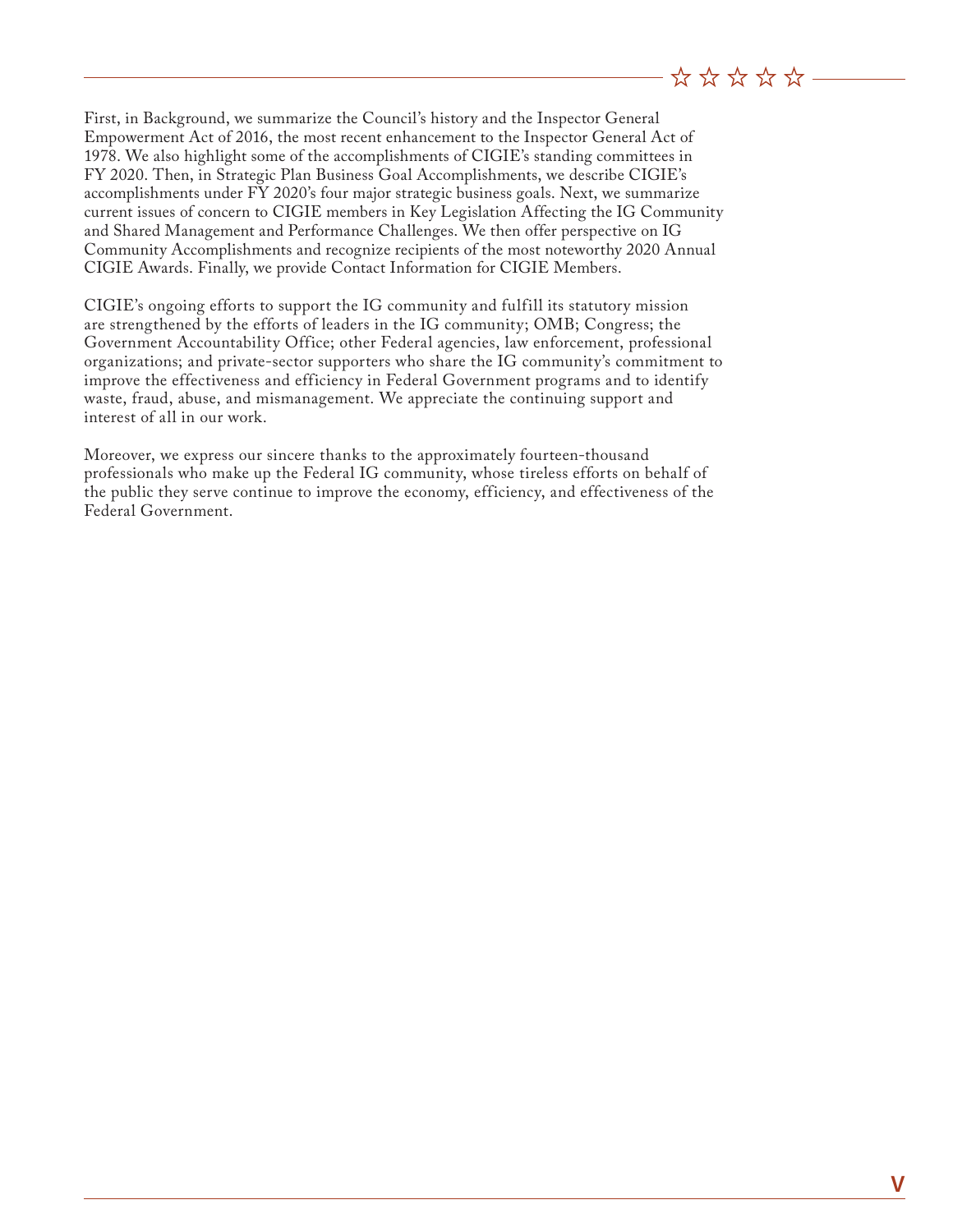# **Contents**

| Goal 1: Enhanced Integrity and Strength of Federal Programs and Operations 7                                                                                                                                                                                         |
|----------------------------------------------------------------------------------------------------------------------------------------------------------------------------------------------------------------------------------------------------------------------|
|                                                                                                                                                                                                                                                                      |
|                                                                                                                                                                                                                                                                      |
| Exposure of Sensitive Trade Information Due to Security Program Failures (DOC OIG) 16<br>\$57.5 Million Civil Settlement Resulting from False Claims Act Investigation (DOE OIG) 17<br>Deadly Explosions Caused by Violations of the Pipeline Safety Act (DOT OIG)17 |
|                                                                                                                                                                                                                                                                      |
| 21                                                                                                                                                                                                                                                                   |
|                                                                                                                                                                                                                                                                      |
|                                                                                                                                                                                                                                                                      |
|                                                                                                                                                                                                                                                                      |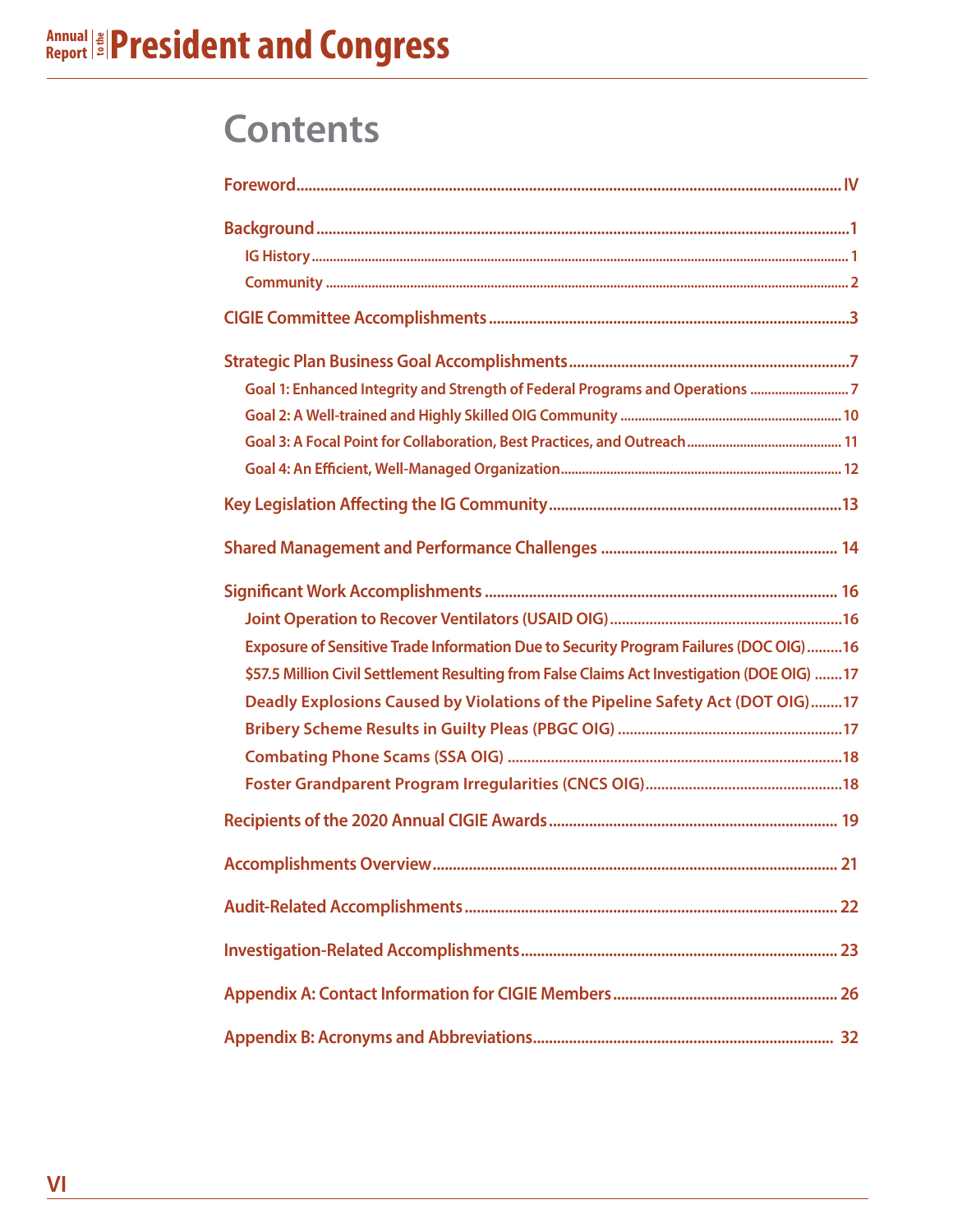# **Background**

### **IG History**

The Inspector General Act of 1978, as amended (IG Act), initially consolidated the audit and investigative functions in twelve Federal agencies under their respective Inspectors General (IGs). The Offices of Inspector General (OIGs) became independent forces for promoting economy, efficiency, and effectiveness while preventing and detecting fraud, waste, and abuse in their agencies' programs. The IG Act established a dual reporting responsibility, whereby IGs report both to the head of their respective agencies and to Congress. The OIGs' semiannual reports to Congress, which summarize noteworthy activity and management action on significant IG recommendations, are examples of this reporting responsibility, as are the testimonies on various matters that IGs provide to Congress. This relationship with Congress provides a legislative safety net that helps protect IG independence and objectivity.

After the passage of the IG Act, OIGs made an impact in those early years by helping agencies repair serious and widespread internal control weaknesses. Recognizing OIGs' effectiveness, Congress expanded the IG concept beyond the original twelve agencies. The 1988 amendments to the IG Act established IGs in most agencies of the Federal Government, including certain independent agencies, corporations, and other Federal entities. Subsequent legislation has established IGs in additional agencies, including IGs to oversee specific initiatives (e.g., war efforts in Iraq and Afghanistan, financial institution reform, and mortgage industry regulation).

Today, the Council of the Inspectors General on Integrity and Efficiency (CIGIE) has seventy-five IG members that provide audit and investigative oversight to agencies across the government and seek to prevent problems before they materialize. IGs are either nominated by the President and confirmed by the Senate or appointed by their respective agency head. One IG is appointed by the President, but Senate confirmation is not required. By statute, IGs are required to be selected without regard to political affiliation and solely on the basis of personal integrity and professional expertise.

In 1981, President Ronald Reagan, by Executive Order 12301, created the President's Council on Integrity and Efficiency (PCIE) to provide a forum for the presidentially-appointed, Senate-confirmed IGs to coordinate their professional activities. In May 1992, President George H. W. Bush's Executive Order 12805 created the Executive Council on Integrity and Efficiency (ECIE) for agency-appointed IGs to work together. Both councils were chaired by OMB's Deputy Director for Management, who reported to the President on their activities.

The IG Reform Act of 2008, enacted October 14, 2008, amended the IG Act to further strengthen IG independence and enhance IG operations. It also CIGIE by combining the two former IG councils, PCIE and ECIE, into one. The legislation also provided CIGIE with authorities and responsibilities beyond those of the PCIE and ECIE, including recommending candidates for vacant IG positions and overseeing an Integrity Committee that was responsible for handling allegations of misconduct by IGs and high-level OIG officials.

In December 2016, the President signed into law the Inspector General Empowerment Act of 2016 (IGEA), a landmark piece of legislation welcomed by IGs and all advocates of government accountability and efficiency.

Among its provisions, the IGEA confirms that Federal IGs are entitled to full and prompt access to agency records, thereby eliminating any doubt about whether agencies are legally authorized to disclose potentially sensitive information to IGs. In so doing, the IGEA ensures that IGs have the ability to conduct audits, reviews, and investigations in an independent and efficient manner. This provision was necessary because of refusals by a few agencies to provide their IGs with independent access to certain information that was available to the agency and relevant to ongoing oversight work by the agency IG. Further, it was necessary because of a Department of Justice Office of Legal Counsel (OLC) opinion in July 2015 asserting that the IG Act did not entitle IGs to all records available to an agency. As a result of the IGEA, this OLC opinion is no longer applicable.

Other important provisions allow IGs to match data across agencies to help uncover wasteful spending and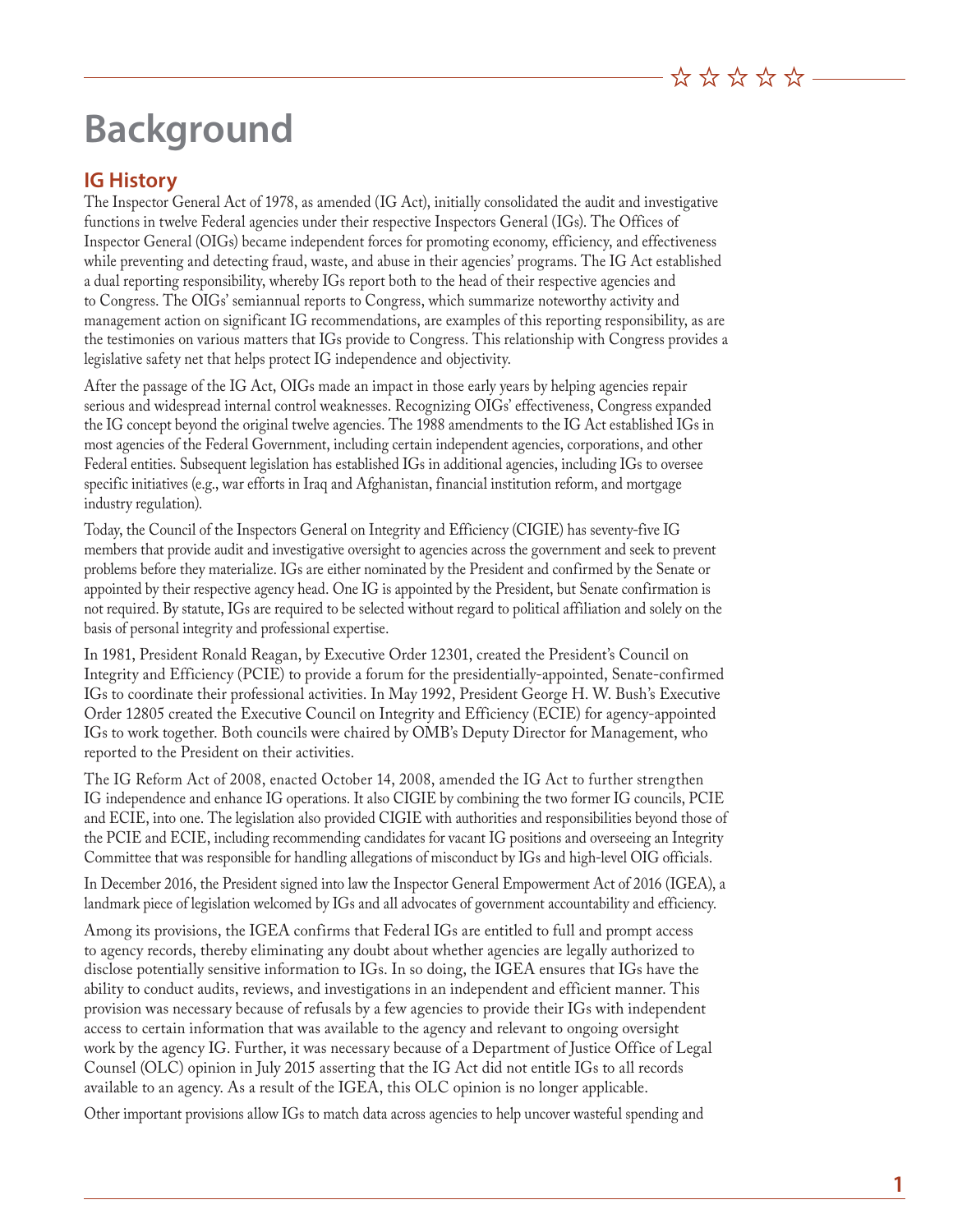enhance the public's access to information about misconduct among senior government employees.

CIGIE has long advocated for these measures and welcomed the passage of the IGEA.

As noted previously, the "Coronavirus Aid, Relief, and Economic Security Act," or "CARES Act," enacted on March 27, 2020 in response to the COVID-19 outbreak, resulted in the establishment of the PRAC. This organization has been chartered to conduct oversight responsibilities for a five-year period ending in FY2025.

### **Community**

The IG Reform Act of 2008 established CIGIE as the unified council of all statutory IGs to provide government wide coordination of and focus on OIG activities. CIGIE consists of seventy-five Federal IGs and the following six Federal leaders:

- Deputy Director for Management (DDM), OMB, who serves as the Council's Executive Chairperson;
- Deputy Director, Office of Personnel Management (OPM);
- Special Counsel, Office of Special Counsel (OSC);
- Assistant Director of the Criminal Investigative Division, Federal Bureau of Investigation (FBI);
- Director, Office of Government Ethics; and
- Controller of the Office of Federal Financial Management, OMB.

In FY 2020, Michael Rigas served as DDM of OMB, and CIGIE's Executive Chairperson.

In FY 2020, CIGIE was led by its elected Chairperson, Michael E. Horowitz, IG, U.S. Department of Justice; its Vice Chairperson, Allison C. Lerner, IG, National Science Foundation; and the members of the Executive Council. CIGIE's Executive Council provides leadership, collaborative vision, and long-term planning for the IG community. For a current listing of CIGIE's Executive Council, see Table 1.

| <b>Table 1. CIGIE Executive Council</b>                       |                                           |
|---------------------------------------------------------------|-------------------------------------------|
| Michael E. Horowitz, U.S. Department of Justice               | Chairperson                               |
| Allison C. Lerner, National Science Foundation                | Vice Chairperson                          |
| Hannibal "Mike" Ware, Small Business Administration           | Audit Committee Chair                     |
| Carol Ochoa, General Services Administration                  | <b>Budget Committee Chair</b>             |
| Tammy Whitcomb, United States Postal Service                  | Technology Committee Chair                |
| Wendy Laguarda, Farm Credit Administration                    | Inspection and Evaluation Committee Chair |
| Kevin Winters, Amtrak                                         | Integrity Committee Chair                 |
| Michael Missal, Department of Veterans Affairs                | Investigations Committee Chair            |
| Kathy A. Buller, Peace Corps                                  | Legislation Committee Chair               |
| Rae Oliver Davis, Department of Housing and Urban Development | Professional Development Committee Chair  |
| Phyllis K. Fong, U.S. Department of Agriculture               | Past Chairperson                          |
| Laura Davis, National Endowment for the Humanities            | At-Large Member                           |

The IG Reform Act of 2008 also established an Integrity Committee whose chair, by law, is the CIGIE member who represents the FBI. The IGEA, which as previously noted was enacted in early FY 2017, changed the composition of the Integrity Committee and changed the chair from the FBI representative to an IG selected by the members of the Integrity Committee. The Integrity Committee serves a vital role as an independent investigative mechanism for allegations of IG misconduct, which it reviews and refers for investigation when warranted.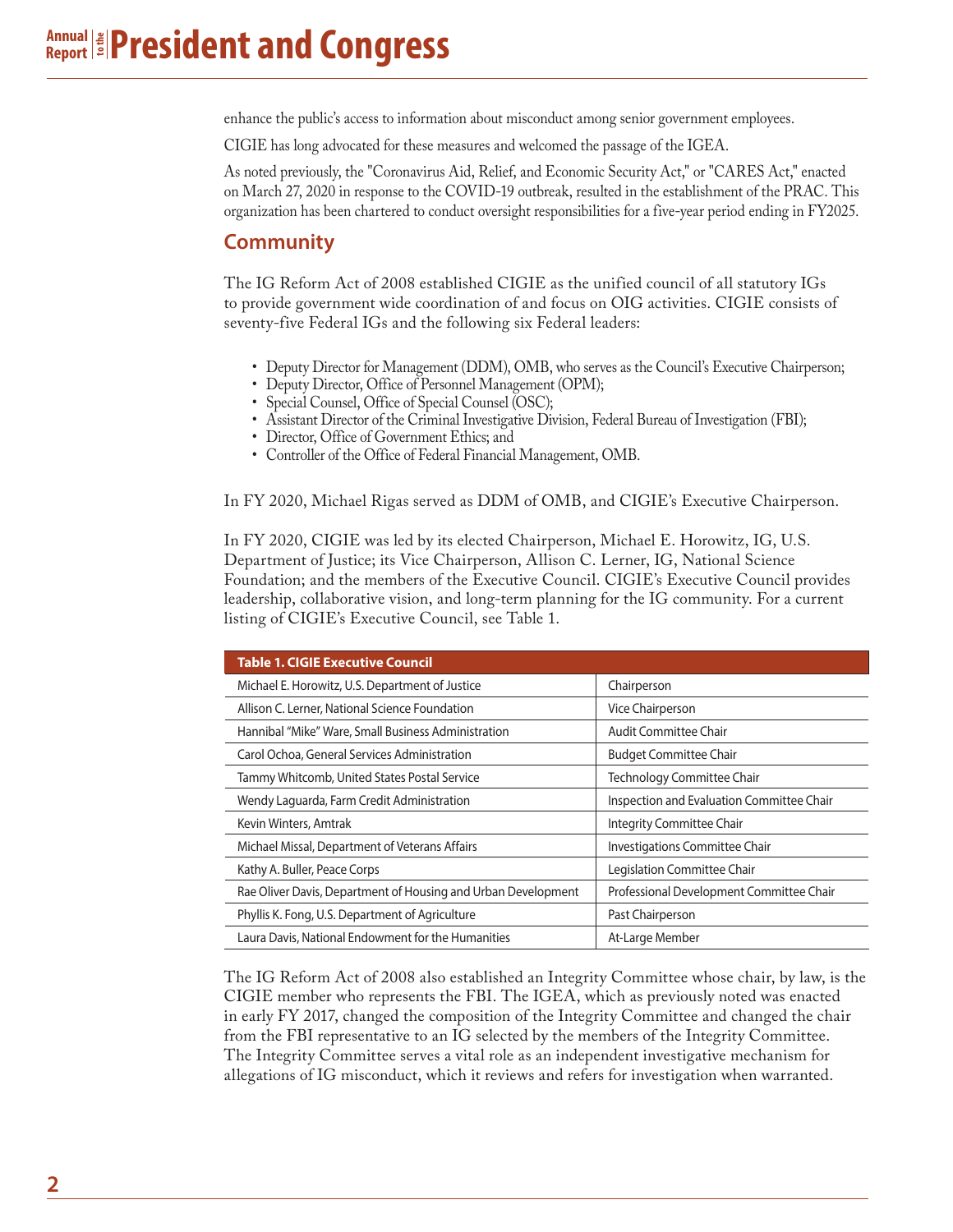# **CIGIE Committee Accomplishments**

As shown in Table 2, in FY 2020, CIGIE's committees undertook a variety of noteworthy projects to benefit the OIG community.

| Table 2. FY 2020 CIGIE Committee Accomplishments                                                                                                                                                                                                                                                                                      |                                                                                                                                                                                                                                                                                                                                                                                                                                                                                                                                                                                                                                                                                                                                                                                                                                                                                                                                                                                                                                                                                                                                                                                                                                                                                                                                                                                                                                                                                                                                                                                                                                                                                                                                                                                                                                                                                                                                                                                                                                                                                                                                                                                                                                                                                                                                                                                                                                                                                                                                                                                                                                                                                                                                                                                                                                                                                                                                                                                                                              |  |  |
|---------------------------------------------------------------------------------------------------------------------------------------------------------------------------------------------------------------------------------------------------------------------------------------------------------------------------------------|------------------------------------------------------------------------------------------------------------------------------------------------------------------------------------------------------------------------------------------------------------------------------------------------------------------------------------------------------------------------------------------------------------------------------------------------------------------------------------------------------------------------------------------------------------------------------------------------------------------------------------------------------------------------------------------------------------------------------------------------------------------------------------------------------------------------------------------------------------------------------------------------------------------------------------------------------------------------------------------------------------------------------------------------------------------------------------------------------------------------------------------------------------------------------------------------------------------------------------------------------------------------------------------------------------------------------------------------------------------------------------------------------------------------------------------------------------------------------------------------------------------------------------------------------------------------------------------------------------------------------------------------------------------------------------------------------------------------------------------------------------------------------------------------------------------------------------------------------------------------------------------------------------------------------------------------------------------------------------------------------------------------------------------------------------------------------------------------------------------------------------------------------------------------------------------------------------------------------------------------------------------------------------------------------------------------------------------------------------------------------------------------------------------------------------------------------------------------------------------------------------------------------------------------------------------------------------------------------------------------------------------------------------------------------------------------------------------------------------------------------------------------------------------------------------------------------------------------------------------------------------------------------------------------------------------------------------------------------------------------------------------------------|--|--|
| Committee and Purpose                                                                                                                                                                                                                                                                                                                 | FY 2020 Accomplishments                                                                                                                                                                                                                                                                                                                                                                                                                                                                                                                                                                                                                                                                                                                                                                                                                                                                                                                                                                                                                                                                                                                                                                                                                                                                                                                                                                                                                                                                                                                                                                                                                                                                                                                                                                                                                                                                                                                                                                                                                                                                                                                                                                                                                                                                                                                                                                                                                                                                                                                                                                                                                                                                                                                                                                                                                                                                                                                                                                                                      |  |  |
| Audit — Provides leadership to, and serves as<br>a resource for, the Federal audit community.<br>Sponsors and coordinates audits that address<br>multi-agency or government wide issues,<br>develops and maintains professional standards<br>for OIG audit activities, and provides oversight of<br>auditor training.                 | $\bullet$<br>Continued administration of CIGIE's audit peer review program<br>to promote OIG compliance with GAO's Government Auditing<br>Standards and CIGIE's Guide for Conducting External Quality Control<br>Reviews of the Audit Operations of Offices of Inspector General.<br>Represented the IG community in initiatives and work groups<br>on various issues, including DATA Act implementation planning,<br>improper payments, and CFO Council.<br>Continued to participate in the Office of Personnel Management's<br>priority initiative to close critical skills gaps in the Federal<br>workforce, specifically within the auditor job series. Activities<br>included facilitating meetings of the FAST (Federal Action Skills<br>Team) group, executing an action plan to address the skills gap<br>identified, participating in quarterly briefings to the OPM Director,<br>and coordinating accountability community comments on draft<br>changes to the OPM job series. Successfully attained the ability to<br>hire Performance Auditors under the updated 0511 Auditor Series;<br>however continued to work with OPM to clarify flexibilities under<br>updated standard and requirements to comply.<br>• Sponsored training and development for the audit community<br>with the CIGIE Training Institute's Audit, Inspection, and Evaluation<br>Academy. In particular, helped facilitate the "Connect, Collaborate,<br>Learn" session allowing CIGIE audit professionals to share best<br>practices and lessons learned from conducting audits while working<br>remotely during the COVID-19 Pandemic.<br>• Published the revised CIGIE Guide for Conducting External<br>Quality Control Reviews of the Audit Operations of Offices<br>of Inspector General to reflect recent revisions related to<br>performance audit, financial audit, and attestation standards in<br>Government Auditing Standards.<br>• Oversaw the annual audit of CIGIE's financial statements.<br>Formed the Audit Committee's Peer Review Subcommittee to<br>address scheduling changes and questions, peer review issues,<br>and peer review training. Created the Audit Peer Review Web<br>page on IGnet.gov.<br>• Facilitated CIGIE's Cross-Cutting Initiative Working Group's work<br>on Grant Management across the IG Community. This group<br>includes members from the Audit, Inspections and Evaluations,<br>Investigations, and Technology Committees.<br>• Developed the PRAC Audit Subcommittee in order to facilitate the<br>exchange of ideas and projects regarding COVID-19 oversight, as<br>well as increase coordination amongst CARES Act OIGs and CIGIE at<br>large. The Subcommittee is finalizing an Agile Products Playbook<br>for use by the IG Audit community to establish protocol on quick<br>turnaround products and shortened agency response times.<br>• Coordinated with FAEC and OMB to extend mandatory<br>reporting deadlines for OIGs due to complexities associated<br>with the pandemic. |  |  |
| Budget-Provides leadership in the<br>development of the Council's annual budget<br>by coordinating a transparent process to assess<br>current CIGIE activities and—in consultation with<br>the Chairperson, Vice Chairperson, and Executive<br>Council-presenting a proposed budget to the<br>membership for discussion and adoption. | Developed the FY 2021 budget proposal after soliciting input from<br>$\bullet$<br>the IG community and CIGIE Committee Chairs; presented the FY<br>2020 budget to members and subsequently received approval.<br>$\bullet$<br>Oversaw the implementation of membership-approved<br>recommendations for the draw-down of CIGIE's budget reserve.                                                                                                                                                                                                                                                                                                                                                                                                                                                                                                                                                                                                                                                                                                                                                                                                                                                                                                                                                                                                                                                                                                                                                                                                                                                                                                                                                                                                                                                                                                                                                                                                                                                                                                                                                                                                                                                                                                                                                                                                                                                                                                                                                                                                                                                                                                                                                                                                                                                                                                                                                                                                                                                                              |  |  |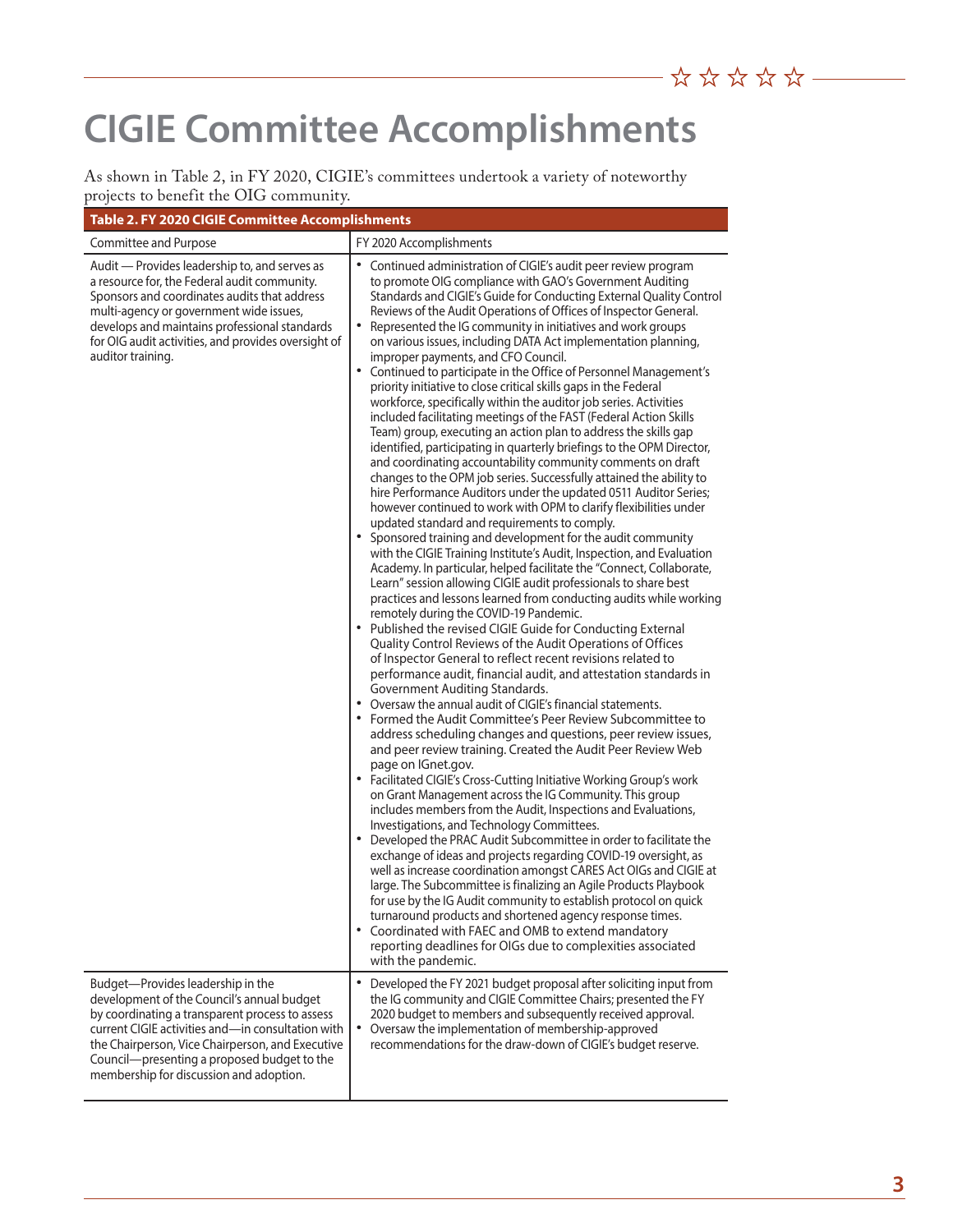| Table 2. FY 2020 CIGIE Committee Accomplishments                                                                                                                                                                                                                                                                                                                           |                                                                                                                                                                                                                                                                                                                                                                                                                                                                                                                                                                                                                                                                                                                                                                                                                                                                                                                                                                                                                                                                                                                                                                                                                                                                                                                                                                                                                                                                                                                                                                                                                                                                                                                                                                                                                                                                                                                                                                                                                                                                                                                                                                                                                                                                                 |
|----------------------------------------------------------------------------------------------------------------------------------------------------------------------------------------------------------------------------------------------------------------------------------------------------------------------------------------------------------------------------|---------------------------------------------------------------------------------------------------------------------------------------------------------------------------------------------------------------------------------------------------------------------------------------------------------------------------------------------------------------------------------------------------------------------------------------------------------------------------------------------------------------------------------------------------------------------------------------------------------------------------------------------------------------------------------------------------------------------------------------------------------------------------------------------------------------------------------------------------------------------------------------------------------------------------------------------------------------------------------------------------------------------------------------------------------------------------------------------------------------------------------------------------------------------------------------------------------------------------------------------------------------------------------------------------------------------------------------------------------------------------------------------------------------------------------------------------------------------------------------------------------------------------------------------------------------------------------------------------------------------------------------------------------------------------------------------------------------------------------------------------------------------------------------------------------------------------------------------------------------------------------------------------------------------------------------------------------------------------------------------------------------------------------------------------------------------------------------------------------------------------------------------------------------------------------------------------------------------------------------------------------------------------------|
| <b>Committee and Purpose</b>                                                                                                                                                                                                                                                                                                                                               | FY 2020 Accomplishments                                                                                                                                                                                                                                                                                                                                                                                                                                                                                                                                                                                                                                                                                                                                                                                                                                                                                                                                                                                                                                                                                                                                                                                                                                                                                                                                                                                                                                                                                                                                                                                                                                                                                                                                                                                                                                                                                                                                                                                                                                                                                                                                                                                                                                                         |
| Technology-Facilitates effective OIG<br>IT audits, inspections, evaluations, and<br>investigations, and provides a vehicle for<br>expressing the IG community's perspective<br>on government wide IT operations.                                                                                                                                                           | Created the Oversight.gov Subcommittee to collect new<br>requirements and build out capabilities offered on the site.<br>The subcommittee: launched an Inspector General Open<br>Recommendations section, which currently lists over 8,000<br>open recommendations to agencies to improve efficiency and<br>effectiveness; created website templates for IGs to enable them to<br>host their site independently from agency IT systems; and, built out<br>an Investigative Press Releases page to post Department of Justice<br>press releases on OIG work to Oversight.gov.<br>• Facilitated a Geospatial Data Act Working Group, which developed<br>a consensus response on how covered agencies would proceed<br>to meet the Act's audit requirements, and communicated that<br>information to Congressional stakeholders.<br>• The Emerging Technology Subcommittee hosted its first annual<br>symposium, "Artificial Intelligence, Real Oversight." Over 400<br>people participated in this virtual, half-day event, which provided<br>briefings and panel discussions highlighting work being done in this<br>interesting and evolving area.<br>The Investigations Subcommittee conducted a survey on OIG<br>Cybercrime and Forensics Tools and Capabilities used within the IG<br>community. Forty-three IGs responded and the group plans to use<br>the results to identify critical capabilities, conduct a gap analysis,<br>and work on ways to share important capabilities with members<br>who need them.                                                                                                                                                                                                                                                                                                                                                                                                                                                                                                                                                                                                                                                                                                                                                           |
| Inspection and Evaluation (I&E)-Provides<br>leadership to, and serves as a resource for,<br>the Federal IG I&E community. Sponsors and<br>coordinates inspections and evaluations that<br>address multi-agency or government wide<br>issues, develops and maintains professional<br>standards for OIG I&E community activities, and<br>provides oversight of I&E training. | Leadership of the I&E Committee was passed from State OIG to FCA<br>OIG. Wendy Laguarda, FCA IG, took over as Chair in June 2020, and<br>Mark Greenblatt, Interior IG, is now serving as Co-Chair.<br>٠<br>The Committee recruited 5 new IG members to replace members<br>lost over the last few years.<br>The I&E Round-table continued to meet quarterly to cover<br>$\bullet$<br>important updates in the I&E community, share ideas, and provide<br>updates on working groups and ongoing projects.<br>٠<br>The Committee has three working groups to implement several<br>major ongoing initiatives. Each of these groups has accomplished<br>important work.<br>Peer Review Working Group-The peer review working group<br>worked to ensure the first full 3-year cycle of I&E Peer reviews<br>would be completed by December 2020. For fiscal year 2020, 13<br>OIGs had I&E peer reviews completed. The last round of the first<br>3-year cycle is ongoing with 10 OIGs being reviewed. The peer<br>review working group also issued the 2021-2023 peer review<br>schedule beginning in April 2021 and is finalizing the updated I&E<br>Peer Review Guide. Major changes include revising the process<br>and procedures for the reviewer format with one OIG reviewing<br>another OIG and adjusting the peer review report content and<br>format to have a Summary Report and a separate Letter of<br>Comment, if appropriate.<br>Blue Book Working Group-The Blue Book Working Group began<br>٠<br>meeting in November 2019 and issued the first version of the<br>revised Quality Standards for Inspection and Evaluation (Blue<br>Book) in June 2020 to the I&E Roundtable and point of contact<br>listing for comments. The group provided the updated version<br>of the Blue Book in September after receiving comments/<br>feedback from 25 organizations. The Blue Book is anticipated<br>for I&E Roundtable vote in October and will then go to the I&E<br>Committee, Executive Council, and full CIGIE membership for<br>vote in 2021.<br>Survey Working Group-The I&E Committee initiated a new<br>project in July 2020 to survey the IG community on I&E projects,<br>issues, and other statistics. The survey is planned to be released<br>in November 2020. |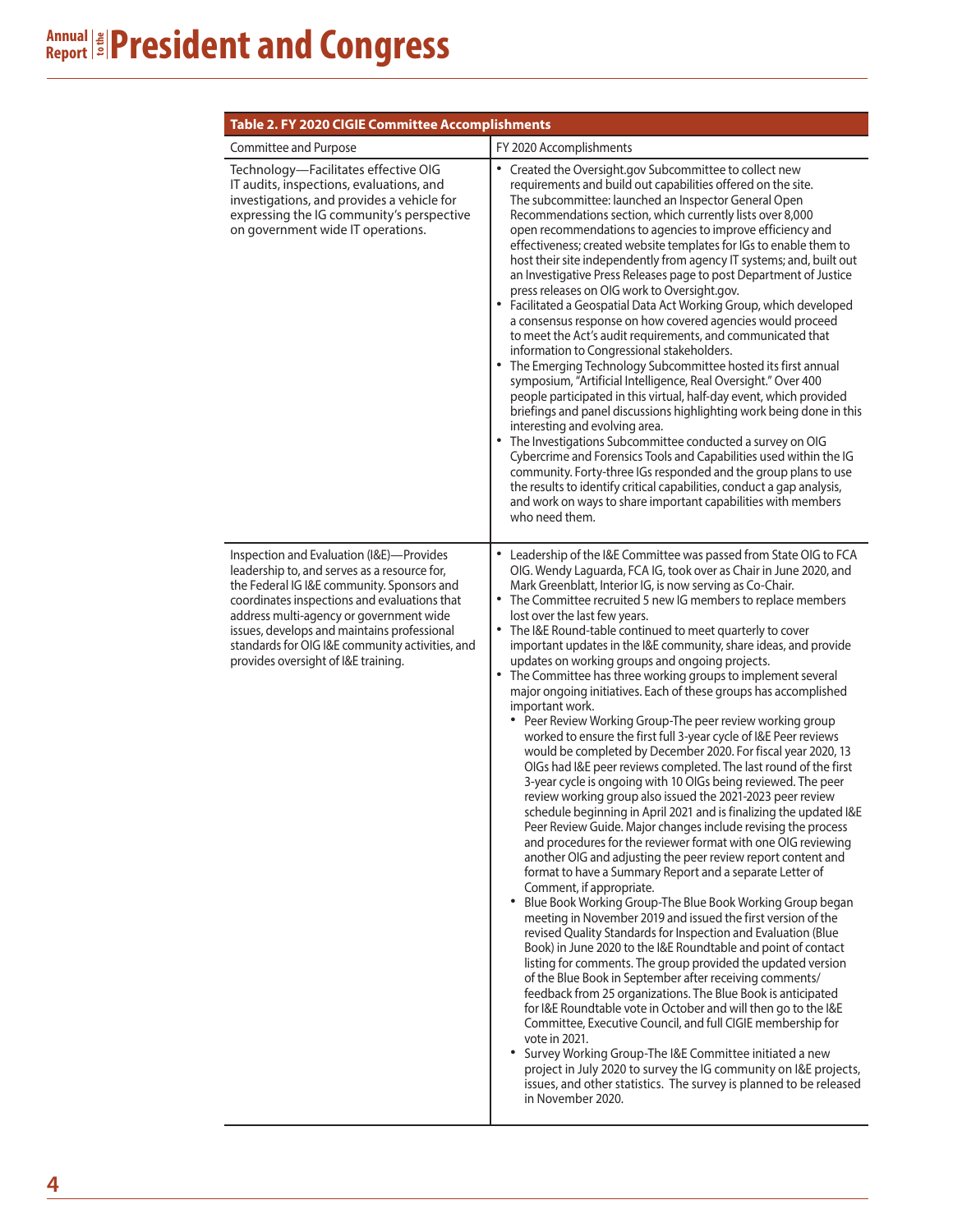### **Table 2. FY 2020 CIGIE Committee Accomplishments**

| Committee and Purpose                                                                                                                                                                                                                                                                                                                                                                                  | FY 2020 Accomplishments                                                                                                                                                                                                                                                                                                                                                                                                                                                                                                                                                                                                                                                                                                                                                                                                                                                                                                                                                                                                                                                                                                                                                                                                                                                                                                                                                                                                                                                                                                                                                                                                                                                                                                                                               |
|--------------------------------------------------------------------------------------------------------------------------------------------------------------------------------------------------------------------------------------------------------------------------------------------------------------------------------------------------------------------------------------------------------|-----------------------------------------------------------------------------------------------------------------------------------------------------------------------------------------------------------------------------------------------------------------------------------------------------------------------------------------------------------------------------------------------------------------------------------------------------------------------------------------------------------------------------------------------------------------------------------------------------------------------------------------------------------------------------------------------------------------------------------------------------------------------------------------------------------------------------------------------------------------------------------------------------------------------------------------------------------------------------------------------------------------------------------------------------------------------------------------------------------------------------------------------------------------------------------------------------------------------------------------------------------------------------------------------------------------------------------------------------------------------------------------------------------------------------------------------------------------------------------------------------------------------------------------------------------------------------------------------------------------------------------------------------------------------------------------------------------------------------------------------------------------------|
| Investigations-Advises the IG community<br>on issues involving criminal investigations,<br>investigative personnel, and investigative<br>standards and guidelines.                                                                                                                                                                                                                                     | The Investigations Committee and Assistant Inspector General<br>for Investigations (AIGI) Committee completed their first "all-<br>virtual" joint training/collaboration event. The event focused<br>predominately on the OIG investigative community's response to<br>COVID-19 and best practices that can be utilized in furtherance to<br>conducting investigations in a pandemic environment. Over 100<br>representatives from OIGs throughout the community participated.<br>The Investigation Committee sponsored its first "all-virtual" peer<br>review training program. The training curriculum was designed to<br>ensure reviews are conducted in a uniform manner.<br>• The Investigations Committee spearheaded the formation of four<br>new pandemic-specific subcommittees to support OIGs' collective<br>pandemic-related efforts. The subcommittees consist of:<br>• A law enforcement coordination cell- which will coordinate<br>pandemic related fraud matters with state, local, federal, and<br>international law enforcement partners.<br>• A training subcommittee - which will identify unique training needs<br>relating to pandemic-related investigations and assess options<br>available to meet those needs.<br>• A data analytics and proactive measures subcommittee - which will<br>assist the Pandemic Response Accountability Committee (PRAC) in<br>analyzing CARES and other recovery-related data, with the intent of<br>identifying indicators of potential fraud, waste, and abuse; recurring<br>fraud themes, etc.<br>A special investigative techniques subcommittee - which will<br>explore unique investigative techniques, protocols, and "best<br>practices" that can be utilized to identify and counter fraud schemes. |
| Legislation-Ensures that CIGIE members are<br>kept abreast of IG-related matters in Congress.<br>Develops, coordinates, and represents the official<br>IG community positions on legislative issues.<br>Provides technical assistance to Congress through<br>regular and ongoing communication regarding<br>legislative issues and other matters of common<br>interest between the Congress and CIGIE. | Assisted Congress as it considered establishing what became the<br>Pandemic Response Accountability Committee by the CARES Act, a<br>committee within CIGIE to promote transparency and oversight of<br>coronavirus-response funds.<br>Proactively engaged Congress to enhance the institutional<br>independence of IGs by ensuring that individuals directed to serve<br>as acting IG are sufficiently independent from agency management.<br>Provided assistance to Congress on the CIGIE Legislative Priority to<br>enhance oversight of Overseas Contingency Operations, which was<br>passed as a part of the National Defense Authorization Act for Fiscal<br>Year 2020 (Pub. L. No. 116-92).<br>Provided technical assistance to Congress regarding several CIGIE<br>Legislative Priorities, resulting in bills introduced or passed by one<br>or more chambers of Congress to address whistleblower employees<br>of subcontractors and subgrantees and require Congressional<br>notification when placing an IG on non-duty status.                                                                                                                                                                                                                                                                                                                                                                                                                                                                                                                                                                                                                                                                                                                            |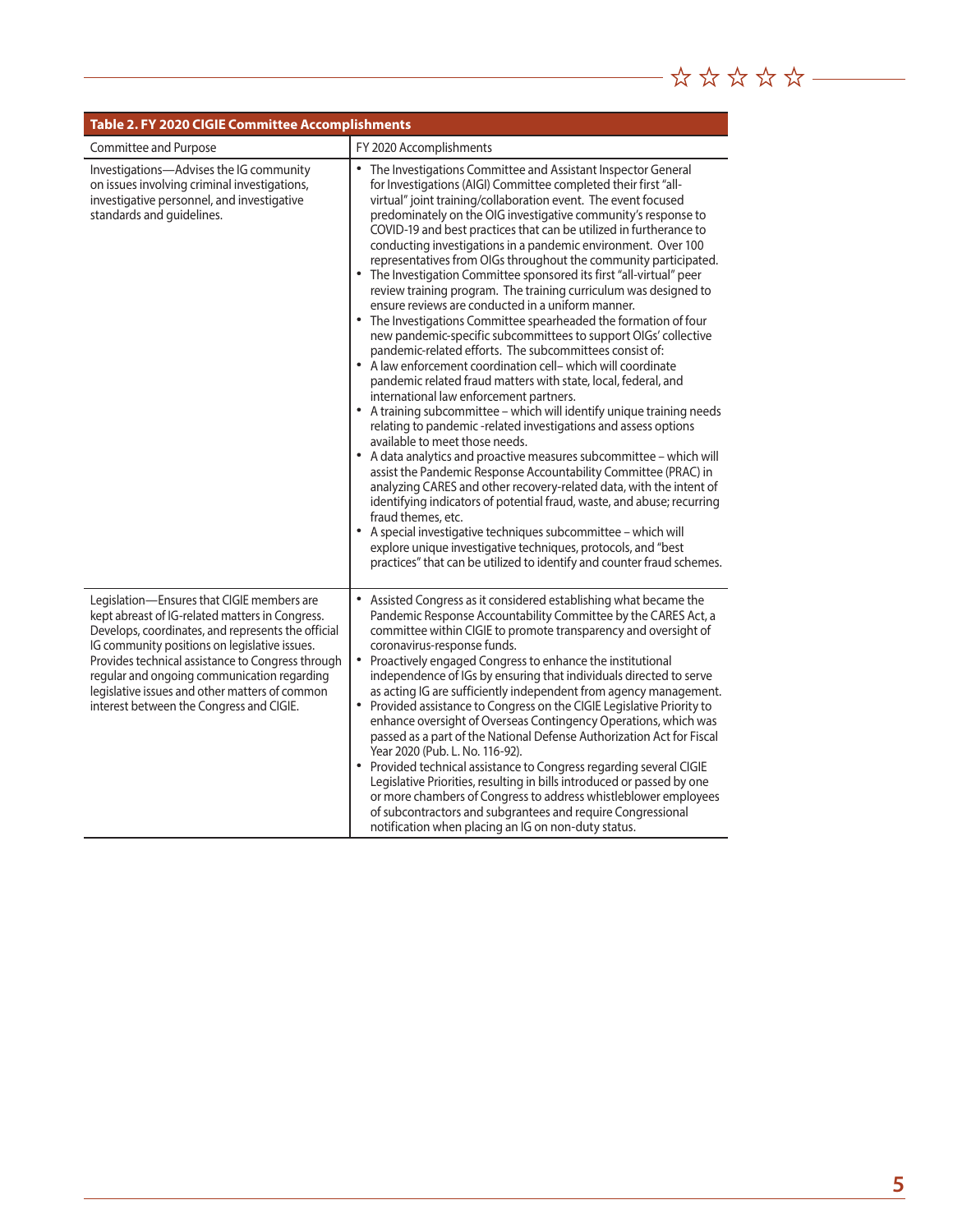| Table 2. FY 2020 CIGIE Committee Accomplishments                                                                                                                                                                                                                                                                                                                                                                                                                                                                                                      |                                                                                                                                                                                                                                                                                                                                                                                                                                                                                                                                                                                                                                                                                                                                                                                                                                                                                                                                                                                                                                                                                                                                                                                                                                                                                                                                                                                                                                                                                                         |  |  |
|-------------------------------------------------------------------------------------------------------------------------------------------------------------------------------------------------------------------------------------------------------------------------------------------------------------------------------------------------------------------------------------------------------------------------------------------------------------------------------------------------------------------------------------------------------|---------------------------------------------------------------------------------------------------------------------------------------------------------------------------------------------------------------------------------------------------------------------------------------------------------------------------------------------------------------------------------------------------------------------------------------------------------------------------------------------------------------------------------------------------------------------------------------------------------------------------------------------------------------------------------------------------------------------------------------------------------------------------------------------------------------------------------------------------------------------------------------------------------------------------------------------------------------------------------------------------------------------------------------------------------------------------------------------------------------------------------------------------------------------------------------------------------------------------------------------------------------------------------------------------------------------------------------------------------------------------------------------------------------------------------------------------------------------------------------------------------|--|--|
| Committee and Purpose                                                                                                                                                                                                                                                                                                                                                                                                                                                                                                                                 | FY 2020 Accomplishments                                                                                                                                                                                                                                                                                                                                                                                                                                                                                                                                                                                                                                                                                                                                                                                                                                                                                                                                                                                                                                                                                                                                                                                                                                                                                                                                                                                                                                                                                 |  |  |
| Professional Development-Provides<br>educational opportunities, through the Training<br>Institute, for members of the IG community<br>and ensures the development of competent<br>personnel. Receives input from the Audit<br>Committee, Investigations Committee, and<br>Inspection and Evaluation Committee on the<br>training and development needs of the CIGIE<br>community. Seeks opportunities to improve<br>training methods, enhance the development<br>of OIG staff, and establish training to meet<br>continuing educational requirements. | Kicked-off the new "CIGIE Leading Inspiring and Fostering<br>$\bullet$<br>Talent (LIFT) Network" to bring together Federal oversight<br>community professionals of all levels and functions to build<br>connections and participate in cross-functional/cross-<br>organizational learning opportunities.<br>• Launched the 4th Cohort of the CIGIE Fellows Program with 16<br>Fellows from 10 different OIGs. This prestigious year-long blended<br>leadership development program aims to continually align with the<br>standards of federal executive development programs to advance<br>leadership development within member agencies.<br>• Partnered with OPM to secure spaces in the highly selective Federal<br>Internal Coach Training Program (FICTP), a nine-month government-<br>wide coach development program aligned with International<br>Coaching Federation (ICF) standards.<br>• Established a new coaching working group to identify additional<br>ways to build coaching capacity within the IG community and<br>provide coaching training and support.<br>• Created a mentoring team which seeks to identify opportunities to<br>create awareness, connection, and expand mentoring capabilities<br>across the community.<br>Oversaw delivery of the 6th Annual CIGIE Leadership Forum with<br>$\bullet$<br>nearly 1,300 IG professionals participating in-person and online. The<br>theme was Leading From Where You Are: Leading People - Leading<br>Change - Driving Excellence. |  |  |
| Integrity-The statutory mission of the Integrity<br>Committee is to receive, review and refer<br>for investigation allegations of wrongdoing<br>made against an IG, certain designated senior<br>members of an OIG, and the Special Counsel and<br>Deputy Special Counsel of the OSC.                                                                                                                                                                                                                                                                 | $\bullet$<br>Received 1,152 incoming complaints:<br>Opened eighty-one cases<br>$\bullet$<br>Closed: eighty-one cases (13 of which were FY19 cases; 1 from FY18;<br>and 2 from FY17)<br>$\bullet$<br>Referred to the Committee's Chair for investigation: three<br>Cases Pending: twenty-three (7 are pre-FY20 investigations)                                                                                                                                                                                                                                                                                                                                                                                                                                                                                                                                                                                                                                                                                                                                                                                                                                                                                                                                                                                                                                                                                                                                                                           |  |  |
| Inspector General Candidate Review and<br>Recommendation Panel-Per the IG Reform<br>Act of 2008, CIGIE, in its function as an<br>advisor to the President on IG matters, makes<br>recommendations to the President of qualified<br>candidates for IG vacancies. To aid this goal, it<br>has established a panel led by the CIGIE Vice<br>Chair with four other IGs to examine applications<br>and identify candidates on an ongoing basis.                                                                                                            | Enhanced the candidate identification process by conducting<br>interviews of potential candidates.<br>Interviewed seven candidates for IG positions and made<br>$\bullet$<br>recommendations for the President's consideration to fill existing<br>Inspector General vacancies.<br>• Provided support to agency heads filling non-PAS IG positions,<br>including reviewing applications, providing questions for interview<br>panels and participating in interview panels.                                                                                                                                                                                                                                                                                                                                                                                                                                                                                                                                                                                                                                                                                                                                                                                                                                                                                                                                                                                                                             |  |  |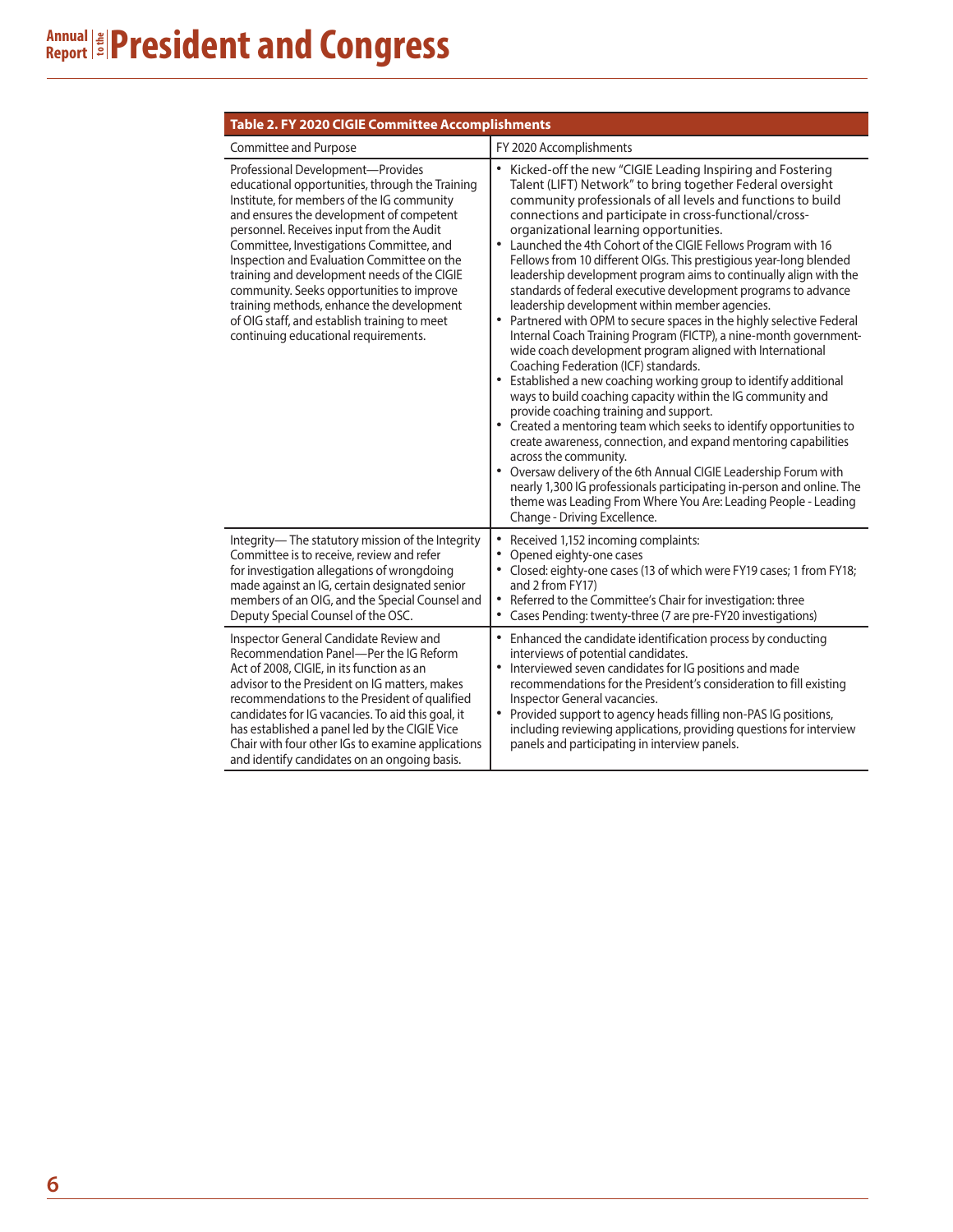# **Strategic Plan Business Goal Accomplishments**

During Fiscal Year (FY) 2020, the Council approved its annual performance plan to guide its activities for the year. The performance plan is associated with CIGIE's five-year Strategic Plan and aligns with the goals, objectives, and performance measures associated with the Strategic Plan. CIGIE's performance plan sets out four major business goals and supporting objectives. These goals are: (1) enhanced integrity and strength of Federal programs and operations; (2) a well-trained and highly skilled OIG community; (3) a focal point for collaboration, best practices, and outreach; and (4) an efficient, well-managed organization. The following information reflects CIGIE's accomplishments during fiscal year (FY) 2020 under each of these goals.

#### **Goal 1: Enhanced Integrity and Strength of Federal Programs and Operations.**

Upon passage of the CARES Act, responsibility for oversight of \$2.6 trillion in federal funding intended to support those affected by the COVID-19 pandemic became the single largest crosscutting initiative in the Council's history. Spearheaded by CIGIE's newest component - the PRAC - this effort directly involves nearly one-third of all CIGIE-member OIGs on a daily basis, and the other two-thirds periodically and to varying degrees.

By leveraging the Council's existing infrastructure, PRAC was able to launch operations almost immediately and initiate public reporting within 30 days via a new, purpose-built website, pandemicoversight.gov. To facilitate transparency and inspire public confidence, the site includes a funding overview; interactive data visualizations and maps to find out where pandemic response program dollars are being spent, who's spending it, and what they're spending it on; reports; investigative results; and much more.

Over the five years of its planned existence, PRAC will focus on four particular aspects of oversight which are reflected herein as the organization's four major goals:

- PRAC Goal 1: Prevent and detect fraud, waste, abuse, and mismanagement
- PRAC Goal 2: Promote transparency
- PRAC Goal 3: Promote coordinated, comprehensive oversight
- PRAC Goal 4: Ensure effective and efficient PRAC operations

**PRAC Goal 1** involves mitigating major risks that cut across program and agency boundaries and holding wrongdoers accountable. To achieve the former the PRAC will work with Federal Inspectors General and other oversight partners to identify major cross-cutting risks by using data analytics and risk assessments. Such risks will include criminal fraud schemes, internal control weaknesses with the disbursement and accounting of covered funds, and deficiencies with coordination across agencies and programs. 5 The PRAC will provide leading-edge data analytics, visualization, and risk modeling to identify indicators of fraud, waste, abuse, or mismanagement. In turn, the results of these activities will inform a risk-based approach to the PRAC's oversight efforts.

Achieving the latter entails supporting law enforcement in pursuing fraud investigations and criminal enforcement. To this end, the PRAC will maintain a website portal and encourage the public to report concerns, including allegations of fraud, waste, abuse or whistleblower reprisal. The PRAC will refer such allegations to the appropriate Office of Inspector General or agency, and will promote hotlines for individual Inspectors General as well as other Federal, state, and local oversight entities.5 The PRAC will use, or coordinate with Inspectors General to use, data analytics and other appropriate methods to identify suspected fraud and will refer potential criminal conduct to the relevant Inspector General for investigation so that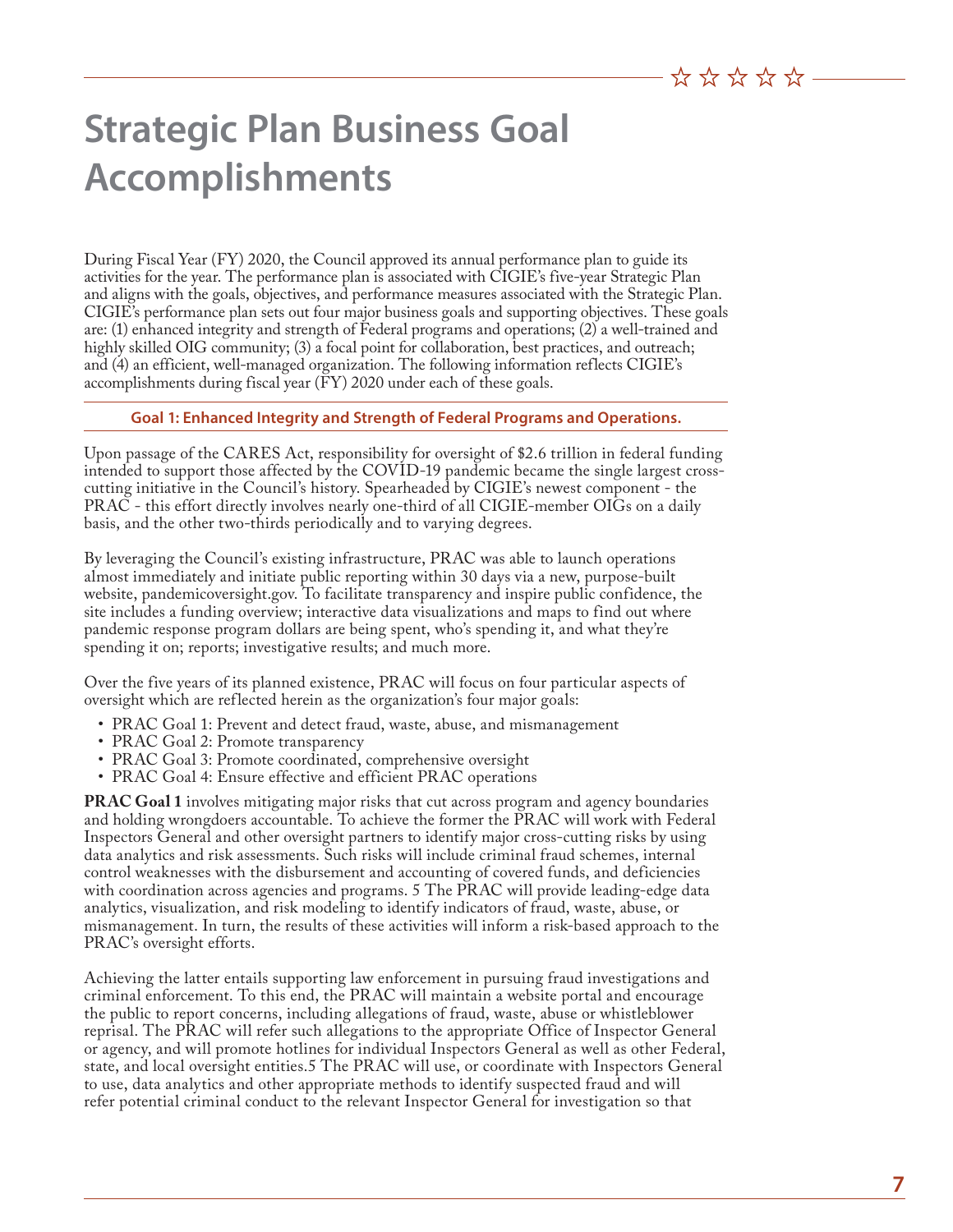wrongdoers can be held accountable for their actions. When there is a reasonable belief Federal criminal law has been violated, the PRAC will report such information to the Attorney General, as required by statute.

**PRAC Goal 2**, a cornerstone of the oversight community's work, will be accomplished by providing the public with timely data and information on covered funds and the Coronavirus response. The PRAC will pursue this objective through operating a robust, user-friendly website. The PRAC will make publicly available a wide range of data related to covered funds and the coronavirus response. The PRAC will publicly post reports and recommendations issued by Inspectors General and other oversight partners. The PRAC will pursue a communications strategy to heighten the visibility of the PRAC's efforts and the work and recommendations of Inspectors General and other oversight partners as well as to engage the public to provide feedback on the use or misuse of covered funds. Consistent with the requirements in the CARES Act, as appropriate the PRAC will make timely reports to the President, Congress, the Office of Management and Budget.

**PRAC Goal 3** features three key elements: facilitating exceptional coordination and collaboration to ensure high-impact results; fostering sound stewardship of covered funds and programs; and ensuring efficient sharing of data, analytics, and other information. With respect to the first element, Inspectors General have a rich history of collaboration and coordination among themselves and with their Federal, State, and local partners in pursuit of effective oversight. Building on this history and CIGIE's longstanding institutional success, the PRAC will serve as an effective forum for coordination and collaboration among Inspectors General and other oversight partners, including GAO and State and local auditors, evaluators, and inspectors, to minimize duplication of effort and support high-impact oversight of covered funds and the coronavirus response. Through the PRAC, the Inspectors General and oversight partners will share information, expertise, and best practices. The collaboration will facilitate data sharing and the use of technology and analytics capabilities to enable data-driven oversight.

Sound stewardship is underpinned by efficient and effective management and administration of taxpayer-funded programs which are essential to ensuring that coronavirus response programs achieve their intended purposes and provide relief to intended individuals and entities. To meet<br>this objective, the PRAC will coordinate with Inspectors General to:

- promote early engagement with agencies to provide technical assistance on accounting controls and procedures to prevent fraud, waste, abuse, and mismanagement and reduce the need for costly, after-the-fact remediation or enforcement
- assess agency compliance with applicable standards and internal control weaknesses in program administration
- identify and help remediate risks of contractor, grantee, and borrower fraud or noncompliance with program requirements
- identify and reduce improper payments and recommend recovery of misspent covered funds in programs for individuals; large corporations; small businesses; State, local, and Tribal governments; and public services
- review the effectiveness and efficiency of coronavirus response programs in delivering safe and high-quality services and in meeting intended program goals such as delivering benefits to eligible individuals, families, and businesses; enhancing the health care system and public health emergency response; supporting educational institutions, teachers, and students; bolstering critical infrastructure; keeping workers paid and employed; and supporting operations of Federal agencies responding to coronavirus
- identify and quantify, to the extent practicable, the impact of any tax expenditures or credits authorized under coronavirus legislation, as required by the CARES Act; and
- make available high-quality and timely machine-readable data to support data-driven risk management. The PRAC, in coordination with Inspectors General, will prioritize audits and reviews, and support robust follow-up on unimplemented recommendations produced by such oversight work.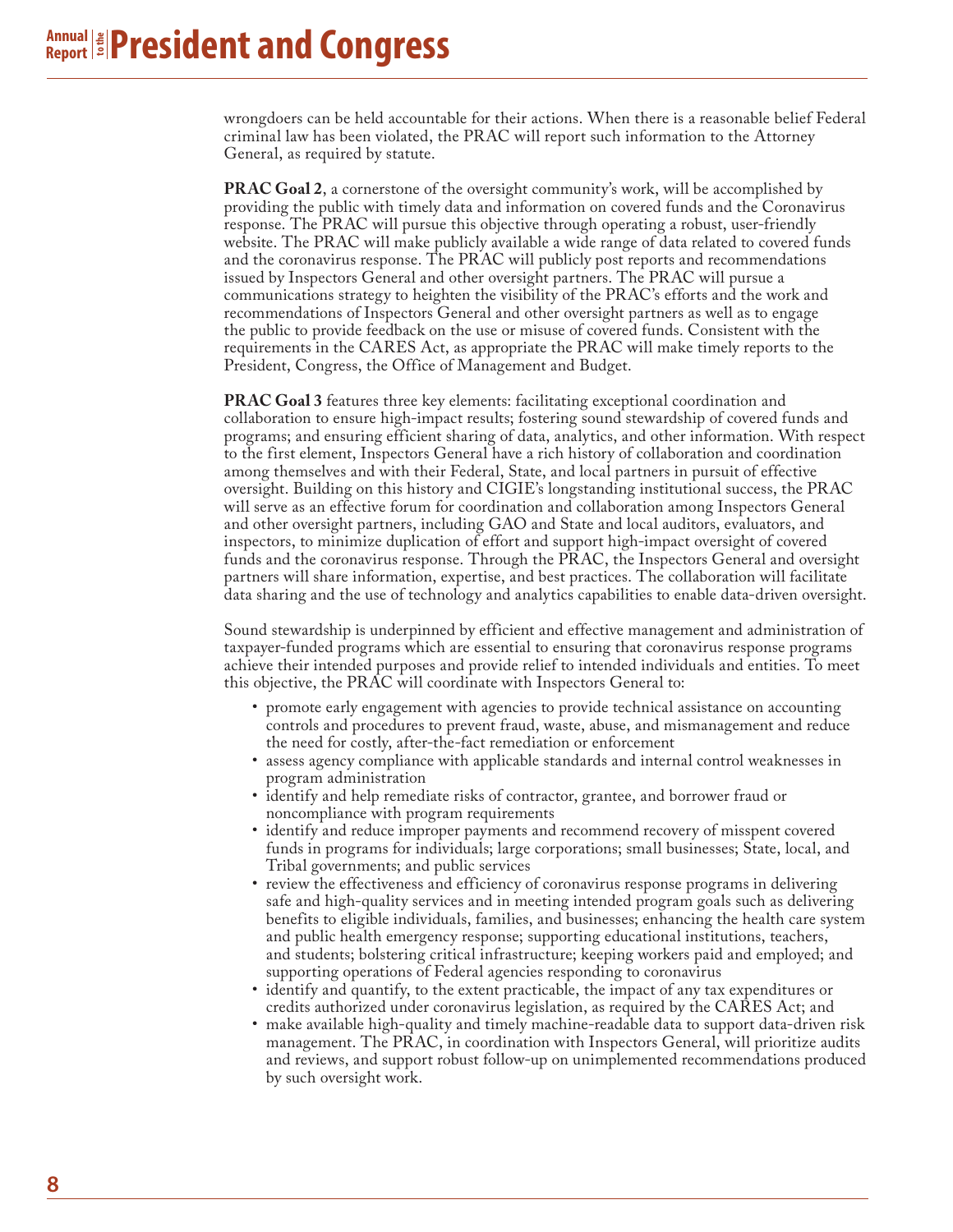To ensure the efficient sharing of data, etc., the PRAC will use its authorities to provide, directly or in partnership with Inspectors General that have existing data capabilities, a modern infrastructure to allow the efficient sharing of timely, relevant, actionable data among Inspectors General and the broader oversight community. The PRAC will provide leadingedge data analytics, visualization, and artificial intelligence to identify suspicious outliers, links, patterns, and trends that can ensure greater focus on risk areas. In addition, the PRAC will promote increased data literacy throughout the oversight community with the goal of strengthening oversight and reducing the data-sharing burden on Inspectors General, partners, and agencies during the coronavirus response.

**PRAC Goal 4**, more inward-looking, affirms the PRAC's commitment to fulfilling its statutory responsibilities; support the independent oversight of Inspectors General; and building a diverse team of innovative thought leaders.

To fulfill its statutory responsibilities the PRAC will use its appropriated budget of \$80 million to hire and train staff, maintain its website, and conduct Committee operations. The PRAC will leverage existing information technology resources, such as oversight.gov, to the extent practicable. The PRAC may also use funds to support relevant oversight by Inspectors General and to engage contractors to conduct audits or reviews. The PRAC's Executive Director, in consultation with the Committee, will continuously evaluate and promote the PRAC's performance in overseeing the coronavirus response.

In support of independent oversight, the PRAC will use leading tools and practices to support Inspectors General. The PRAC will establish a data-warehousing and analytics repository to provide Inspectors General with accessible data, tools, infrastructure, data analytics, and other support to help them conduct vigorous coronavirus response oversight, including oversight of cross-cutting vulnerabilities. The PRAC will respect the independence of Inspectors General to conduct audits or investigations of covered funds and the coronavirus response. The PRAC will support Inspectors General's efforts to procure equipment and technology necessary to conduct coordinated, effective, safe oversight.

Attracting innovative thought leaders to invest themselves in achieving the mission, the PRAC will encourage creative and practical problem-solving and insightful thought leadership, foster collaborative professional relationships, and focus on our core lines of business. In doing so, the PRAC will bring deep insight and oversight to the Federal Government's emergency pandemic relief and recovery efforts. To recruit and retain the best candidates, provide a positive work environment, and mitigate the risk of current and future pandemic-related workplace disruptions, the PRAC will function as a distributed workforce in a virtual workplace with a small physical footprint in Washington, DC.

At the close of FY20, the PRAC was already tracking nearly \$800 billion in dollars obligated or spent, across 20 agencies, 3.9M recipients and multiple states. Dozens of instances of criminal activity involving millions of dollars in pandemic-related funding has also been identified and is being acted upon by PRAC-member OIGs.

In parallel, Oversight.gov demonstrated remarkable gains in capabilities and functionalities that further enhance its value as a powerful oversight tool for the entire IG community. An IG Vacancy Tracker; an Open Recommendations Database; the ability to host OIG websites; an Investigative Press Release feed; and significant progress in enabling uploads of State, Local and Tribal reports highlighted this year's successes.

The Vacancy Tracker highlights fifteen active vacancies by agencies. Available data includes the length of time each has been vacant, the nominating authority, the nominee, and the nomination date.

CIGIE's Open Recommendations Database establishes the only single, public repository of information about the status of OIG recommendations issued to agencies in existence. At the close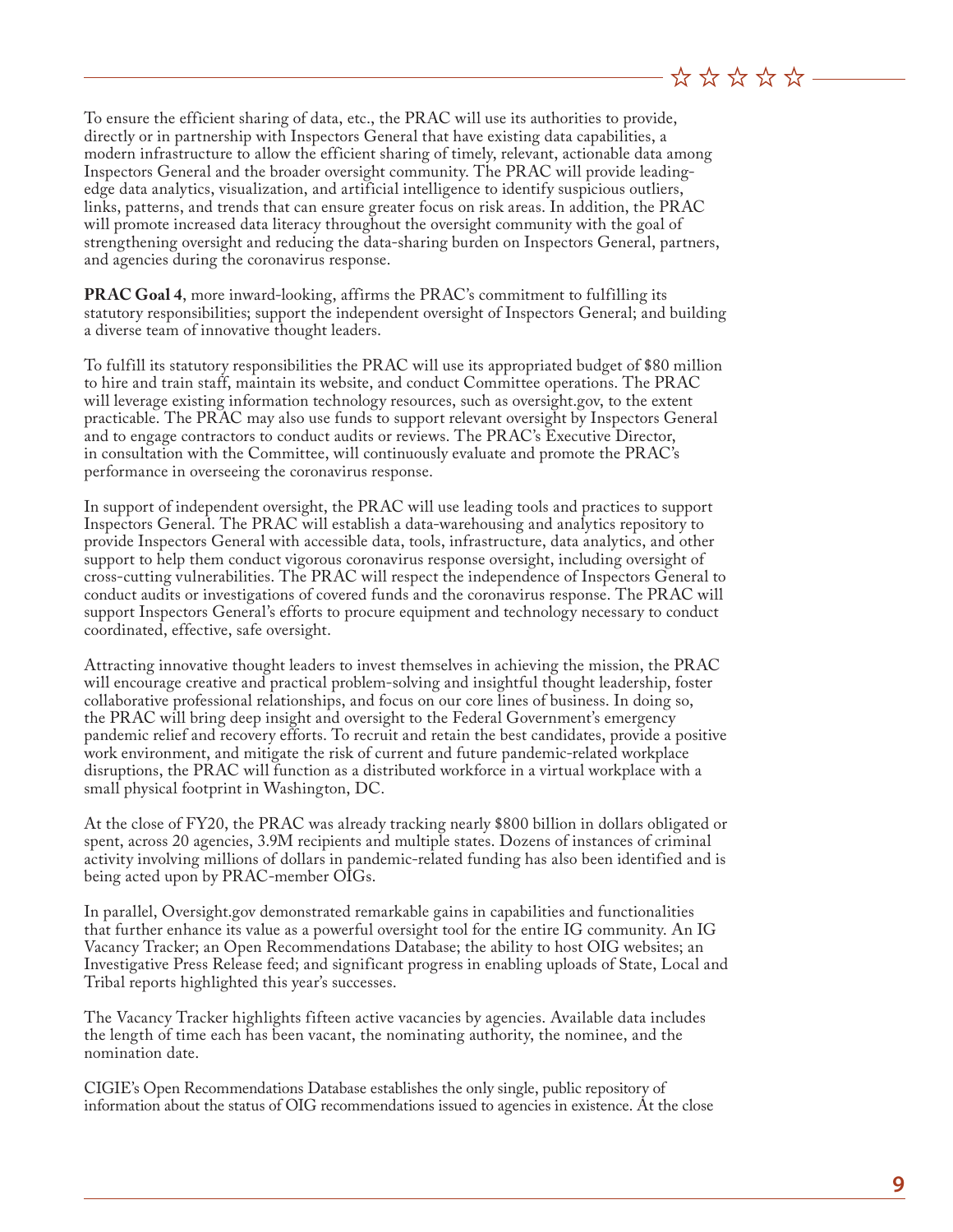of FY20 it showed 8,673 open recommendations and 25 priority recommendations. This component of Oversight.gov also identifies how long recommendations have been open, agencies with the highest numbers of reports with recommendations, the monetary impact of recommendations, and active links to the recommendations themselves. As FY20 closed, twenty-three OIGs had already uploaded recommendations with many more expected to follow suit in FY21.

Although the "go live" date for CIGIE's ability to host OIG websites falls in the opening weeks of FY21, development of and testing of this capability took place in the FY20 reporting year. This achievement serves to strengthen IG independence in relation to the agencies they oversee and simultaneously increase the timeliness of public access to information by placing control of OIG websites directly in the hands of OIG staff. Rather than transmitting information through agency systems and according to agency timelines, information will flow through CIGIE systems and be released as directed by the IG.

The investigative press release feed brings a measure of meaning to many of the numbers shown on Oversight.gov. In consolidated fashion, it provides initial insights into the real-life stories of criminal activity; it also highlights the dedicated and often unknown efforts of OIG investigative personnel who work so diligently to combat such activity.

Substantive progress has also been made on achieving targeted integration with the reporting of state and local watchdog entities. The goal in this regard is that of allowing Members of Congress and the public a more comprehensive view of oversight findings and areas of concern within their state and locality. Testing and limited piloting of this capability is expected in FY21.

**Goal 2: A Well-trained and Highly Skilled OIG Community**

The mid-year arrival of COVID-19 dramatically affected CIGIE's training operations in both obvious and unexpected ways. In terms of the obvious, this pandemic triggered the cancellation of all in-person classes; as "in-person" was the predominant modality, training delivery essentially shut down. Almost immediately, however, it became clear that this circumstance had also sparked a transformational wave of innovation that is fundamentally altering the organization's approaches and capabilities.

The seeds of innovation had been planted during FY18 and then nurtured throughout FY19 in the form of a pilot project to completely revamp Inspections and Evaluation (I&E) training. As described in the FY19 Annual Report, this involved mapping the I&E workflow; documenting and prioritizing associated job tasks and the supporting knowledge required to perform those tasks; designing new training programs around how work is actually performed in the workflow, with added emphasis on prioritized tasks and supporting knowledge; and linking training to a set of supplementary performance support resources to assist OIG professionals in their work environment. Because the new content is designed for in-class or live Web delivery, I&E classes were quickly made available. Building upon this success, efforts are now underway to similarly impact audit and investigations training.

In parallel, training staff across all of CIGIE's academies – Audit, Inspections and Evaluation; Criminal Investigator; and Leadership and Mission Support - worked diligently to identify appropriate, equivalent alternatives to classes that had been cancelled. In some instances, it was possible to rapidly redesign and redeploy those classes in an online format and in others this was accomplished by assessing the intended outcomes and reimagining how they might be achieved. For example, structured but relatively informal "pop-up," topic-based sessions featuring subject matter experts from across the community and dynamic live chat among all participants proved popular and effective from a learning standpoint.

Combined, the three academies provided learning opportunities to 2,166 learners through April, before all scheduled classes and events were cancelled, and 3,384 after – from May through the end of September. In total, the 5,550 learners supported this year reflects an almost 40% increase over FY19.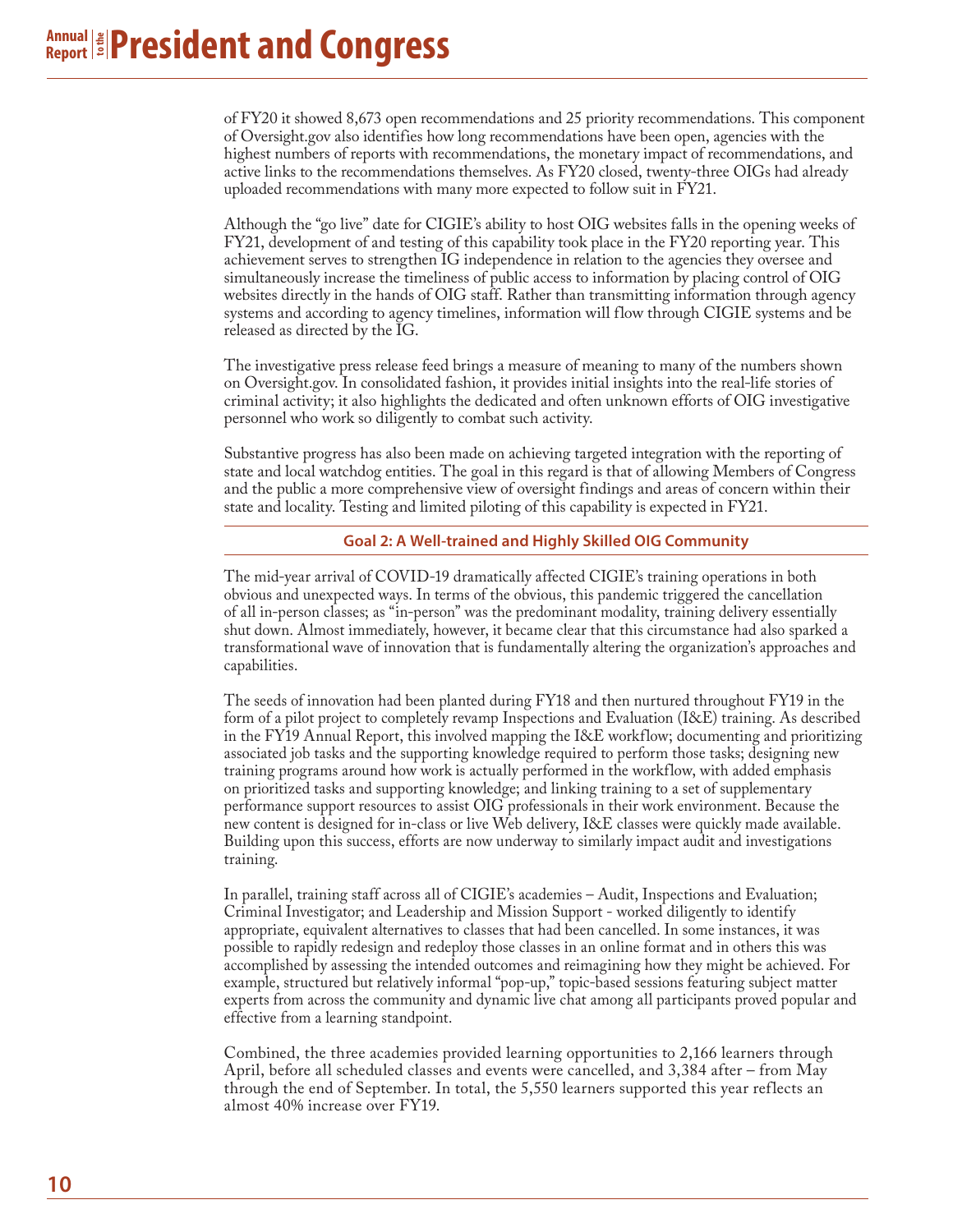Additionally, CIGIE's Professional Development Committee in concert with the Leadership Development Subcommittee and the Training Institute succeeded in expanding the nature, scope and quality of professional development opportunities available to the OIG workforce. These include:

- Launching the 4th Cohort of the CIGIE Fellows Program. This year-long blended leadership development program aims to continually align with the standards of federal executive development programs to advance leadership development within member agencies. 16 Fellows from 10 different OIGs are participating in this prestigious interagency program this year. In addition to the Fellows themselves, approximately 40% of the CIGIE member organizations have engaged in this year's program by either nominating fellows, hosting opportunities, serving as executive mentors, and/or speaking at or volunteering to deliver cohort development and training activities. Since the launch, the Fellows have begun interagency rotational assignments, completed leadership development training, engaged with a Senior Executive mentors, and participated in group coaching.
- Partnering with OPM to secure spaces in the highly selective Federal Internal Coach Training Program (FICTP), a nine-month government-wide coach development program aligned with International Coaching Federation (ICF) standards. Additionally, PDC and CIGIE launched a new coaching working group to identify additional ways to build coaching capacity within the IG community and provide coaching training and support. Through this working group, group coaching has been provided to the CIGIE Fellows.
- Kicking off a mentoring team in for the purpose of identifying opportunities to create awareness, connection, and the expansion of mentoring capabilities across the community.
- Shepherding the development and launch of the new "CIGIE Leading Inspiring and Fostering Talent (LIFT) Network." The goal for this new network is to bring together Federal oversight community professionals of all levels and functions. Through CIGIE LIFT, the PDC envisions oversight employees building connections and participating in learning opportunities. A working group of young professionals was brought together to conceptualize and stand up this network. The working group has been dedicated to designing this exciting network to help Federal oversight professionals engage, invest, and grow while participating in the important mission of oversight. The group held their first event on September 17, 2020, attended by 250 members of the IG community.

In spite of the obvious challenges, FY2020 was a year of remarkable progress and accomplishment.

#### **Goal 3: A Focal Point for Collaboration, Best Practices, and Outreach**

CIGIE supports a vibrant community of eight standing committees and forty six subcommittees, working groups and other collaborative bodies of varying sizes and scope dedicated to improving the state of practice within the OIG community, addressing significant cross-cutting issues, or increasing awareness in the public domain about the IG mission and responsibilities. Members come from across the entire community of 75 OIGs and individuals join these organizations according to their mission functions and interests. As a result, the degree of interagency engagement is often quite high and outcomes of their efforts characteristically have broad impact.

Highlights from this year's work include:

- Continued participation in the Office of Personnel Management's priority initiative to close critical skills gaps in the Federal workforce, specifically within the auditor job series. Activities included facilitating meetings of a FAST (Federal Action Skills Team) group, executing an action plan to address the skills gap identified, participating in quarterly briefings to OPM's Director, and coordinating accountability community comments on draft changes to the OPM job series.
- Initiation of "Connect, Collaborate, Learn" sessions allowing CIGIE audit professionals to share best practices and lessons learned from conducting audits while working remotely during the COVID-19 Pandemic.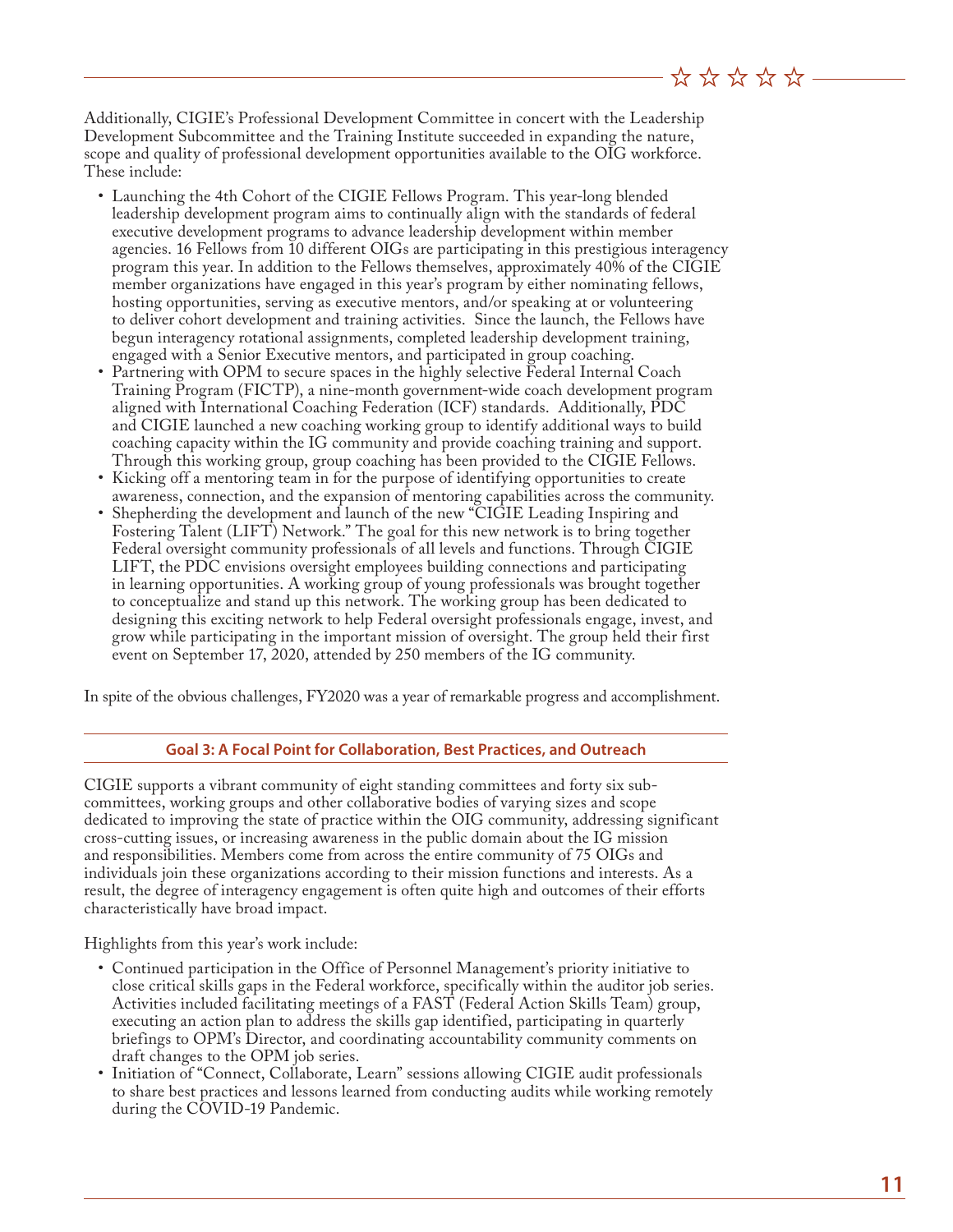- Publication of a revised CIGIE Guide for Conducting External Quality Control Reviews of the Audit Operations of Offices of Inspector General to reflect recent revisions related to performance audit, financial audit, and attestation standards in Government Auditing Standards.
- Revisions of the Quality Standards for Inspection and Evaluation (Blue Book).
- A virtual joint training/collaboration event focusing on the OIG investigative community's response to COVID-19 and best practices that can be utilized in furtherance to conducting investigations in a pandemic environment.
- The stand-up of a law enforcement coordination cell to coordinate pandemic related fraud matters with state, local, federal, and international law enforcement partners.
- Formation of a data analytics and proactive measures subcommittee to assist the Pandemic Response Accountability Committee (PRAC) in analyzing CARES and other recoveryrelated data, with the intent of identifying indicators of potential fraud, waste, and abuse; recurring fraud themes, and so forth.
- Established a Diversity, Equity & Inclusion Work Group (DEIWG) to affirm, advance, and augment the commitment of the Inspector General community to a diverse, equitable, and inclusive workforce and workplace environment, that will help ensure the work produced by the Offices of Inspectors General (OIG's) is accessible to the diverse public we serve. The DEIWG is coordinating with the Pandemic Response Accountability Committee (PRAC) as it relates to the Government's response to the pandemic and its impact on communities experiencing relative disadvantage and use of funds at the state and local government level. It has also established a framework for modifying the CIGIE Strategic Plan in order to incorporate principles of diversity, equity, and inclusion; constructing a DE&I Maturity Model so that OIGs can establish goals and objectives, develop or enhance their programs, and measure their progress; and creating a roadmap focusing on the areas of Staffing, Hiring & Recruitment; Performance, Awards & Recognition; Training & Awareness; Promotions & Professional Development; and Business Diversity.

These are but a few among hundreds of activities occurring under CIGIE's auspices to further collaboration, best practices and outreach.

#### **Goal 4: An efficient, well-managed organization**

Characteristic of efficient, well-managed organizations is their ability to quickly react and adjust in the face of adversity or rapidly changing operational conditions. CIGIE did exactly that by shifting from in-person operations to 100% virtual operations almost overnight, without significant impacts to core mission functions or even those of an ancillary nature.

In terms of operational infrastructure, CIGIE took steps to significantly upgrade its performance management system, travel system, and financial management and reporting processes. These changes, many of which include an element of automation, will enable the organization to eliminate existing inefficiencies and redirect time and attention other priorities.

Additionally, CIGIE continued to meet its statutory responsibilities in FY 2020, to include:

- Coordinating OIG activities government wide, including producing cross-cutting studies that mitigate common vulnerabilities and increase economy, efficiency, and effectiveness;
- Increasing the professionalism and effectiveness of OIG personnel by developing policies, standards, and approaches to aid in establishing a well-trained and highly-skilled OIG workforce;
- Maintaining public and business websites for the benefit of the public, stakeholders, and the OIG community;
- Responding to inquiries from the public and stakeholders about CIGIE and OIG activities, including complaints and allegations against IGs;
- Administering peer review programs that assess OIG compliance with professional standards; and
- Recommending individuals to the appointing authority when IG vacancies occur.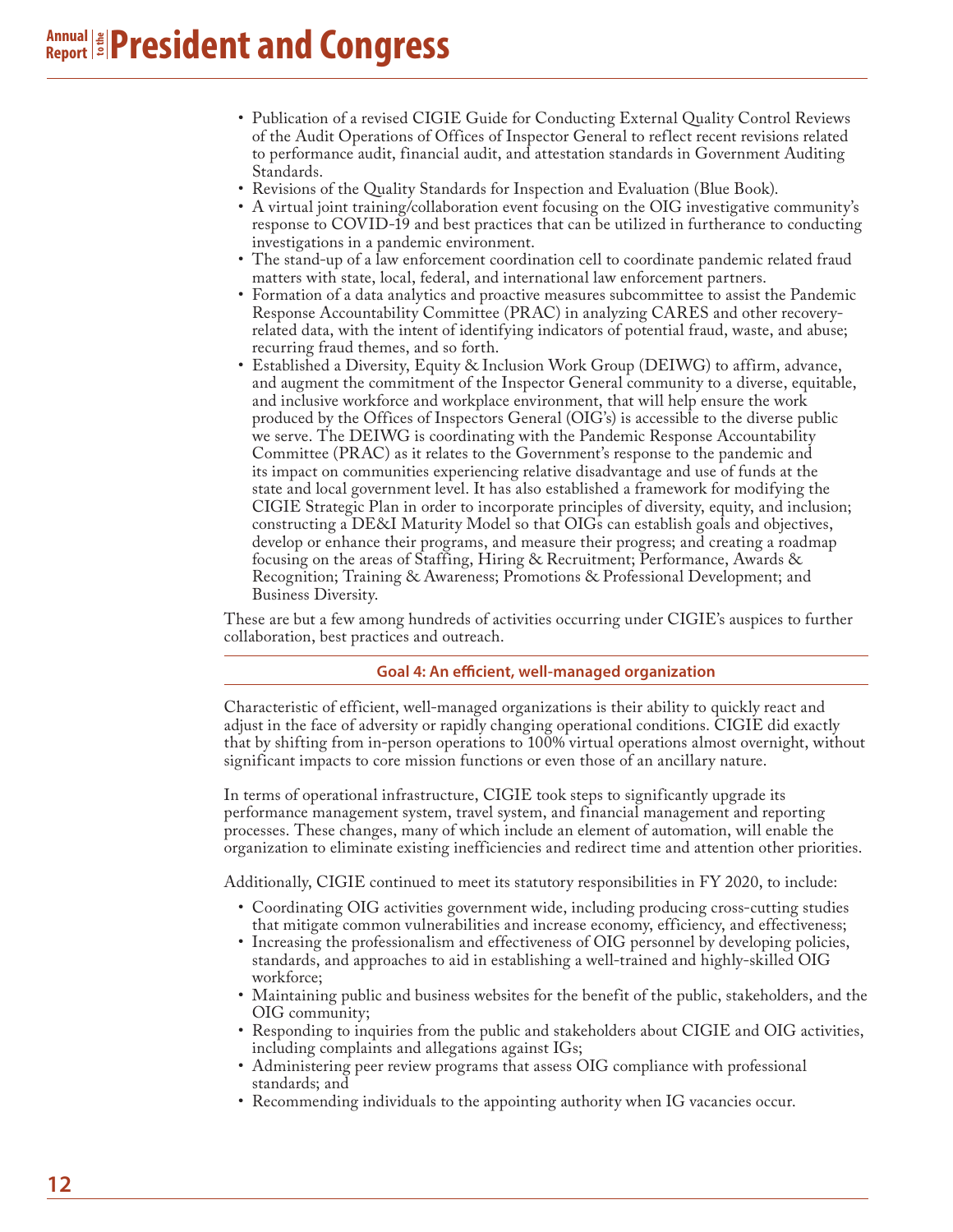# **Key Legislation Affecting the IG Community**

CIGIE's Legislation Committee is responsible for providing regular and ongoing communication regarding legislative issues and other matters of common interest between Congress and the IG community. The Legislation Committee achieves this by providing timely information about Congressional initiatives to the IG community, soliciting the views and concerns of the IG community about legislative issues, and informing Congress and other stakeholders on matters of interest to our community. Congress has demonstrated interest in strengthening IG independence and authorities to help IGs more effectively carry out their oversight mission. The Legislation Committee continues to advise Congress on legislative proposals that enhance the work of IGs. Such advice includes providing technical guidance on legislation to address issues of interest to the IG community and assisting with other Congressional requests pertaining to the programs and operations which the IG community oversees.

Over the past year, the Legislation Committee provided assistance to Congress as it considered how best to promote transparency and oversight over Federal funds provided to respond to the coronavirus. Most significantly, the Legislation Committee provided technical assistance as Congress enacted the CARES Act provisions establishing the Pandemic Response Accountability Committee (PRAC) as a committee within CIGIE. We have continued to advise Congress on ways to enhance the authorities of the PRAC to better promote transparency and oversight of coronavirus-response funds.

Through our technical assistance and proactive engagement, a number of legislative reforms CIGIE has identified as key to strengthening government oversight have been taken up by Congress. For example, one matter of great interest to both CIGIE and Congress is the strengthening of whistleblower rights and protections. We previously reported the bipartisan support for H.R. 4147 in the House and S. 2315 in the Senate, $^{\rm 1}$  and are pleased to report that a counterpart provision recently passed the House of Representatives in H.R. 6395, the "William M. (Mac) Thornberry National Defense Authorization Act for Fiscal Year 2021." Furthermore, key Congressional stakeholders have demonstrated bi-partisan support for ensuring the institutional independence of Inspectors General through legislation that would ensure Congress is notified when an IG is placed on nonduty status and that would ensure individuals directed to serve as acting IG are sufficiently independent from agency management.

In addition, the Legislation Committee continues to brief Congress on the benefits to government oversight and the work of the IGs of (1) testimonial subpoena authority (TSA) for IGs; (2) requiring Congressional notification when an IG is placed in paid or unpaid non-duty status; (3) the need to protect sensitive but unclassified information if disclosure could reasonably be expected to lead to or result in unauthorized access, use, disclosure, disruption, modification, or destruction of agency information systems; (4) amendments to the Program Fraud Civil Remedies Act that would increase the use of the statute and deter fraud; (5) enhancing protections of employees of subcontractors and subgrantees who blow the whistle; and (6) mandatory temporary debarment of individuals convicted of fraud against the government.

Finally, the CIGIE Legislation Committee continued to provide assistance to Congressional stakeholders as it explores providing CIGIE with a direct appropriation. CIGIE received its first direct appropriation in FY 2019 for enhancements to Oversight.gov and received additional funding for further enhancements during FY 2020, as well as funding for the PRAC. CIGIE supports those efforts, and believes that a stable, transparent funding stream would enable CIGIE to perform more effective long-term planning and to better fulfill its statutory mission.

In conclusion, the Legislation Committee has enjoyed productive dialogue with Congressional stakeholders during FY 2020 and looks forward to continuing these dialogues in the future.

<sup>1.</sup> H.R. 4147, "Whistleblower Expansion Act of 2019" & S. 2315, "Whistleblower Act of 2019".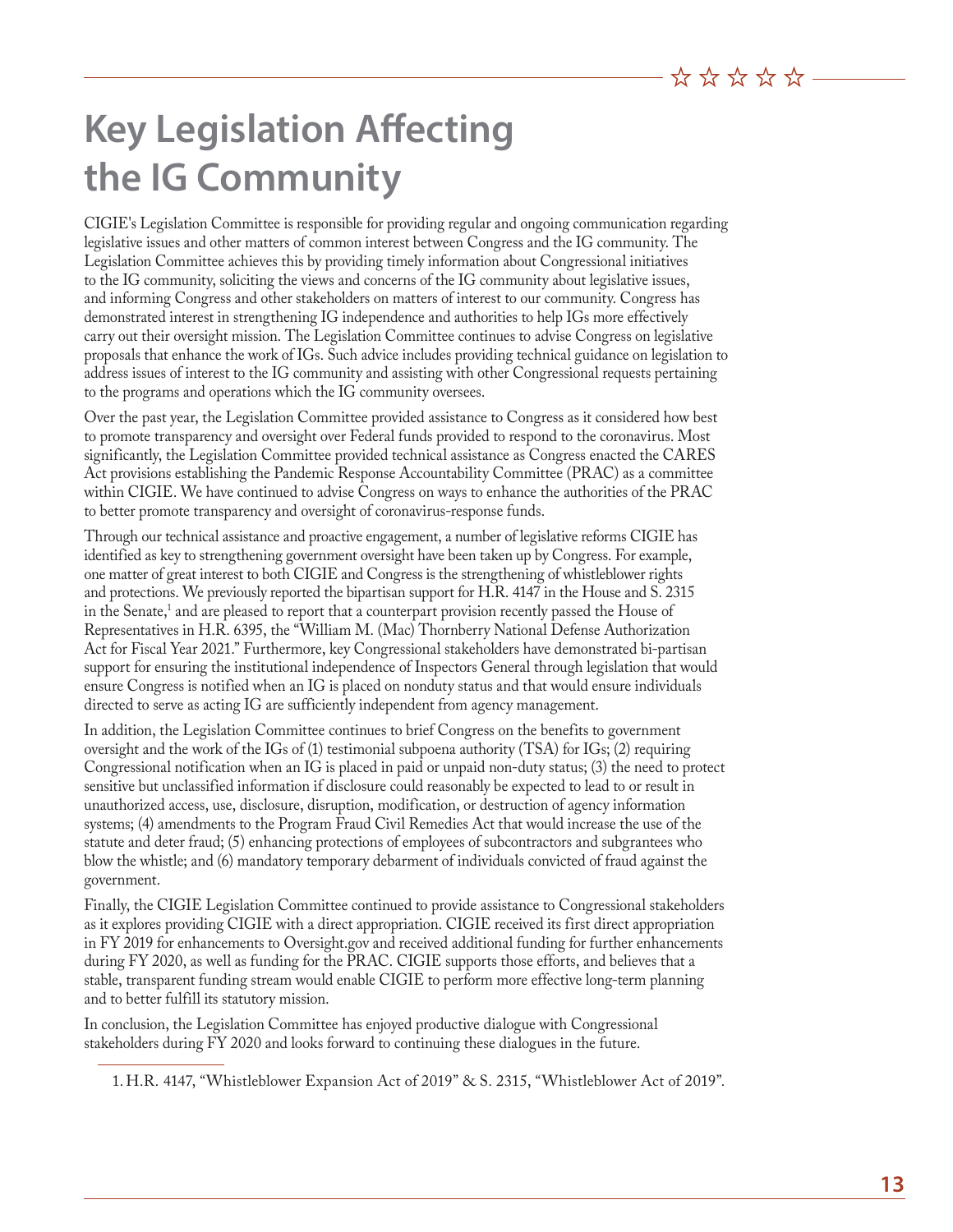# **Shared Management and Performance Challenges**

Each year, Inspectors General (IGs) identify and report on top management and performance challenges facing their individual agencies pursuant to the Reports Consolidation Act of 2000. These challenges focus on high-risk activities and performance issues that affect agency operations or strategic goals. Information Technology Security Management and Security by a wide margin emerged as this year's top challenge. It was followed by Human Capital Management; Financial Management; and then a new entrant, Homeland Security/Disaster Preparedness/COVID-19. Rounding out the list was Procurement Management; Grant Management; and Performance Management and Accountability. Facilities Management/ Physical Infrastructure was also noted as an item of continuing concern but less so relative to the other identified challenges and therefore excluded from this year's list.

- **Information Technology (IT) Security and Management—This refers to (1) the protection** of Federal IT systems from intrusion or compromise by external or internal entities and (2) the planning and acquisition for replacing or upgrading IT infrastructure. This is a longstanding, serious, and ubiquitous challenge for Federal agencies across the government, because agencies depend on reliable and secure IT systems to perform their mission-critical functions. The security and management of government IT systems remain challenges due to significant impediments faced by Federal agencies, including resource constraints and a shortage of cybersecurity professionals. Key areas of concern are safeguarding sensitive data and information systems, networks, and assets against cyber-attacks and insider threats; modernizing and managing Federal IT systems; ensuring continuity of operations; and recruiting and retaining a highly skilled cybersecurity workforce.
- **• Human Capital Management**—Relates to recruiting, managing, developing, and optimizing agency human resources. Human capital management is a significant challenge that impacts the ability of Federal agencies to meet their performance goals and to execute their missions efficiently. Consistent with the findings of the IG community, the Government Accountability Office has identified strategic human capital management within the Federal Government as a high-risk area since 2001. Key areas of concern include inadequate funding and staffing; recruiting, training, and retaining qualified staff; agency cultures that negatively impact the agency's mission; and the impact of the lack of succession planning and high employee turnover.
- **• Financial Management**—Spans a broad range of functions, from program planning, budgeting, and execution to accounting, audit, and evaluation. Weaknesses in any of these functional areas limit an agency's ability to ensure that taxpayer funds are being used efficiently and effectively and constitute a significant risk to Federal programs and operations. Key areas of concern include both the need for agencies to improve their financial reporting and systems, and the significant amount of dollars Federal agencies lose through improper payments.
- **• Homeland Security/Disaster Preparedness**—Disasters, both natural and man-made, provide unique opportunities for fraud, abuse, and mismanagement that would deprive affected individuals the full benefit and use of Federal funds designated for relief and recovery. Congress and the public rely on the Federal IG community and the GAO to be the principal Federal line of defense against such incidents. State and local government audit and investigative organizations also provide a layer of oversight and routinely coordinate with Federal IGs to help ensure that disaster funds are used as intended and according to requirements.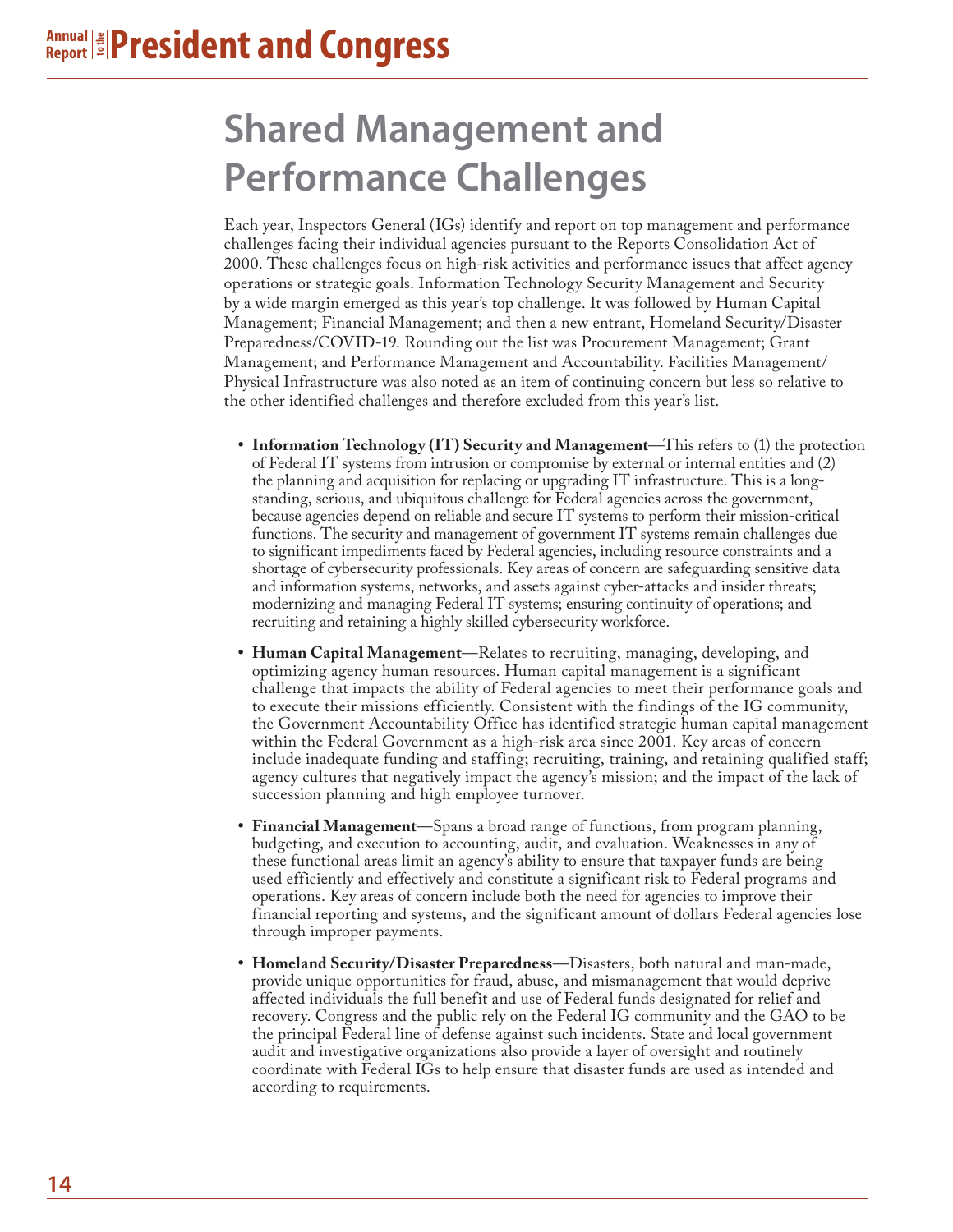### <u> ☆☆☆☆☆ ~</u>

- **• Procurement Management**—The procurement management challenge encompasses the entire procurement process, including pre-award planning, contract award, and post-award contract administration. Given that the Federal Government awarded more than \$500 billion in contracts in FY 2018, the fact that many Federal agencies face challenges in Procurement Management indicates that billions of taxpayer dollars may be at increased risk for fraud, waste, abuse, and mismanagement. Further, many Federal agencies rely heavily on contractors to perform their missions and, as a result, the failure of a Federal agency to efficiently and effectively manage its procurement function could also impede the agency's ability to execute its mission. Key areas of concern for this challenge include weaknesses with procurement planning, managing and overseeing contractor performance, and the training of personnel involved in the procurement function.
- **• Grant Management**—Involves the process used by Federal agencies to award, monitor, and assess the success of grants. Deficiencies in any of these areas can lead to misspent funds and ineffective programs. As proposed in the President's budget for FY 2018, Federal agencies will spend more than \$700 billion through grants to State and local governments, nonprofits, and community organizations to accomplish mission-related goals. However, the increasing number and size of grants has created complexity for grantees and made it difficult for Federal agencies to assess program performance and conduct oversight. Key areas of concern are ensuring grant investments achieve intended results, overseeing the use of grant funds, and obtaining timely and accurate financial and performance information from grantees.
- **• Performance Management and Accountability**—Pertains to challenges related to managing agency programs and operations efficiently and effectively to accomplish missionrelated goals. Although Federal agencies vary greatly in size and mission, they face some common challenges in improving performance in agency programs and operations. Key areas of concern include collecting and using performance-based metrics; overseeing private-sector corporations' impact on human health, safety, and the economy; and aligning agency component operations to agency-wide goals.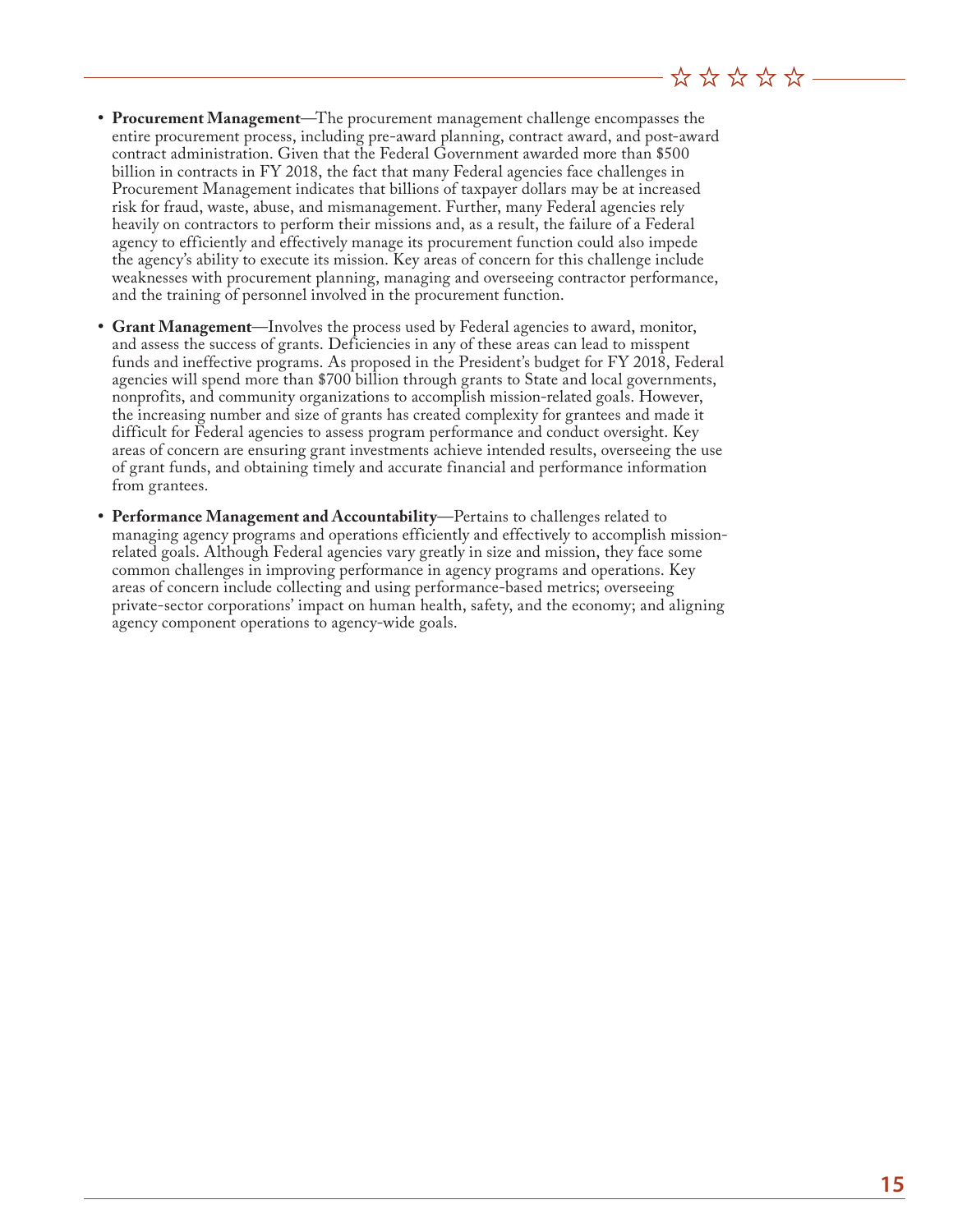# **Significant Work Accomplishments**

Every Office of Inspector General (OIG) works diligently on behalf of Congress, the President, and the American taxpayer. Each year, the Council of Inspectors General on Integrity and Efficiency (CIGIE or Council) recognize the most outstanding work by members of the IG community at its annual awards ceremony. The keynote speaker at the 2020 CIGIE Award Ceremony was Dr. Anthony Fauci, director of the National Institute of Allergy and Infectious Diseases (NIAIA) at the U.S. National Institutes of Health, and the Special Category Award winners are identified on page 19 of this report. Additionally, below are selected work accomplishments from several OIGs that demonstrate the type and scope of work that CIGIE members regularly perform to serve our stakeholders.

#### **Joint Operation to Recover Ventilators (USAID OIG)**

Roughly 8 months into the COVID-19 pandemic, as countries continued to vie for scarce medical resources, USAID OIG launched a joint operation to recover USAID-funded ventilators, valued at roughly \$3 million. USAID OIG had received information that the equipment, which was destined for El Salvador, had been stolen in South Florida. Working with other Federal, state, and local law enforcement agencies, USAID OIG located and recovered all but one of the 192 stolen ventilators. The ventilators ultimately reached their destination, ensuring that El Salvador received critical U.S. assistance in responding to the pandemic and that life-saving equipment was delivered to the intended beneficiaries.

#### **Exposure of Sensitive Trade Information Due to Security Program Failures (DOC OIG)**

A February 2020 audit report revealed that the Department of Commerce did not protect sensitive data on its Enterprise Web Solutions (EWS), a document management system used by the Office of the Secretary. Many of the problems identified indicated that the Department had serious and pervasive issues that allowed exposure of sensitive data. Notably, sensitive global trade and foreign affairs data contained within the system was exposed to foreign entities around the time of major international trade negotiations. Specifically, we found: (1) the Department exposed sensitive data to unvetted foreign nationals working outside the United States; (2) unauthorized foreign nationals accessed and modified the EWS system after their contract had been terminated; (3) the Department mishandled the response to unauthorized access by foreign nationals; (4) the Department failed to account for sensitive data on its systems. Among other conclusions, the report noted that significant attention from senior management is needed to ensure that deficiencies in protecting Department data and systems do not reoccur.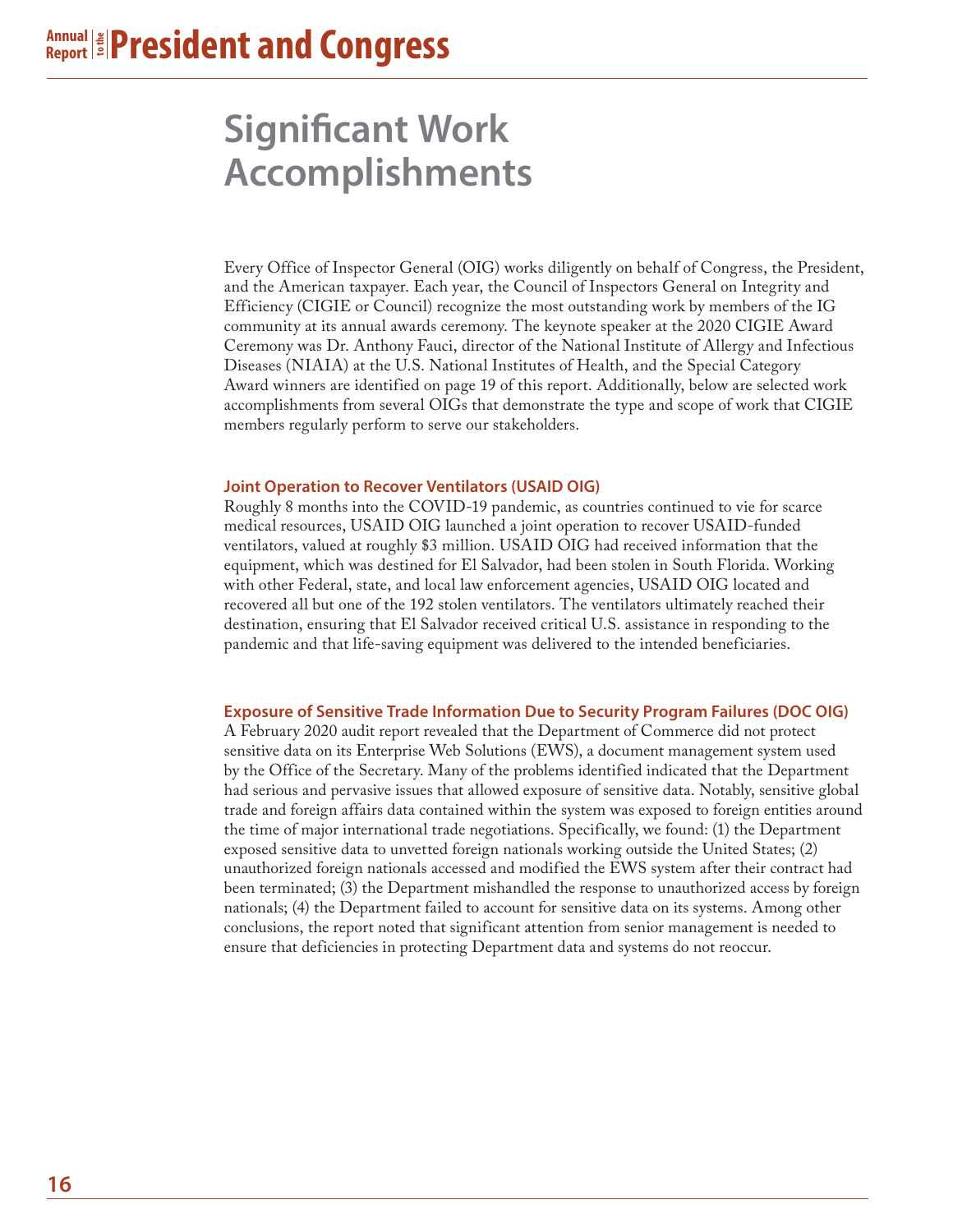### <u> ☆☆☆☆☆ -</u>

#### **\$57.5 Million Civil Settlement Resulting from False Claims Act Investigation (DOE OIG)**

A Department of Energy (DOE) prime contractor agreed to a \$57.5 million Civil Settlement to resolve allegations of false claims submitted to the Department by one of the contractor's subsidiaries. An investigation determined that the contractor's subsidiary committed extensive, long-term fraudulent charging of work hours spanning three divisions at the Department's Hanford Site Waste Treatment and Immobilization Plant, inflating the number of workers and hours needed to complete projects. As a result, the contractor submitted time sheets for laborers at the site that misrepresented the number of hours being worked by their employees. Over a ten-year period, between January 2009 and July 2019, the contractor submitted false claims inflating worker hours by as much as 40% per day. As part of the Settlement Agreement, the contractors will also be required to retain a corporate monitor and compliance review team for a period of three years, at their own cost and with regular reporting of their findings to both the OIG and Department of Justice. If the contractors are found to be non-compliant, they will be subject to additional financial penalties.

#### **Deadly Explosions Caused by Violations of the Pipeline Safety Act (DOT OIG)**

On September 13, 2018, the cities of Lawrence, North Andover, and Andover in the Merrimack Valley area of Massachusetts experienced deadly gas-line explosions. The explosions set nearly 70 homes on fire, forcing thousands of evacuations. The explosions seriously injured nearly two dozen people and fatally injured another. An investigation found that in the process of replacing aging pipeline infrastructure, Columbia Gas of Massachusetts (Columbia Gas) violated the National Gas Pipeline Safety Act and recklessly disregarded known safety risks to focus on timely completion of construction projects to maximize earnings. The U.S. Attorney reached a plea agreement with Columbia Gas and the company subsequently pled guilty. On June 23, 2020, Columbia Gas was sentenced to a criminal fine of \$53,030,116 (the largest Federal criminal fine imposed under the Pipeline Safety Act) and a 3-year term of probation. During its probation period, the company will be required to employ an in-house compliance monitor to oversee their compliance with the recommendations of the National Transportation Safety Board and applicable laws and regulations. The term of probation will continue until the company is sold to a qualified buyer, meeting the terms required by the court. DOT OIG conducted this investigation with the FBI with substantial assistance from the Pipeline and Hazardous Materials Safety Administration; Massachusetts State Police, Fire and Explosion Investigation Section; and Lawrence Fire Department.

#### **Bribery Scheme Results in Guilty Pleas (PBGC OIG)**

PBGC OIG completed an investigation into a bribery scheme, in which the now former Procurement Director accepted cash, gifts, and the promise of a future job from a government contractor in exchange for steering professional service contracts to the company. As a result of the investigation, the former Procurement Director and two of the senior officers of the government contractor plead guilty to conspiring to bribe a government official. PBGC OIG found the Procurement Department (PD) administered the Cost-Plus-Award-Fee (CPAF) contract in a manner inconsistent with the Federal Acquisition Regulations (FAR) by not designing performance metrics for key factors required for an aggregate measure of performance. Based on the absence of support for all required elements, \$5.1 million for award fees paid under the contract were identified as unsupported; \$175,839 in questioned costs were also noted.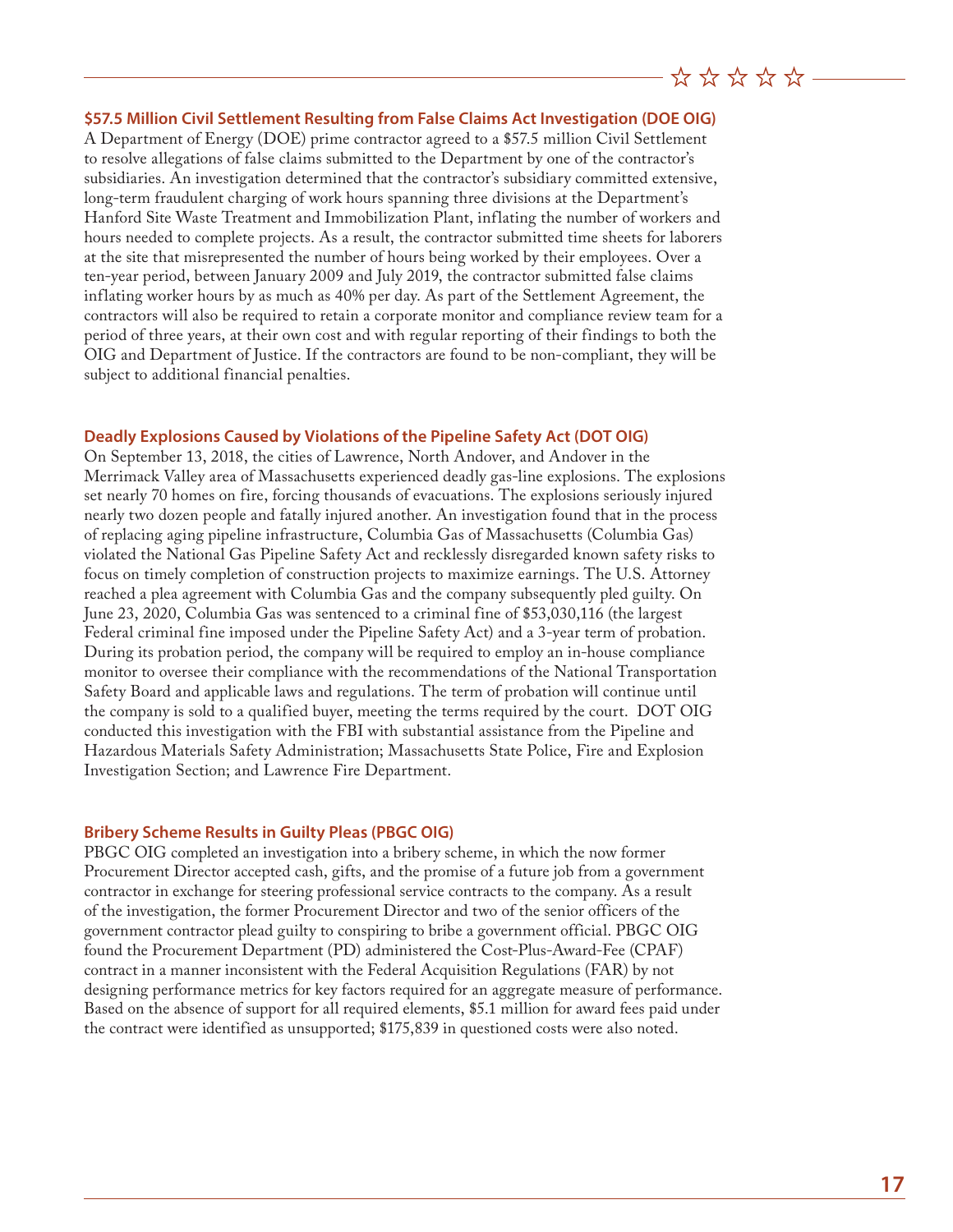#### **Combating Phone Scams (SSA OIG)**

Responding to a deluge of 1.2 million complaints received over the past two fiscal years involving SSA-related phone impersonation schemes, the Social Security Administration began investigating the connections between scammers and consumers. The investigation, conducted jointly with the Department of Justice's (DOJ) Transnational Elder Fraud Strike Force, found vulnerabilities in the U.S. telecommunications (telecom) network, particularly in relation to "gateway" carriers, which serve as the entry point for foreign-initiated calls into the U.S. telecommunications system. In January 2020, DOJ filed civil actions in two "landmark cases" against five telecom companies and their owners in the Eastern District of New York; these companies alone were responsible for facilitating millions of fraudulent robocalls every day from foreign call centers into the U.S. telecommunications system, and ultimately to the personal phones of victims in the U.S. The civil actions triggered injunctive relief to prevent the companies from continuing to pass scam calls to consumers. Investigative efforts have also resulted in significant disruption of the money-mule networks that receive and launder scam proceeds. For example, in one case, a husband-and-wife team operating in South Carolina were indicted in the U.S. District Court for the Northern District of Georgia for their role in stealing over a half million dollars from victims. The couple utilized false identification documents to receive packages of cash shipped by victims defrauded by the Social Security imposter scam. Each pleaded guilty to money laundering. With over 20 other investigations underway, SSA OIG continues to aggressively pursue and dismantle these criminal networks.

#### **Foster Grandparent Program Irregularities (CNCS OIG)**

The Corporation for National and Community Service (CNCS), Office of Inspector General (CNCS-OIG) investigated allegations that two employees of Our Lady of Lourdes (OLL) Foster Grandparent Program (FGP), located in Camden, NJ, altered the Criminal History Checks of FGP volunteers in advance of a CNCS monitoring visit. Investigators found that two employees altered and fabricated the CHCs of 46 FGP volunteers, allowing these volunteers to serve the community without assurance that they were not convicted murderers or sex offenders. A subsequent review showed none of the 46 individuals had a disqualifying criminal history. Also, CNCS-OIG noted irregularities in recording stipend hours, particularly during summer months for FGP volunteers. Specifically, there appeared to be numerous dates on which stipend hours were billed even though the service site at which the volunteer was purportedly working was not open. There also were numerous volunteer timesheets that appeared to have been altered to reflect a change in hours served. This matter was referred to the United States Attorney's Office for the Eastern District of Pennsylvania, who pursued this matter with the United States Attorney's Office for the District of New Jersey under the Civil False Claims Act. OLL entered into a settlement agreement with the United States and paid \$1,143,881.19. Subsequently, a former employee of OLL was debarred from participation in all Federal procurement and non-procurement transactions for a period of three years.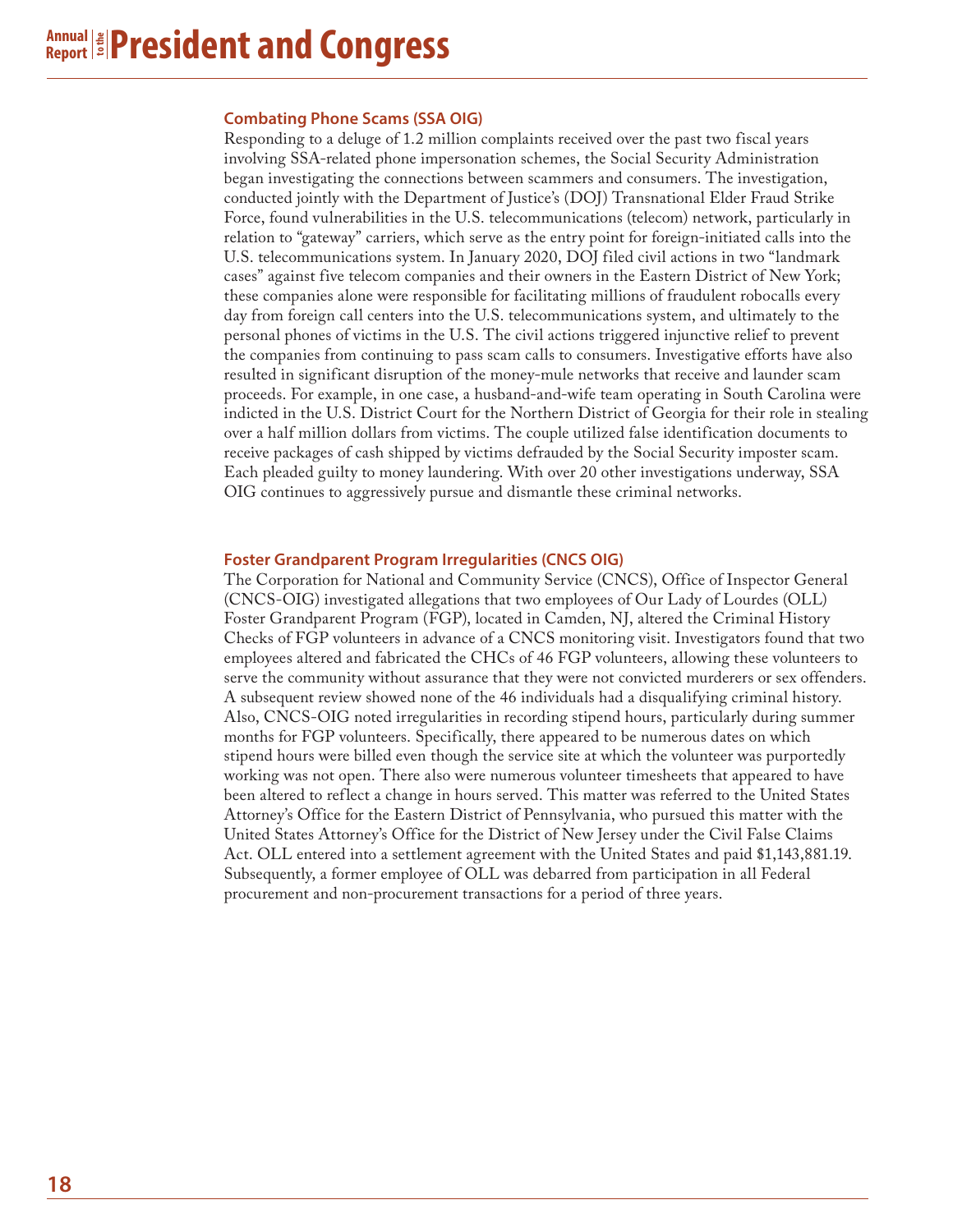# **Recipients of the 2020 Annual CIGIE Awards**

On October 13, 2020, the Inspector General (IG) community held its annual awards ceremony and recognized individuals and groups for their achievements and excellence over the preceding year. In addition to acknowledging a cross-section of Office of Inspector General (OIG) personnel, many of these awards recognized individuals from outside the IG community who collaborated with OIGs to promote efficiency and effectiveness and to ensure integrity in Federal programs and operations. The following list contains featured awards bestowed by the Executive Council.

#### **The Alexander Hamilton Award, which recognizes achievements in improving the integrity, efficiency, or effectiveness of Executive Branch agency operations, was presented to:**

U.S. Department of Health and Human Services, Oversight of Migrant Children in HHS Custody Team, in recognition of comprehensive and multifaceted oversight that improved safety and wellbeing of migrant children in custody of the Department of Health and Human Services.

#### **The Gaston L. Gianni, Jr., Better Government Award, which is open to those who contribute to the ideals of the IG Act and recognizes actions that improve the public's confidence in government, was presented to:**

U.S. Department of Transportation, DOT-OIG Air Carrier Safety Oversight Team, in recognition of helping to restore public confidence in FAA's ability to consistently and effectively oversee air carrier maintenance programs.

#### **Individual Accomplishment Award, which recognizes sustained contributions to the IG community over a period of time or outstanding leadership of projects or events that contribute to the IG community's mission, was presented to:**

U.S. Department of Justice, Kelly McFadden, Director, Financial Statement Audit Office, in recognition of outstanding leadership in simplifying the government wide financial reporting model, including by eliminating agency Closing Package Financial Statement Audits and integrating them into General Purpose Financial Statement Audits.

#### **The Glenn/Roth Exemplary Service to Congress Award recognizes achievements in furthering relations between a department or agency (or the community) and Congress. This award was named for former Senators John Glenn and William Roth (both deceased), who were considered by many to be the forefathers of the IG Act. It was presented to:**

U.S. Department of Veterans Affairs, Failures Implementing Aspects of the VA Accountability and Whistleblower Protection Act of 2017 Team, in recognition of the team's meaningful contributions to furthering Congress's goals of protecting whistleblowers and enhancing the accountability of VA officials for misconduct and poor performance.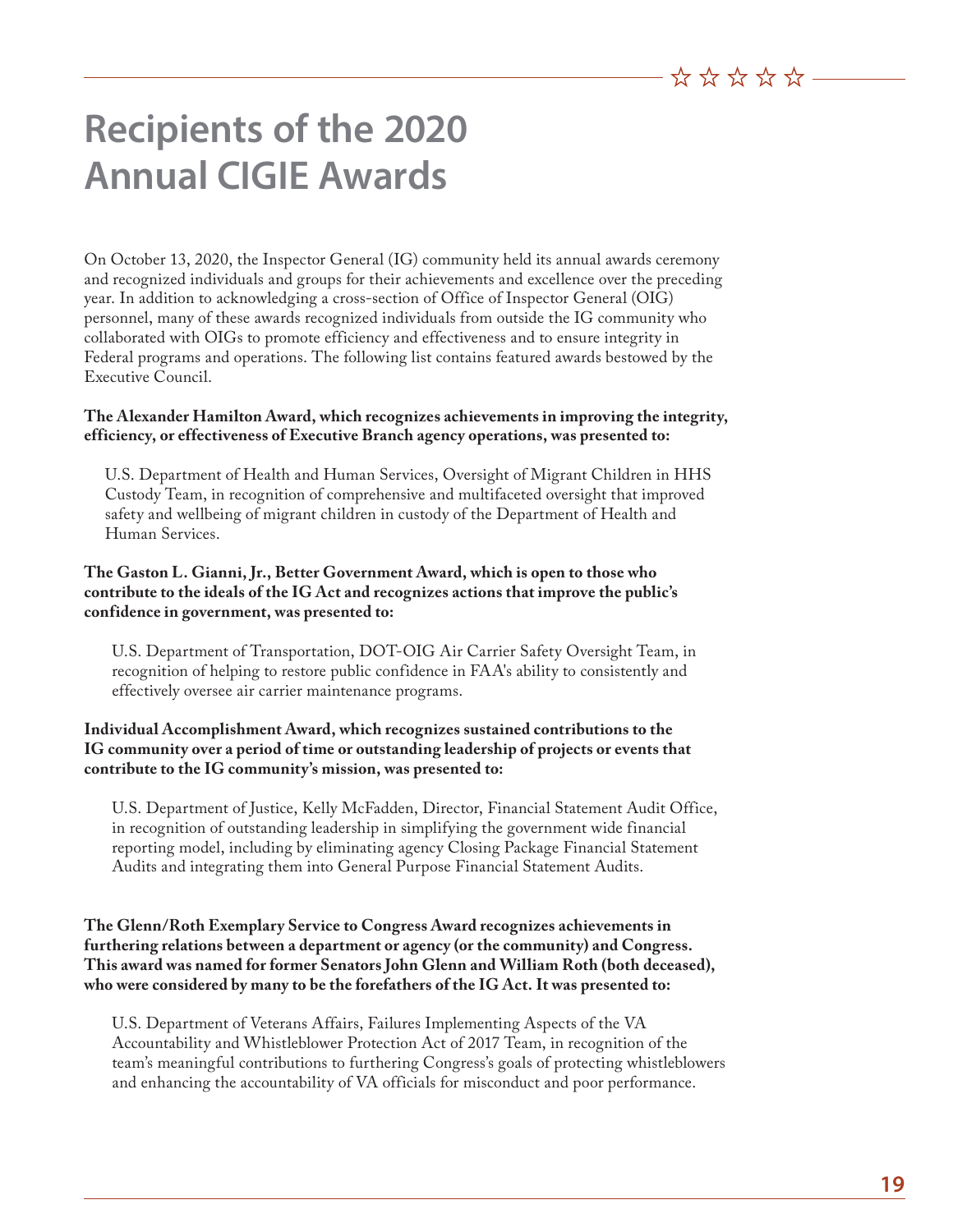#### **The Sentner Award for Dedication and Courage recognizes uncommon selflessness, dedication to duty, or courage while performing OIG duties. This award was presented to:**

U.S. Department of Justice, U.S. Department of Health and Human Services Office of the Inspector General, Emergency Support Function 13, COVID19 Response Team, in recognition of their contribution to the United States government's effort to combat the COVID19 pandemic as part of Emergency Support Function 13, and in recognition of their courage and sacrifice in heeding the call to service.

#### **The June Gibbs Brown Career Achievement Award recognizes sustained and significant individual contributions to the mission of IGs throughout one's career. This award was presented to:**

U.S. Department of Defense, Glenn A Fine, Former Principal Deputy Inspector General Performing the Duties of the Inspector General, in recognition of more than 20 years of service and leadership in the IG community that produced vital oversight of critical programs, advanced independence of IGs, increased transparency, and helped improve inspector general communities.

#### **The Barry R. Snyder Joint Award recognizes groups that have made significant contributions through a cooperative effort in support of the mission of the IG community. This award was presented to:**

U.S. Department of Health and Human Services , Insys, in recognition of outstanding work investigating and prosecuting a firstofits kind criminal case against an opioid manufacturer and its executives.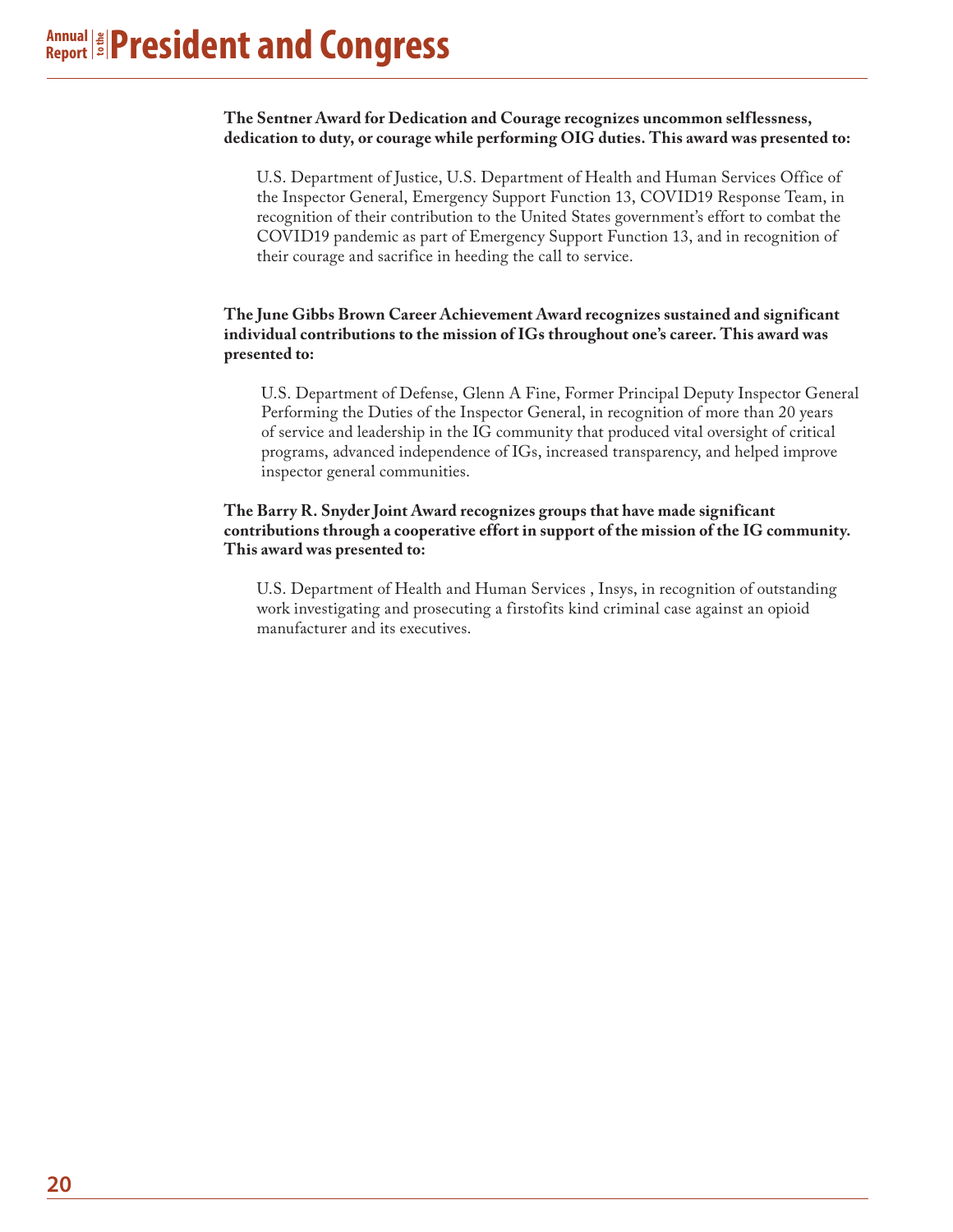# **Accomplishments Overview**

Together, CIGIE's member OIGs achieved considerable potential cost savings for programs government wide in FY 2020. OIG audits, investigations, inspections, and evaluations helped Federal agency managers strengthen program integrity and use funds more effectively and efficiently. Over the years, OIGs have compiled statistics to measure these accomplishments quantitatively, as presented in the following tables.

| Table 3. FY2020 Performance Profile: IG Community Accomplishments      |                    |  |  |  |
|------------------------------------------------------------------------|--------------------|--|--|--|
| Recommendations: Funds Be Put to Better Use                            | \$16,495,965,958   |  |  |  |
| Recommendations Agreed to by Management: Funds Be<br>Put to Better Use | \$21,525,535,696** |  |  |  |
| <b>Recommendations: Questioned Costs</b>                               | \$16,772,781,337   |  |  |  |
| Recommendations Agreed to by Management:<br><b>Ouestioned Costs</b>    | \$5,812,512,002**  |  |  |  |
| Investigative Receivables and Recoveries                               | \$19,731,651,945   |  |  |  |
| <b>Successful Criminal Prosecutions</b>                                | 3,467              |  |  |  |
| Indictments and Criminal Information                                   | 4,082              |  |  |  |
| <b>Successful Civil Actions</b>                                        | 1,266              |  |  |  |
| <b>Suspensions and Debarments</b>                                      | 4,146              |  |  |  |
| <b>Personnel Actions</b>                                               | 3,687              |  |  |  |

*\*\*Totals include amounts identified in prior years but not agreed to until FY 2020. Prior reporting only included amounts identified and agreed to in the same fiscal year (which for FY 2020 would have been \$5,505,760,642 in Funds for Better Use and \$3,173,753,422 in Questioned Costs).*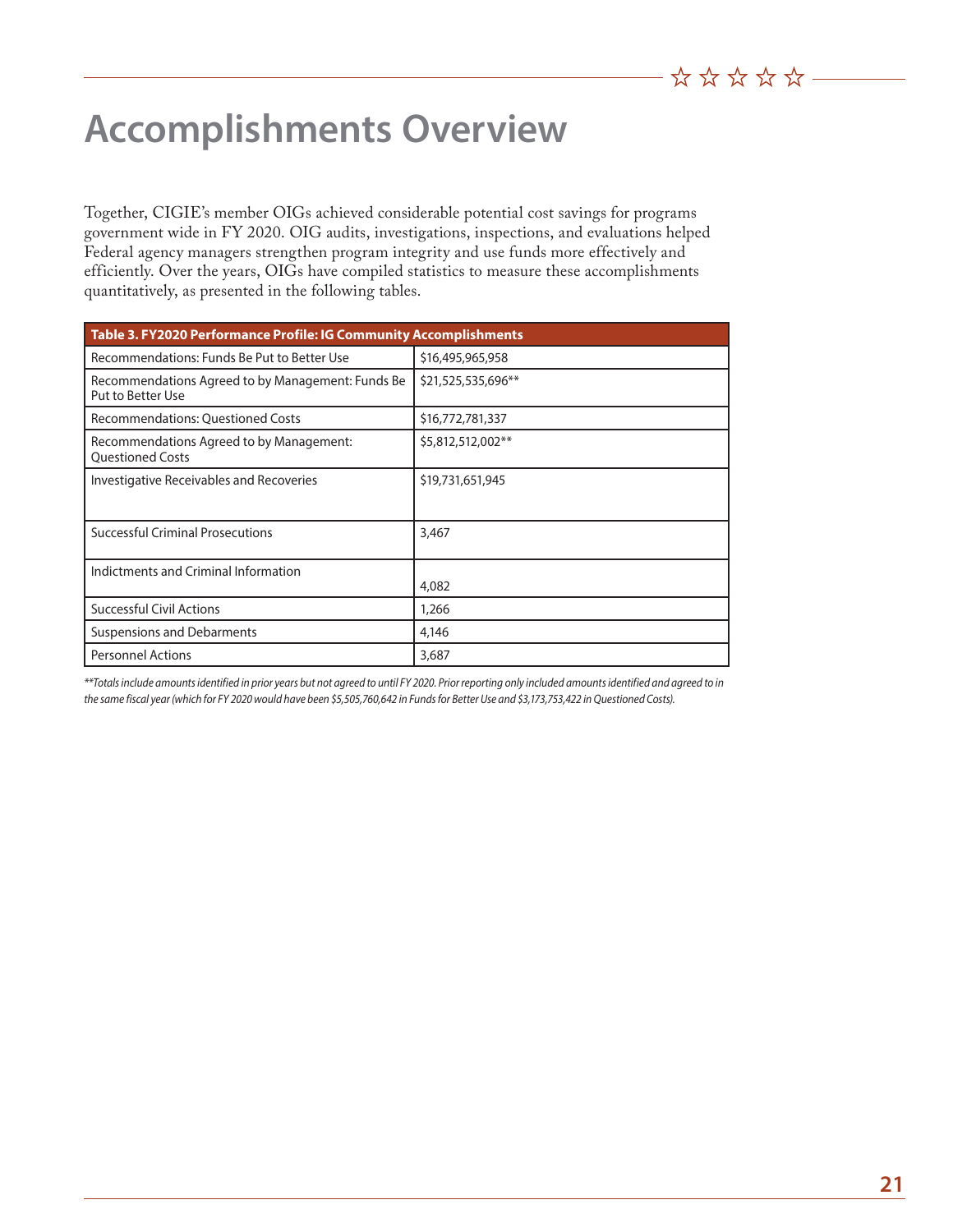# **Audit-Related Accomplishments**

OIG audit reports generally provide agency management with recommendations on ways to improve their operations. These recommendations include enhancing management practices and procedures, offering ways to better use agency funds, and questioning actual expenditures.

Agency management either agrees or disagrees, in whole or in part, with these recommendations. Many recommendations are qualitative and do not specify quantitative savings. However, other recommendations are quantitative and associated dollar amounts can be captured from year to year. Section 5 of the IG Act establishes a uniform set of statistical categories under which OIGs must report the quantitative results of their audit activities.

The categories used in the next two tables correspond to the IG Act's reporting requirements. The total accomplishments include results associated with audits performed by the Defense Contract Audit Agency (DCAA) under agreements with OIGs and agencies. Due to reporting processes, the results of audits performed by DCAA and corresponding management decisions may be reported by more than one OIG.

Recommendations that Funds Be Put to Better Use tell agency management that taking action to implement the recommendations would result in more efficient or effective use of funds. Such actions could include reducing outlays, de-obligating funds, and avoiding unnecessary expenditures.

| Table 4. Recommendations that Funds Be Put to Better Use |                                                           |                                                      |  |  |
|----------------------------------------------------------|-----------------------------------------------------------|------------------------------------------------------|--|--|
| Reporting Year                                           | Recommendations that Funds Be Put to<br><b>Better Use</b> | Amount of Recommendations Agreed<br>to by Management |  |  |
| FY 2020                                                  | \$16,495,965,958                                          | \$21,525,535,696**                                   |  |  |
| FY 2019                                                  | \$14,604,979,396                                          | \$4,819,651,105                                      |  |  |
| FY 2018                                                  | \$21,108,997.187                                          | \$8,740,980,050                                      |  |  |
| FY 2017*                                                 | \$22,108,497,297                                          | \$7,462,708,570*                                     |  |  |
| FY 2016                                                  | \$22,652,457,701                                          | \$15,997,994,770                                     |  |  |
| FY 2015                                                  | \$31,445,225,376                                          | \$17,705,315,967                                     |  |  |
| FY 2014                                                  | \$51,588,190,596                                          | \$9,514,990,528                                      |  |  |
| FY 2013                                                  | \$44,941,949,156                                          | \$31,983,770,454                                     |  |  |

*\*FY 2017 amounts do not account for DCAA audit results not conducted on behalf an OIG, as prior years have included.*

*\*\*Totals include amounts identified in prior years but not agreed to until FY 2020. Prior reporting only included amounts identified and agreed to in the same fiscal year (which for FY 2020 would have been \$5,505,760,642).* 

| <b>Table 5. Questioned Costs</b> |                            |                                                      |  |
|----------------------------------|----------------------------|------------------------------------------------------|--|
| Reporting Year                   | Amount of Questioned Costs | Amount of Recommendations Agreed to by<br>Management |  |
| FY 2020                          | \$16,772,781,337           | \$5,812,512,002**                                    |  |
| FY 2019                          | \$14,629,218,186           | \$7,604,257,934                                      |  |
| FY 2018                          | \$12,901,148,798           | \$3,669,272,503                                      |  |
| FY 2017*                         | \$10,560,234,785           | \$2,792,883,772*                                     |  |
| FY 2016                          | \$17,717,970,095           | \$9,214,046,309                                      |  |
| FY 2015                          | \$16,657,413,296           | \$8,586,364,314                                      |  |
| FY 2014                          | \$14,209,307,260           | \$4,289,324,798                                      |  |
| FY 2013                          | \$35,122,368,188           | \$5,408,270,493                                      |  |

*\*Beginning in FY 2017, amounts do not account for DCAA audit results not conducted on behalf an OIG, as prior years have included. \*\*Totals include amounts identified in prior years but not agreed to until FY 2020. Prior reporting only included amounts identified and agreed to in the same fiscal year (which for FY 2020 would have been \$3,173,753,422).*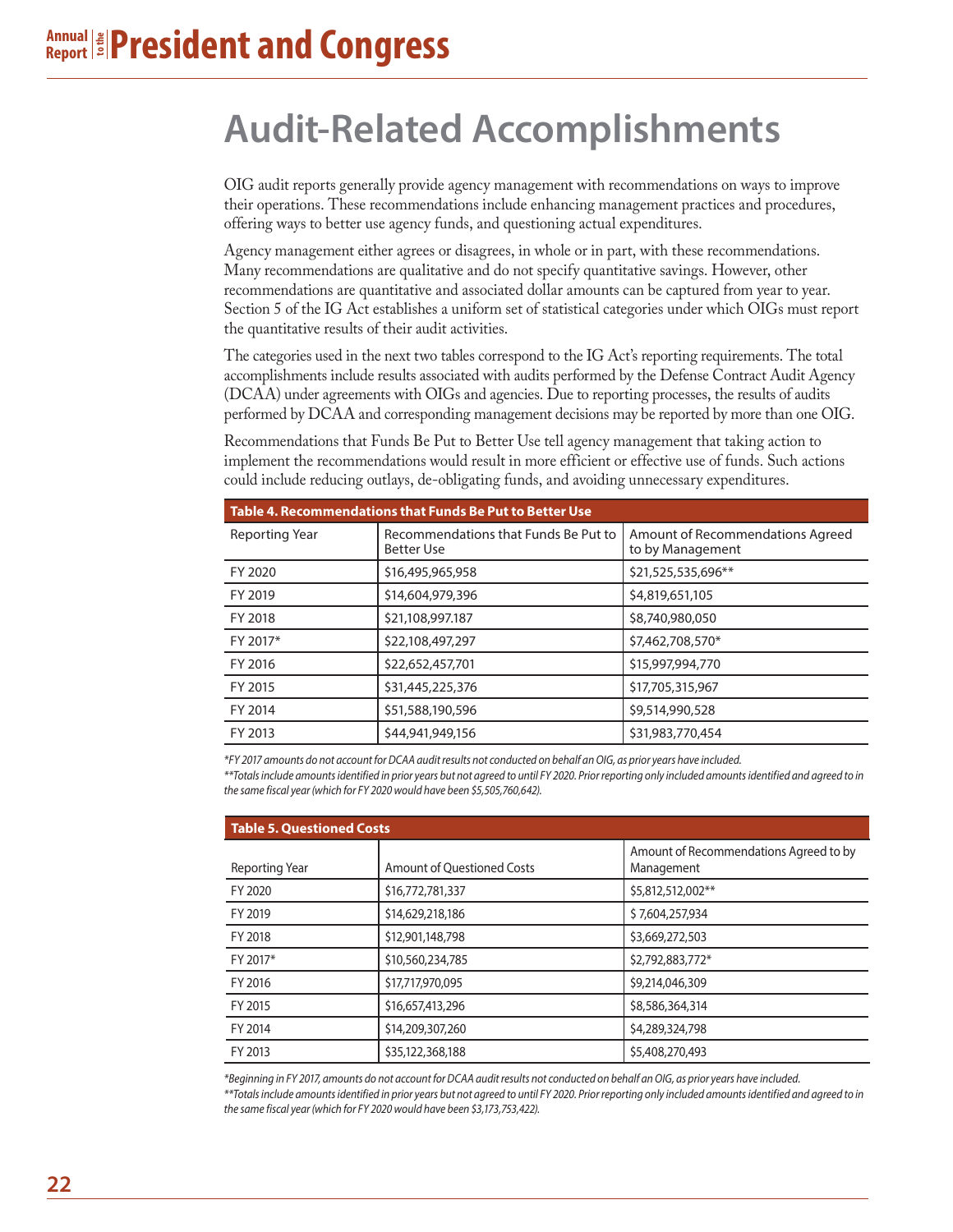# **Investigation-Related Accomplishments**

The following categories reflect the broad range of accomplishments generated by OIG investigative components. Unlike the specific reporting categories for audit reports, the IG Act did not create a uniform system for reporting the results of investigative activities. Over the years, OIGs have developed a relatively uniform set of performance indicators for their semiannual reports that include most of the data presented in this section.

Investigative work often involves several law enforcement agencies working on the same case. OIGs may conduct cases with other OIGs, other Federal law enforcement agencies, and State or local law enforcement entities. The following investigative statistics have been compiled using a methodology that attempts to eliminate duplicate reporting by multiple OIGs. As a result, these consolidated statistics differ from the collective totals for the equivalent categories in individual OIG semiannual reports. The joint OIG investigations statistics include investigations that were worked on with other Federal OIGs.

**Investigative Receivables and Recoveries** reflect the results of criminal and civil cases that were ordered plus any voluntary repayments during the fiscal year. In criminal cases, the dollar value reflects the restitution, criminal fines, and special assessments resulting from successful criminal prosecutions. The dollar value in civil cases reflects the amount of damages, penalties, settlements, and forfeitures resulting from successful civil actions. Voluntary repayments include the amount paid by the subject of an investigation or the value of government property recovered before prosecutorial action is taken. These totals do not reflect the dollar amounts associated with recovered items, such as original historical documents and cultural artifacts, whose value cannot be readily determined.

| <b>Table 6. Investigative Receivables and Recoveries</b> |                    |                          |                   |
|----------------------------------------------------------|--------------------|--------------------------|-------------------|
| <b>Reporting Year</b>                                    | OIG Investigations | Joint OIG Investigations | Total             |
| FY 2020                                                  | \$6,967,183,004    | \$12,764,468,941         | \$19,731,651,945  |
| FY 2019                                                  | \$6,959,697,791    | 4,623,055,232            | 11,582,753,023    |
| FY 2018                                                  | \$13,660,516,149   | \$1,673,589,091          | \$15,343,105,240  |
| FY 2017                                                  | \$19,095,404,779   | \$2,850,917,741          | \$21,946,322,520  |
| FY 2016                                                  | \$8,702,641,738    | \$11,203,019,896         | \$19,905,661,607  |
| FY 2015                                                  | \$7,295,377,088    | \$2,980,458,582          | \$10,275,835,670  |
| FY 2014                                                  | \$28,739,457,754   | \$3,973,561,271          | \$32,713,019,025* |
| FY 2013                                                  | \$6,156,153,069    | \$8,660,495,989          | \$14,816,649,058  |

*\*This amount includes more than \$27 billion reported by the OIG members of the Residential Mortgage Backed Securities Working Group whose*  work obtained judicial settlements with several financial institutions responsible for misconduct contributing toward the financial crises involving *the pooling of mortgage loans.*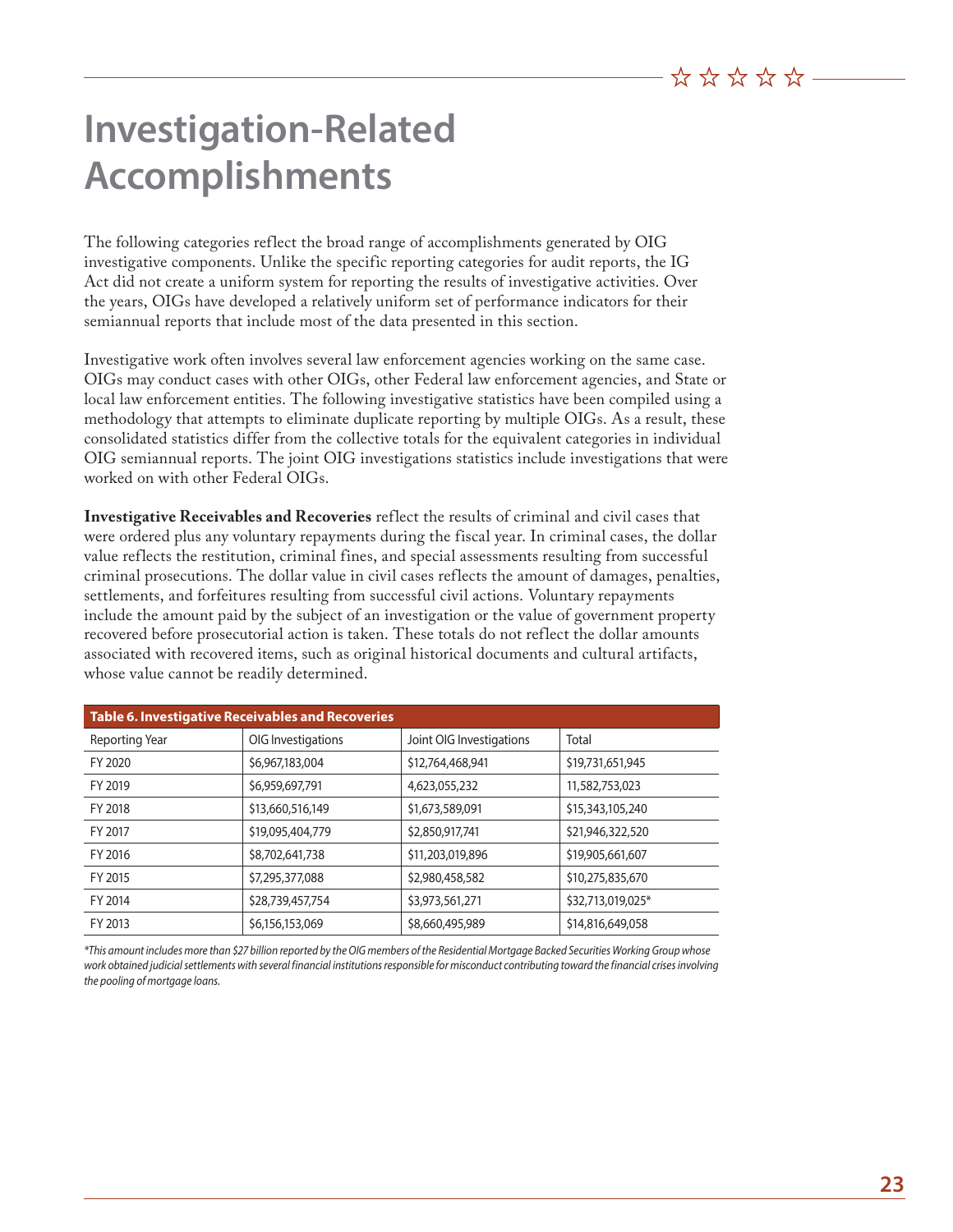**Successful Criminal Prosecutions** are included as follows when the subjects were convicted in Federal, State, local, or foreign courts or under the Uniform Code of Military Justice or were accepted for pretrial diversion agreements by the Department of Justice or other equivalents within State or local governments.

| <b>Table 7. Successful Criminal Prosecutions</b> |                    |                          |       |
|--------------------------------------------------|--------------------|--------------------------|-------|
| Reporting Year                                   | OIG Investigations | Joint OIG Investigations | Total |
| FY 2020                                          | 2.798              | 669                      | 3,467 |
| FY 2019                                          | 4,776              | 868                      | 5.644 |
| FY 2018                                          | 3,520              | 451                      | 3,971 |
| FY 2017                                          | 3,534              | 849                      | 4,383 |
| FY 2016                                          | 3,917              | 977                      | 4,894 |
| FY 2015                                          | 4,778              | 775                      | 5,553 |
| FY 2014                                          | 5,116              | 779                      | 5,895 |
| FY 2013                                          | 5,956              | 749                      | 6,705 |

**Indictments and Criminal Informations** comprise those filed in Federal, State, local, or foreign courts or under the Uniform Code of Military Justice.

| Table 8. Indictments and Criminal Informations |                    |                          |       |
|------------------------------------------------|--------------------|--------------------------|-------|
| Reporting Year                                 | OIG Investigations | Joint OIG Investigations | Total |
| FY 2020                                        | 3,165              | 917                      | 4,082 |
| FY 2019                                        | 3,643              | 548                      | 4,191 |
| FY 2018                                        | 3,931              | 531                      | 4,462 |
| FY 2017                                        | 3.786              | 963                      | 4,749 |
| FY 2016                                        | 4,139              | 981                      | 5,120 |
| FY 2015                                        | 4,890              | 827                      | 5.717 |
| FY 2014                                        | 4,656              | 865                      | 5,521 |
| FY 2013                                        | 6,027              | 772                      | 6,799 |

**Successful Civil Actions**, resolved through legal or legal-related actions other than criminal prosecution, include civil judgments, settlements, agreements or settlements in cases governed by the Program Fraud Civil Remedies Act, or other agency-specific civil litigation authority, including civil money penalties.

| <b>Table 9. Successful Civil Actions</b> |                    |                          |       |  |
|------------------------------------------|--------------------|--------------------------|-------|--|
| Reporting Year                           | OIG Investigations | Joint OIG Investigations | Total |  |
| FY 2020                                  | 949                | 317                      | 1,266 |  |
| FY 2019                                  | 985                | 303                      | 1,288 |  |
| FY 2018                                  | 969                | 191                      | 1,160 |  |
| FY 2017                                  | 1,304              | 167                      | 1,471 |  |
| FY 2016                                  | 1,305              | 275                      | 1,580 |  |
| FY 2015                                  | 1,533              | 328                      | 1,861 |  |
| FY 2014                                  | 1,676              | 151                      | 1,827 |  |
| FY 2013                                  | 1,249              | 147                      | 1,396 |  |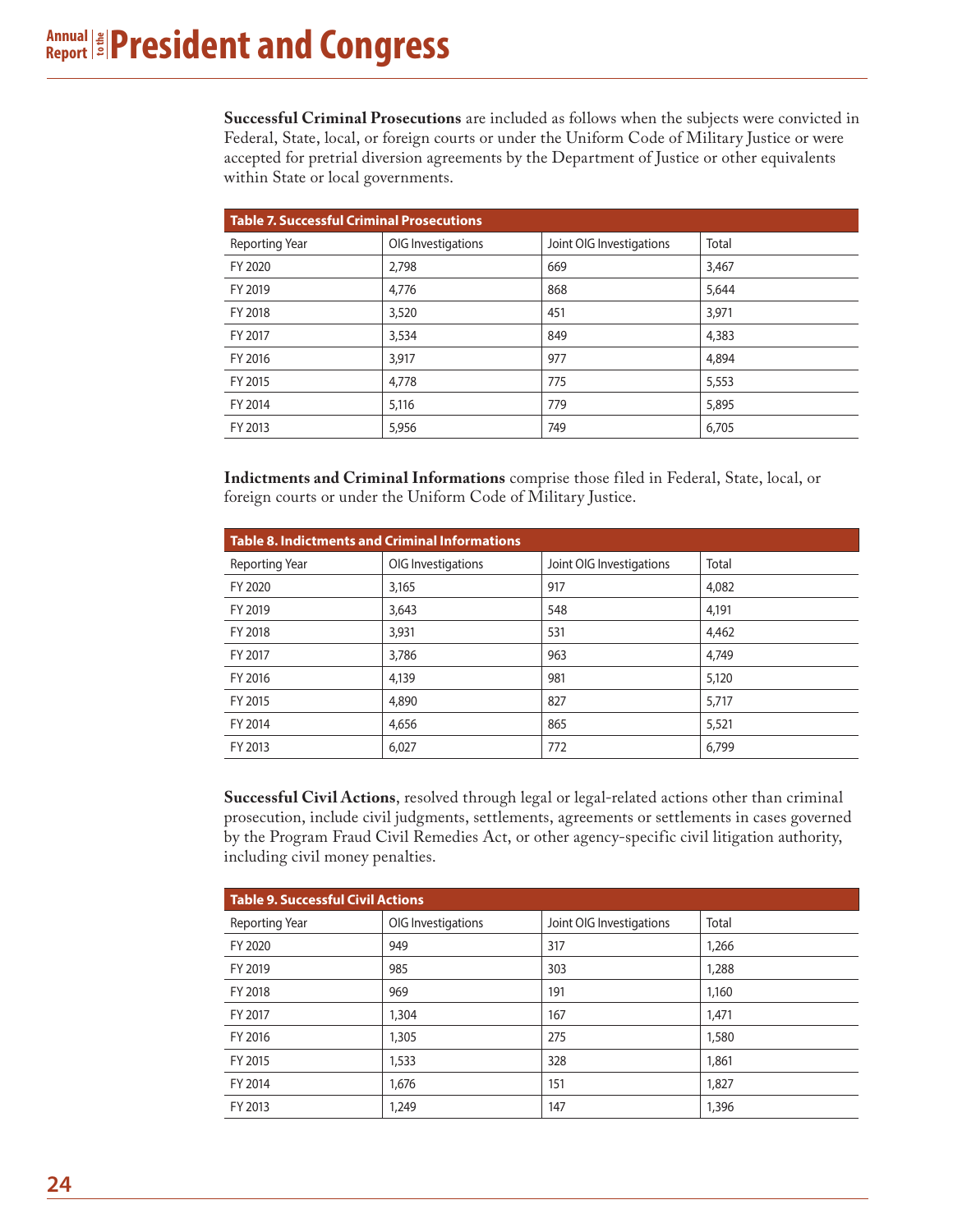**Suspension and Debarment** actions include proceedings by Federal agencies to suspend, debar, or exclude parties from contracts, grants, loans, and other forms of financial or nonfinancial transactions with the government.

| <b>Table 10. Suspensions and Debarments</b> |                    |                          |       |  |
|---------------------------------------------|--------------------|--------------------------|-------|--|
| Reporting Year                              | OIG Investigations | Joint OIG Investigations | Total |  |
| FY 2020                                     | 2,943              | 1,203                    | 4,146 |  |
| FY 2019                                     | 3,388              | 664                      | 4,052 |  |
| FY 2018                                     | 3,528              | 257                      | 3,785 |  |
| FY 2017                                     | 4,131              | 491                      | 4,622 |  |
| FY 2016                                     | 6,101              | 347                      | 6,448 |  |
| FY 2015                                     | 6,813              | 431                      | 7,244 |  |
| FY 2014                                     | 4,976              | 219                      | 5,195 |  |
| FY 2013                                     | 5,664              | 201                      | 5,865 |  |

**Personnel Actions** include reprimands, suspensions, demotions, or terminations of Federal, State, or local government employees or of Federal contractors and grantees.

| <b>Table 11. Personnel Actions</b> |                    |                          |       |  |
|------------------------------------|--------------------|--------------------------|-------|--|
| Reporting Year                     | OIG Investigations | Joint OIG Investigations | Total |  |
| FY 2020                            | 3,570              | 117                      | 3,687 |  |
| FY 2019                            | 3,949              | 206                      | 4,155 |  |
| FY 2018                            | 4,543              | 121                      | 4,664 |  |
| FY 2017                            | 2,953              | 1,133                    | 4,086 |  |
| FY 2016                            | 4,201              | 114                      | 4,315 |  |
| FY 2015                            | 4,382              | 119                      | 4,501 |  |
| FY 2014                            | 3,884              | 104                      | 3,988 |  |
| FY 2013                            | 4,091              | 122                      | 4,213 |  |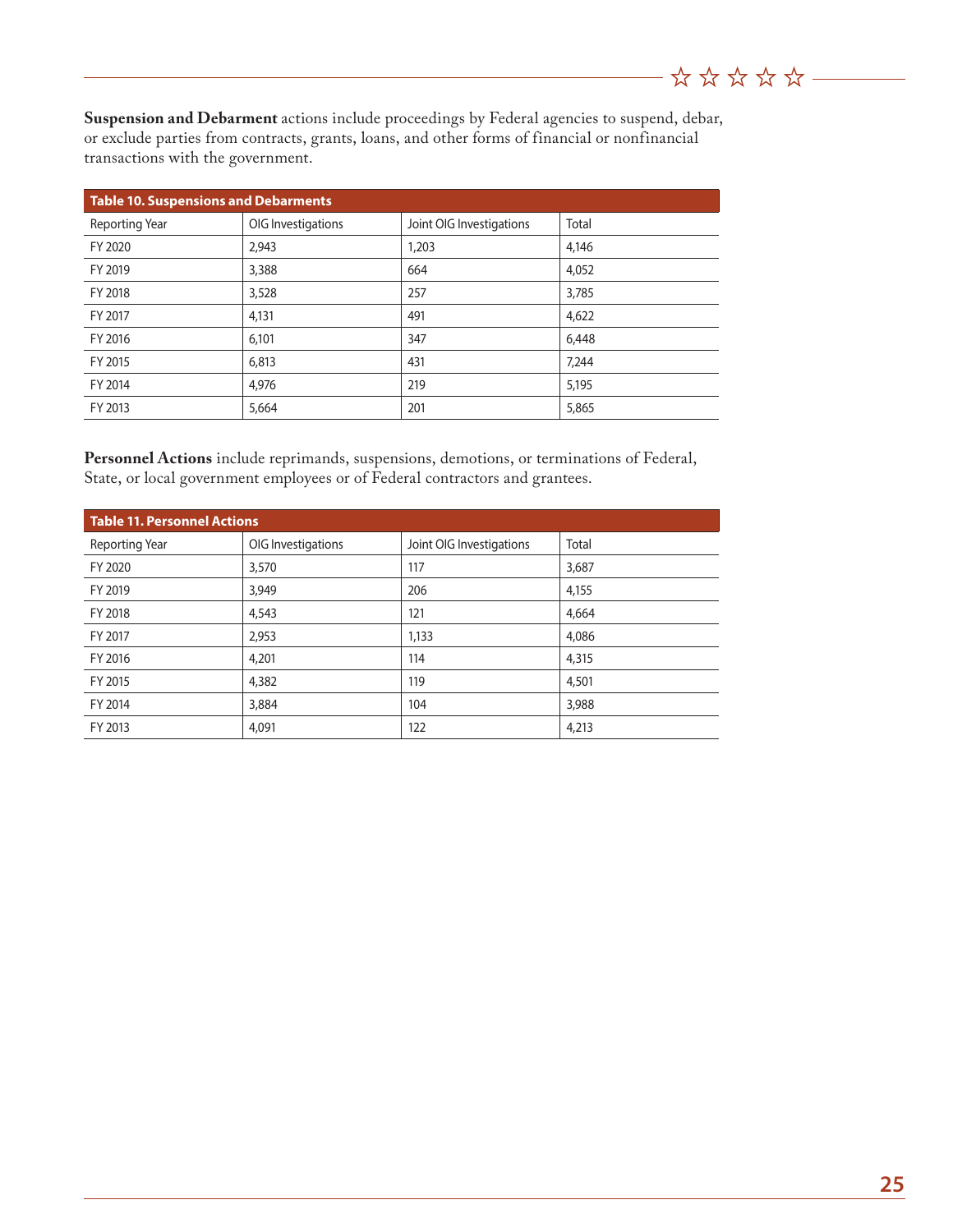# **Appendix A: Contact Information for CIGIE Members**

#### **Ann Calvaresi Barr Inspector General**

U.S. Agency for International Development (202) 712-1150 https://oig.usaid.gov/ Hotlines: (202) 712-1023 (800) 230-6539

#### **Phyllis K. Fong Inspector General**

U.S. Department of Agriculture (202) 720-8001 https://www.usda.gov/oig/index.htm Hotlines: (202) 690-1622 (800) 424-9121 Hearing Impaired: (202) 690-1202

### **Kevin Winters**

**Inspector General**  AMTRAK (202) 906-4600 https://www.amtrakoig.gov Hotline: (800) 468-5469

#### **Phillip M. Heneghan Inspector General**

Appalachian Regional Commission (202) 884-7675 https://www.arc.gov/about/ OfficeofInspectorGeneral.as Hotlines: (202) 884-7667 (800) 532-4611

#### **Christopher Failla Inspector General**

Architect of the Capitol (202) 593-0260 https://www.aoc.gov/oig/inspector-general Hotlines: (202) 593-1067 (877) 489-8583

#### **Michael Bolton Inspector General**

U.S. Capitol Police (202) 593-4800 https://www.uscp.gov/the-department/ office-inspector-general Hotline: (866) 906-2446 Email: Oig@uscp.gov

### **Christine Ruppert**

**Inspector General**  Central Intelligence Agency (703) 374-8050 https://www.cia.gov/index.html Hotline: (703) 482-9500

## **Peggy E. Gustafson**

**Inspector General**  Department of Commerce (202) 482-4661 https://www.oig.doc.gov Hotlines: (202) 482-2495 (800) 424-5197 Hearing Impaired: (800) 854-8407 (202) 482-5923

### **Thomas K. Lehrich**

**Inspector General** Committee for Purchase From People Who Are Blind or Severely Disabled (Abilityone) (703)731-9149 https://www.abilityone.gov Hotline: (844) 406-1536 Email: OIG@abilityone.gov

### **A. Roy Lavik**

**Inspector General** Commodity Futures Trading Commission (202) 418-5110 https://www.cftc.gov/About/ OfficeoftheInspectorGeneral/index.htm Hotline: (202) 418-5510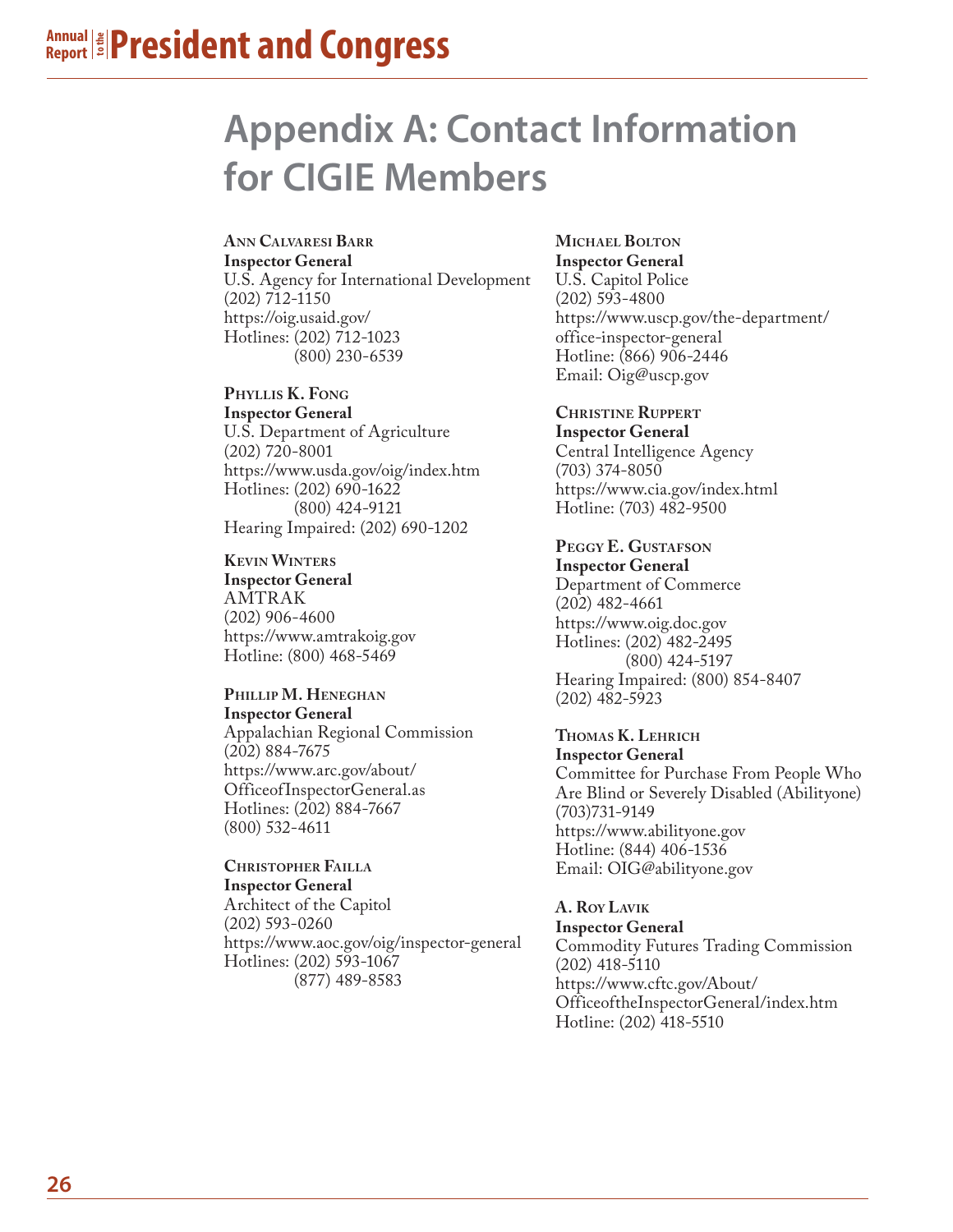$\stackrel{\leftrightarrow}{\alpha}$   $\stackrel{\leftrightarrow}{\alpha}$   $\stackrel{\leftrightarrow}{\alpha}$   $\stackrel{\leftrightarrow}{\alpha}$   $\stackrel{\rightarrow}{\cdots}$ 

**Christo pher W. Dentel Inspector General** Consumer Product Safety Commission (301) 504-7644 https://www.cpsc.gov/OIG Hotlines: (301) 504-7906 (866) 230-6229

#### $\bf D$ eborah Jeffrey **a Inspector General**

Corporation for National and Community Service (202) 606-9390 https://www.cncsig.gov Hotline: (800) 452-8210

#### **Kimberly A. Howell Inspector General**

Corporation for Public Broadcasting (202) 879-9604 https://www.cpb.org/oig Hotlines: (202) 879-9728 (800) 599-2170

**K**RISTI WASCHULL **Inspector General**  Defense Intelligence Agency (202) 231-1010 https://www.dia.mil/about/ OfficeoftheInspectorGeneral.aspx Hotline: (202) 231-1000 Email: ig\_hotline@dodiis.mil

### **Sean O'Donnell**

**Acting Inspector General**  Department of Defense (703) 604-8300 https://www.dodig.mil Hotline: (800) 424-9098

**Roderick H. Fillinger Interim Inspector General** Denali Commission (907) 271-3500 https://www.oig.denali.gov

**Sandra Bruce Acting Inspector General** Department of Education (202) 245-6900 https://www.ed.gov/about/offices/list/oig Hotline: (800) 647-8733

**Patri i L. L ay fiel c a d Inspector General**

U.S. Election Assistance Commission (301) 734-3104 https://www.eac.gov/inspector\_general/ Hotline: (866) 552-0004

### **Teri Donaldson**

**Inspector General**  Department of Energy (202) 586-4393 https://www.ig.energy.gov Hotlines: (202) 586-4073 (800) 541-1625

#### **S e n O'Donnell a**

**Inspector General** Environmental Protection Agency and the Chemical Safety and Hazard Investigation Board (202) 566-2391 https://www.epa.gov/oig Hotlines: (202)566-2476 (888) 546-8740

**Milton A. M ayo, J r Inspector General** Equal Employment Opportunity Commission (202) 663-4327 https://www.eeoc.gov/eeoc/oig/index.cfm Hotline: (800) 849-4230

*<u>JENNIFER FAIN</u>* **Acting Inspector General** Export-Import Bank of the United States (202) 565-3974 https://www.exim.gov/oig Hotline:(888)644-3946

**Wendy Laguarda Inspector General** Farm Credit Administration (703) 883-4234 https://www.fca.gov/home/inspector.html Hotlines: (703) 883-4316 (800) 437-7322 Hearing Impaired: (703) 883-4359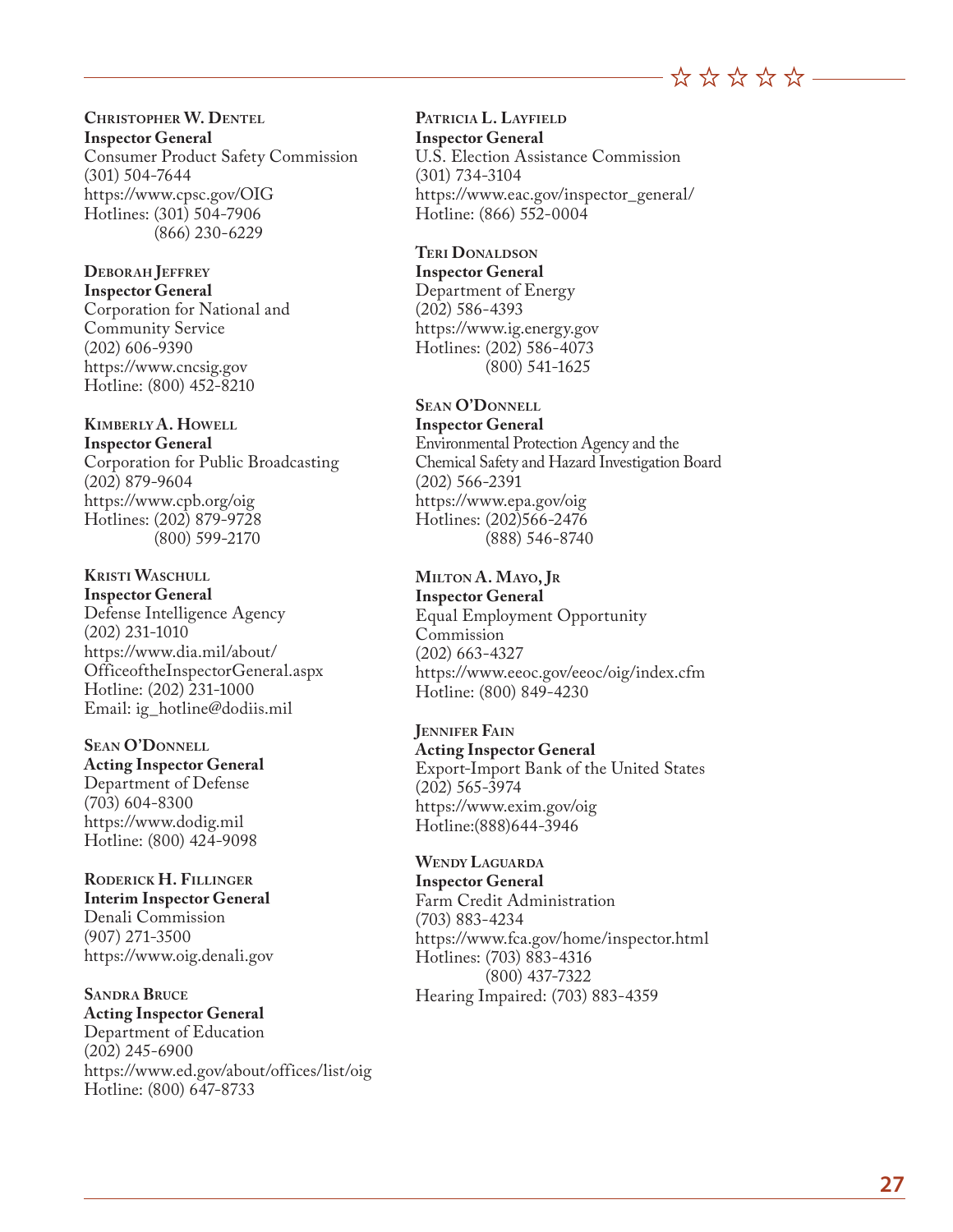#### **Annual Report to the President and Congress**

#### **Catherine Bruno**

**Assistant Director**  Office of Integrity and Compliance Criminal Investigative Division Federal Bureau of Investigation (202) 324-4260

### **David L. Hunt**

**Inspector General** Federal Communications Commission (202) 418-1522 https://www.fcc.gov/office-inspector-general Hotline: (202) 418-0473 (888) 863-2244

### **J ay N. Lerner**

**Inspector General** Federal Deposit Insurance Corporation (703) 562-2035 https://www.fdicig.gov Hotline:(800) 964-3342 Email: ighotline@fdic.gov

#### **Chris Skinner**

**Inspector General**  Federal Election Commission (202) 694-1015 https://www.fec.gov/office-inspector-general/ Hotline: (202) 694-1015

#### **Laura S. Wertheimer Inspector General**  Federal Housing Finance Agency (202) 730-0881 https://www.fhfaoig.gov Hotline: (800) 793-7724

**Dana Rooney Inspector General** Federal Labor Relations Authority (202) 218-7744 https://www.flra.gov/oig Hotline: (800) 331-3572

**JON A. HATFIELD Inspector General** Federal Maritime Commission (202) 523-5863 https://www.fmc.gov/about-the-fmc/ bureaus-offices/office-of-inspector-general/ Hotline: (202) 523-5865

#### **M**ARK **B**IALE **a k**

**Inspector General** Federal Reserve Board and Consumer Financial Protection Bureau (202) 973-5000 https://oig.federalreserve.gov Hotlines: (202) 452-6400

(800) 827-3340

#### **A n dre w K atsoros Inspector General**

Federal Trade Commission (202) 326-3527 https://www.ftc.gov/oig/ Hotline: (202) 326-2800

#### **Carol Fortine Ochoa**

**Inspector General** General Services Administration (202) 501-0450 https://www.gsaig.gov Hotlines: (202) 501-1780 (800) 424-5210

#### **Adam Trze iak c**

**Inspector General** U.S. Government Accountability Office (202) 512-5748 https://www.gao.gov/about/workforce/ig.html Hotline: (866) 680-7963

#### **Michael Leary Inspector General**  Government Publishing Office (202) 512-1512 https://www.gpo.gov/oig/ Hotline: (800) 743-7574

**Christi A. Grimm Principal Deputy Inspector General** Department of Health and Human Services (202) 619-3148 https://oig.hhs.gov Hotline: (800) 447-8477 Email: hhstips@oig.hhs.gov

### **Joseph Cuffari**

**Inspector General** Department of Homeland Security (202) 981-6000 https://www.oig.dhs.gov/ Hotline: (800) 323-8603 Disaster Fraud Hotline: (866) 720-5721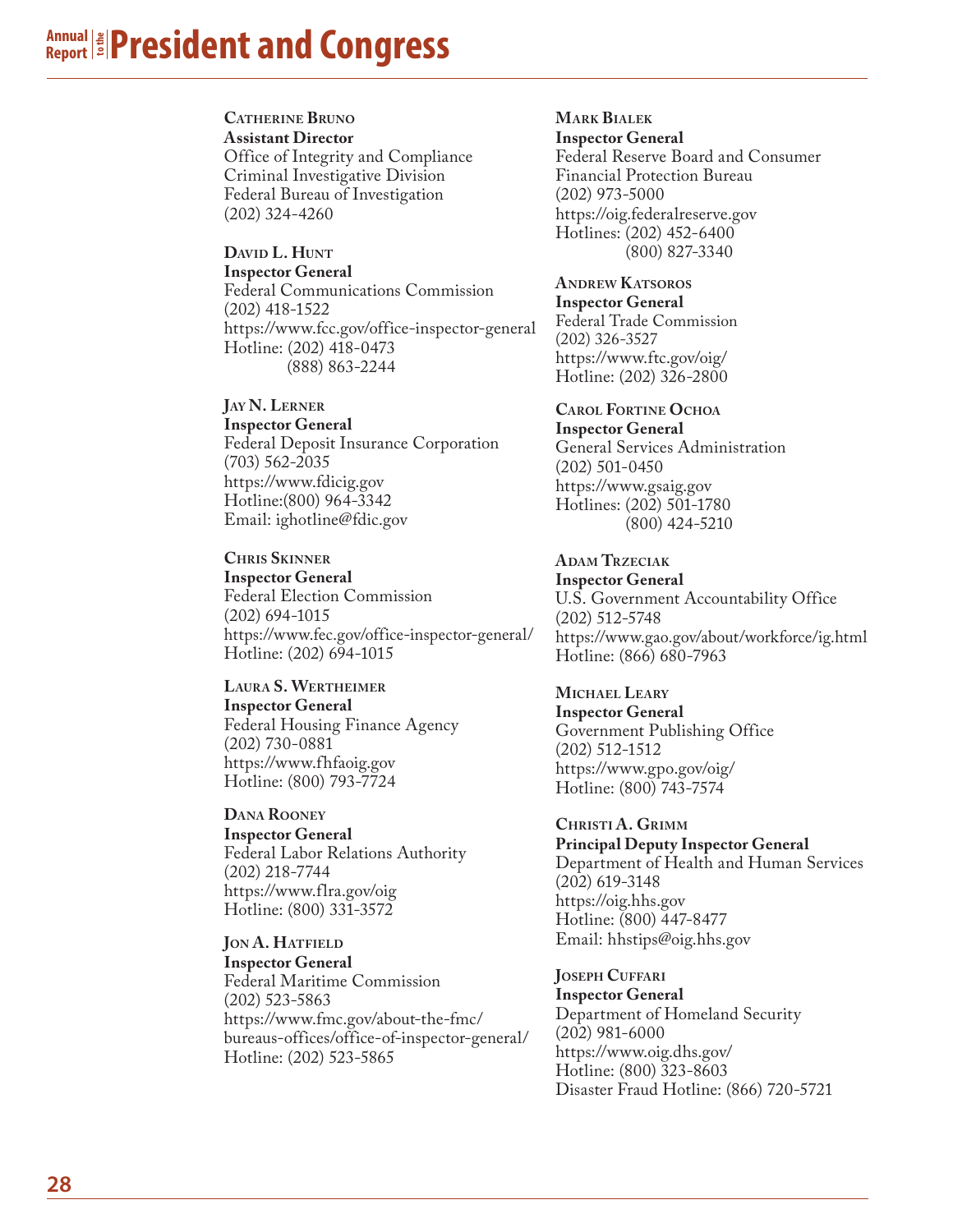$\stackrel{\leftrightarrow}{\alpha}$   $\stackrel{\leftrightarrow}{\alpha}$   $\stackrel{\leftrightarrow}{\alpha}$   $\stackrel{\leftrightarrow}{\alpha}$   $\stackrel{\rightarrow}{\cdots}$ 

**R e Oliver D avis a Inspector General** Department of Housing and Urban Development (202) 708-0430 https://www.hudoig.gov Hotlines: (202) 708-4200 (800) 347-3735

MARK GREENBLATT **a k b Inspector General** Department of the Interior (202) 208-5745

https://www.doioig.gov/ Hotline: (800) 424-5081

#### **Anthony Zakel**

**Inspector General** U.S. International Development Finance Corporation (202) 408-6246 Hotline: (202) 498-6246

**Rhonda Turnbow Acting Inspector General** U.S. International Trade Commission (202) 205-2210 https://www.usitc.gov/oig Hotline: (202) 205-6542

**Michael E. Horowitz Chairperson, CIGIE Inspector General**  Department of Justice (202) 514-3435 https://www.justice.gov/oig

**Larry D. Turner Inspector General Department of Labor**  (202) 693-5100 https://www.oig.dol.gov Hotlines: (202) 693-6999 (800) 347-3756

**J effrey E. S h anz c Inspector General** Legal Services Corporation (202) 295-1677 https://www.oig.lsc.gov/ Hotline: (800) 678-8868

Hotline: (800) 869-4499

**K**URT **W. H**YDE **d Inspector General** Library of Congress (202) 707-8063 https://loc.gov/about/oig/ Hotline: (202) 707-6306

PAUL **K. MARTIN Inspector General** National Aeronautics and Space Administration (202) 358-1220 https://oig.nasa.gov Hotline: (800) 424-9183

**James Springs**

**Inspector General** National Archives and Records Administration (301) 837-3018 https://www.archives.gov/oig Hotlines: (301) 837-3500 (800) 786-2551 Email: oig.hotline@nara.gov

**James Hagen Inspector General**

National Credit Union Administration (703) 518-635 https://www.ncua.gov/Resources/OIG/ index.aspx Hotlines: (703) 518-6357 (800) 778-4806

**Ron l Stith a d Inspector General** National Endowment for the Arts (202) 682-5774 https://www.arts.gov/about/OIG/Contents.html Hotline: (202) 682-5479

**Laura M. H. Davis Inspector General** National Endowment for the Humanities (202) 606-8574 https://www.neh.gov/about/oig Hotlines: (202) 606-8423 (877) 786-7598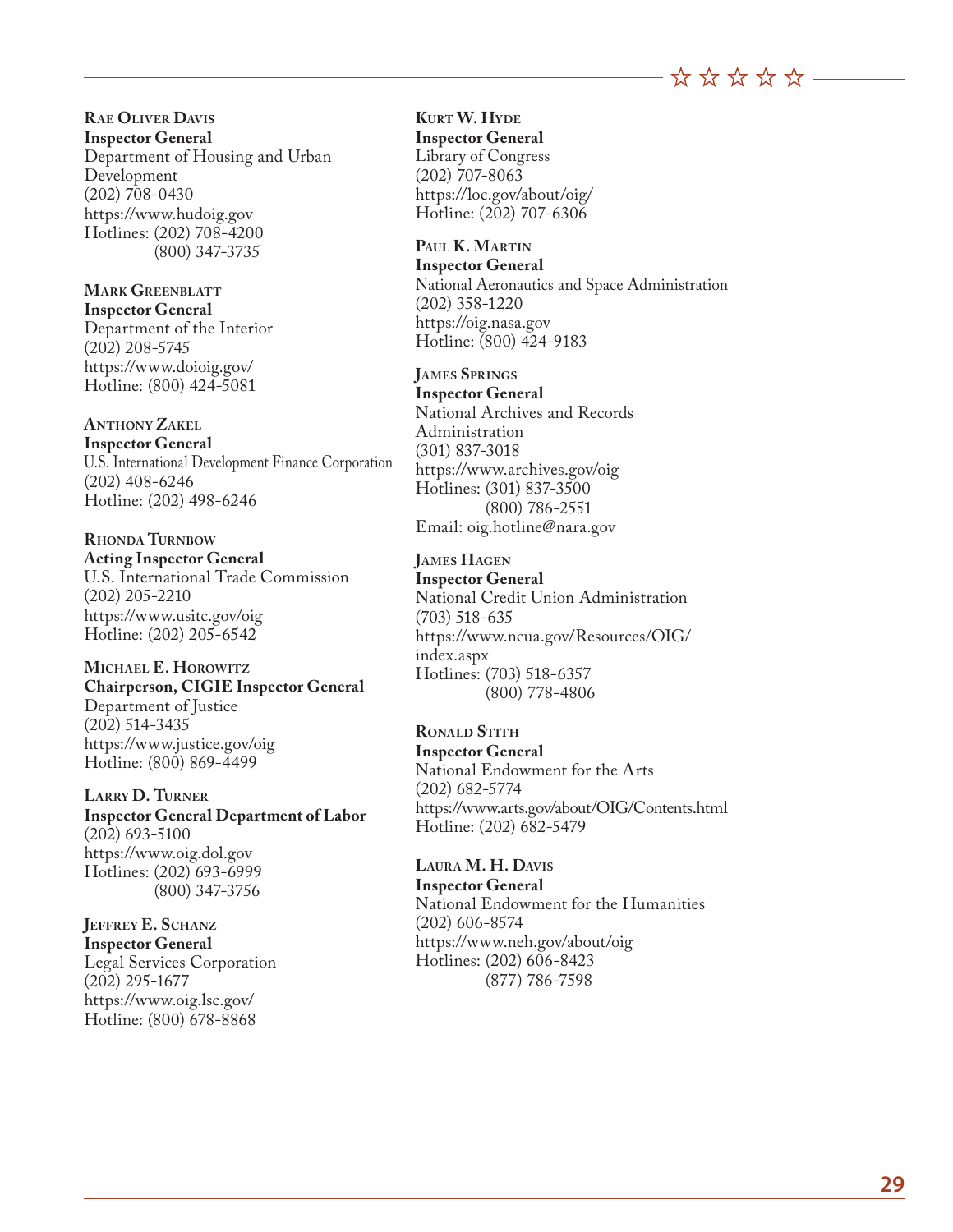#### **Annual Report to the President and Congress**

**Cardell Richardson**

**Inspector General** National Geospatial-Intelligence Agency (571) 557-7500 https://www.nga.mil Hotline: (800) 380-7729 Email: IG@nga.mil

**David P. Berry Inspector General**

National Labor Relations Board (202) 273-1960 https://www.nlrb.gov/About\_Us/inspector\_ general/index.aspx Hotline: (800) 736-2983

**Susan S. Gibson**

**Inspector General** National Reconnaissance Office (703) 808-1810 https://www.nro.gov/Offices-at-the-NRO/ Office-of-Inspector-General/ Hotline: (703) 808-1644

**Robert P. Storch Inspector General**  National Security Agency (301) 688-6666 https://oig.nsa.gov Hotline: (301) 688-6327 Email: ighotline@nsa.gov

**Allison Lerner Vice Chairperson,** CIGIE Inspector General National Science Foundation (703) 292-7100 https://www.nsf.gov/oig Hotline: (800) 428-2189

**Robert Feitel Acting Inspector General** Nuclear Regulatory Commission (301) 415-5930 https://www.nrc.gov/insp-gen.html Hotline: (800) 233-3497

**EMORY ROUNDS Director** Office of Government Ethics (202) 482-9300

**Thoma s Monhei m Acting Inspector General** Office of the Inspector General of the Intelligence Community (571) 204-8149 https://www.dni.gov/ig.htm Hotline: (703) 482-1300

**Michael Rigas Executive Chairperson, CIGIE**  Deputy Director for Management Office of Management and Budget (202) 395-3080

**Patrick Corrig n a Acting Controller** Office of Management and Budget (202) 395-3080

**Norbert Vint Acting Inspector General** Office of Personnel Management (202) 606-1200 https://www.opm.gov/oig Hotline—Fraud/Waste/Abuse: (202) 606-2423 Hotline—Healthcare Fraud: (202) 418-3300

**Michael Rigas Deputy Director** Office of Personnel Management (202) 606-1000

**Henry Kerner Special Counsel**  Office of Special Counsel (202) 254-3610 Disclosure Hotline: (800) 872-9855 Whistleblower Protection: (800) 572-2249 Hatch Act Information: (800) 854-2824

**Kathy A. Buller Inspector General** Peace Corps (202) 692-2916 https://www.peacecorps.gov/OIG Hotline: (800) 233-5874 Hotline Email: oig@peacecorps.gov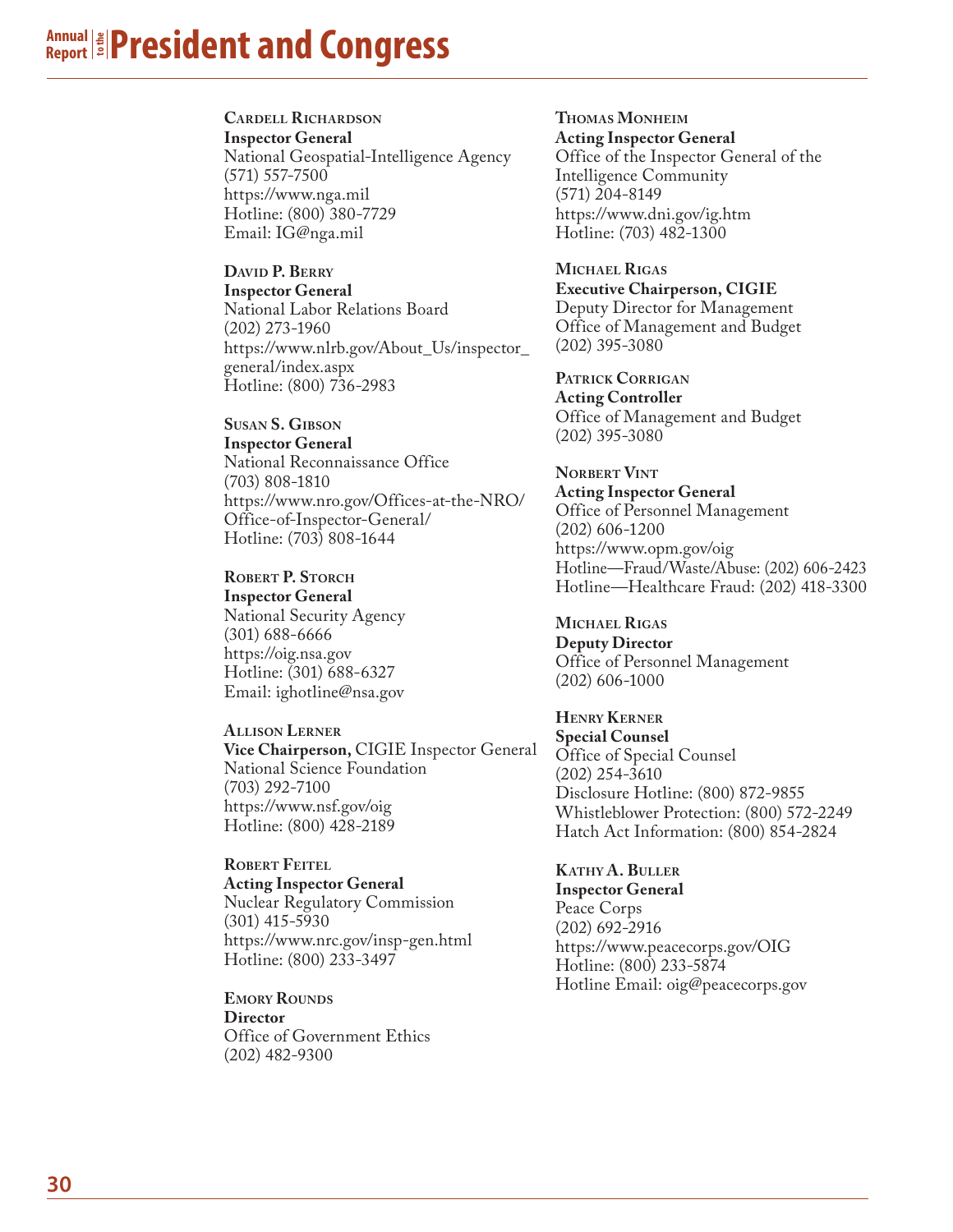

**Nick Novak Inspector General** Pension Benefit Guaranty Corporation (202) 326-4000 ext. 3437 https://oig.pbgc.gov/ Hotline: (800) 303-9737

**Jack Callendar Inspector General** Postal Regulatory Commission (202) 789-6817 https://www.prc.gov/oig Hotline: (202) 789-6817

**Tammy Whitcomb**

**Inspector General** U.S. Postal Service (703) 248-2300 https://www.uspsoig.gov Hotline: (888) 877-7644

**Martin J. Dickman Inspector General**  Railroad Retirement Board (312) 751-4690 https://www.rrb.gov/oig Hotline: (800) 772-4258

#### **Carl W. Hoecker Inspector General**

Securities and Exchange Commission (202) 551-6061 https://www.sec.gov/oig Hotline: (877) 442-0854

**Hannibal Ware Inspector General**  Small Business Administration (202) 205-6586 https://www.sba.gov/office-of-inspectorgeneral Hotline: (800) 767-0385

**Cathy Helm Inspector General** Smithsonian Institution (202) 633-7050 https://www.si.edu/oig/ Hotline: (202) 252-0321 **Gale Ennis Inspector General** Social Security Administration (410) 966-8385 https://oig.ssa.gov Hotline: (800) 269-0271

**John F. Sopko Inspector General** Special Inspector General for Afghanistan Reconstruction (703) 545-6000 https://www.sigar.mil Hotline Email: hotline@sigar.mil

**Brian D. Miller Special Inspector General for Pandemic Recovery** Hotline: (202) 927-7899 Email: hotline@sigpr.gov

**Christy Goldsmith-Romero Inspector General** Special Inspector General for the Troubled Asset Relief Program

(202) 622-1419 https://www.SIGTARP.gov/ Hotlines: (877) 744-2009 (877) SIG-2009 Email: SIGTARP.Hotline@do.treas.gov

**Matthew Klimow Acting Inspector General**  Department of State and the Broadcasting Board of Governors (202) 663-0361 https://oig.state.gov Hotlines: (202) 647-3320 (800) 409-9926 Email: oighotline@state.gov

**Jill Matthews Acting Inspector General**  Tennessee Valley Authority (865) 633-7300 https://oig.tva.gov Hotline: (855) 882-8585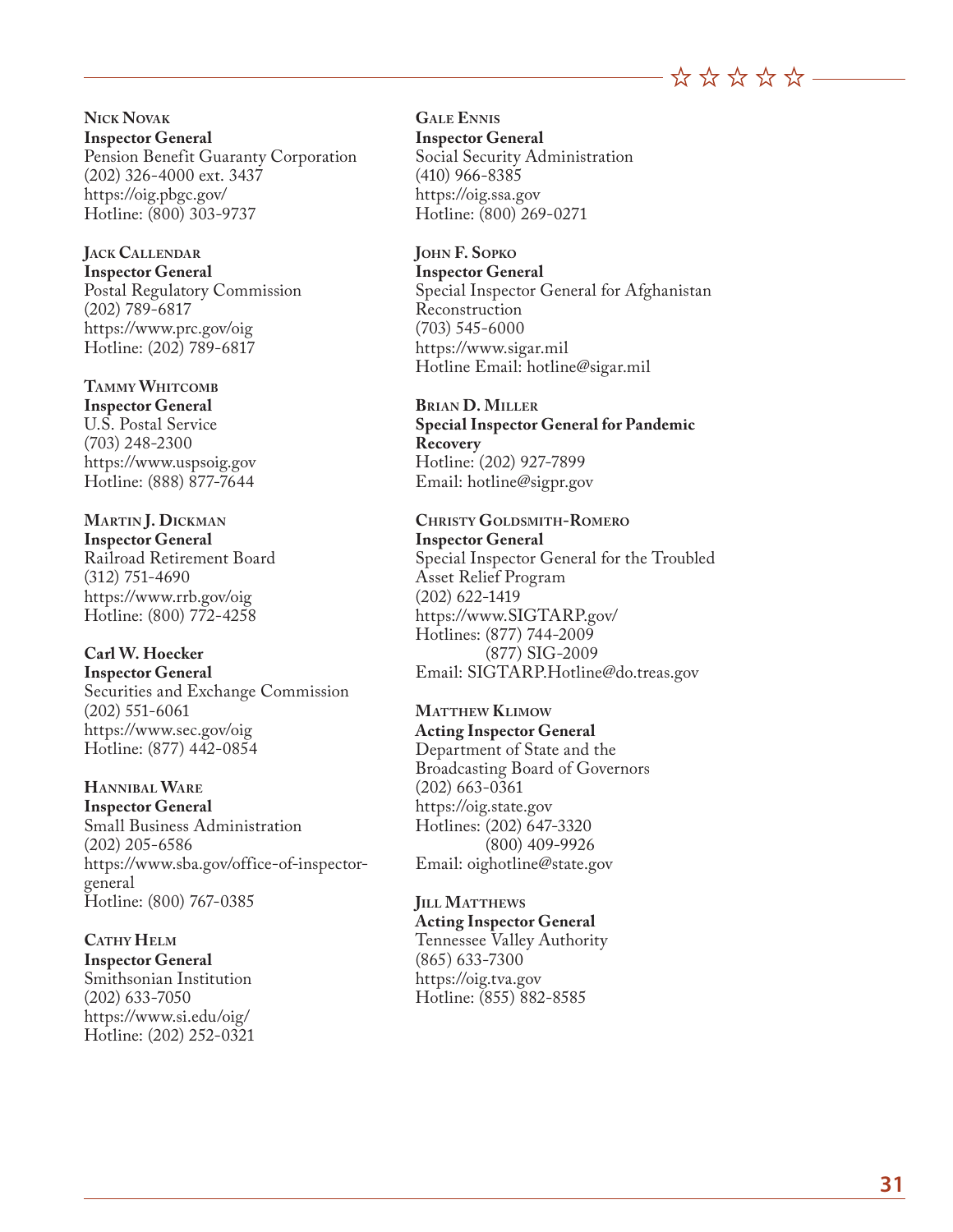#### **Annual Report to the President and Congress**

**SKIP ELLIOTT** 

**Acting Inspector General** Department of Transportation (202) 366-1959 https://www.oig.dot.gov Hotline: (800) 424-9071

#### **Richard Delmar**

**Acting Inspector General**  Department of the Treasury (202) 622-1090 https://www.ustreas.gov/inspector-general Hotline: (800) 359-3898

#### **J. Russell George**

**Inspector General** Treasury Inspector General for Tax Administration Department of the Treasury (202) 622-6500 https://www.treas.gov/tigta Hotline: (800) 366-4484

#### **Michael Missal**

**Inspector General** Department of Veterans Affairs (202) 461-4720 https://www.va.gov/oig Hotline: (800) 488-8244 Email: vaoighotline@va.gov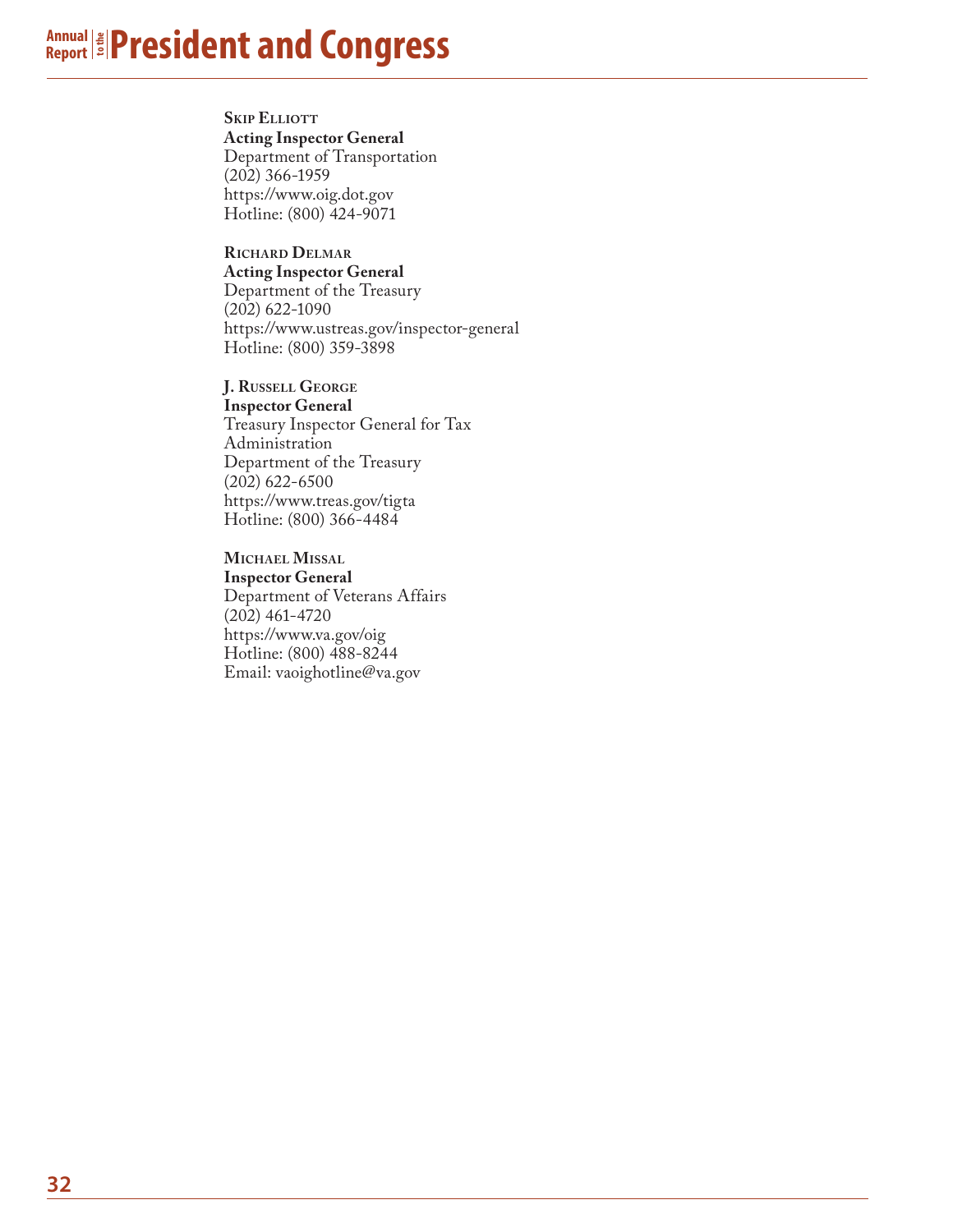# **Appendix B: Acronyms and Abbreviations**

| CFO Council  Chief Financial Officers Council |
|-----------------------------------------------|
|                                               |
|                                               |
|                                               |
|                                               |
|                                               |
|                                               |
|                                               |
|                                               |
|                                               |
|                                               |
|                                               |
|                                               |
|                                               |
|                                               |
|                                               |
|                                               |
|                                               |
|                                               |
|                                               |